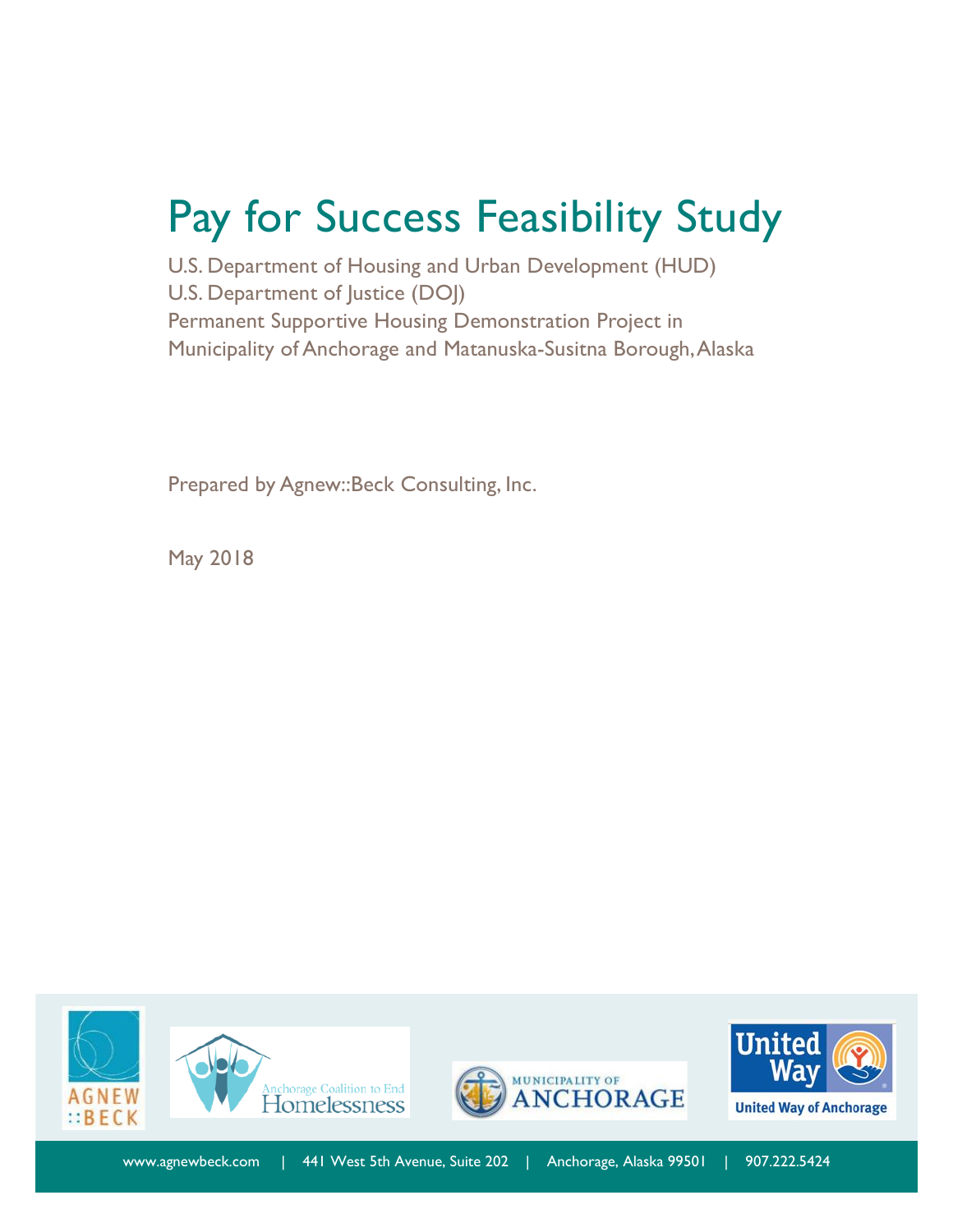# :: Contents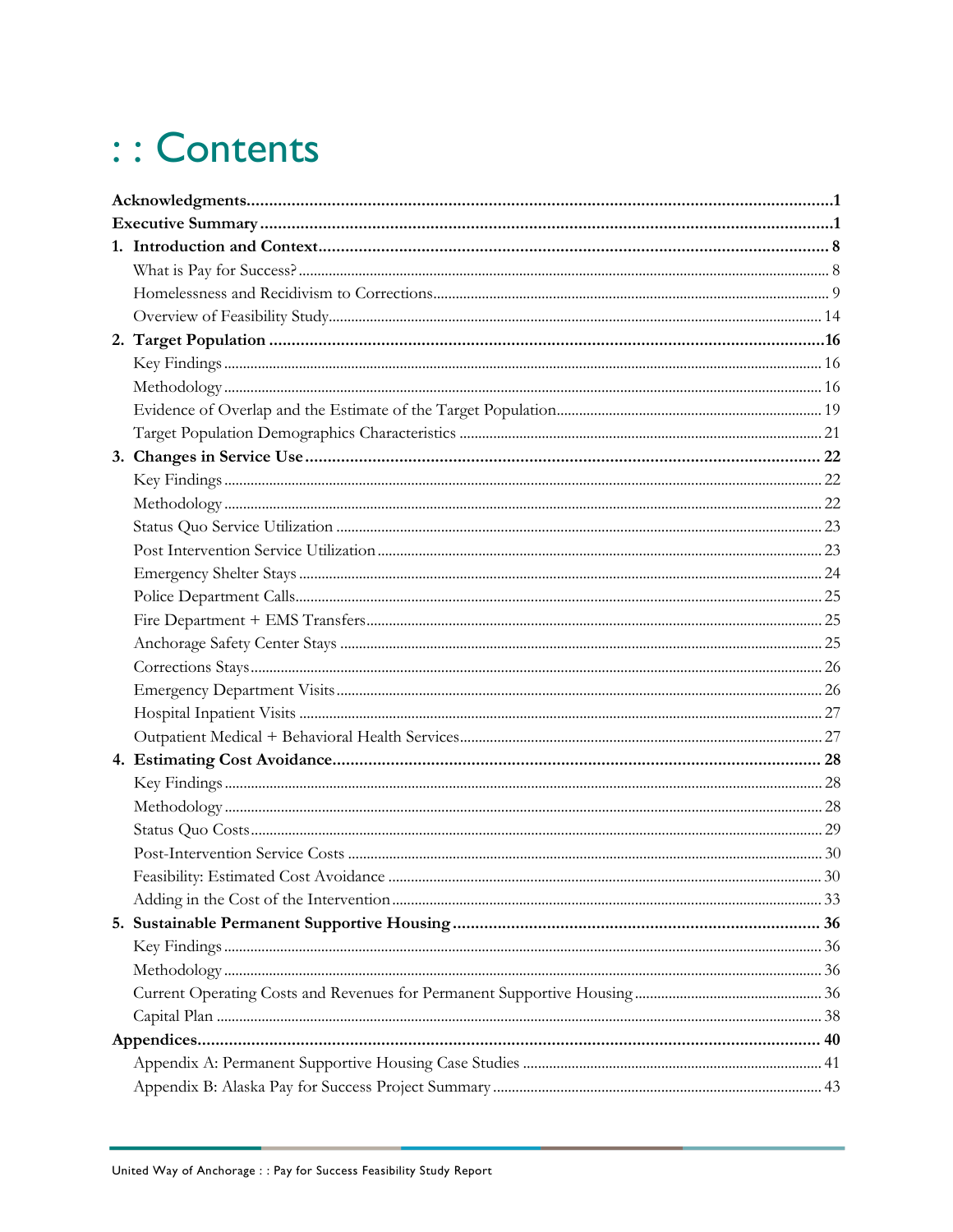# : : Figures

| Figure 5. Point in Time (PIT) counts for Anchorage, Mat-Su, and Balance of State, Compared to Western |  |
|-------------------------------------------------------------------------------------------------------|--|
|                                                                                                       |  |
|                                                                                                       |  |
| Figure 7. Vulnerability Score Distribution among Single Adults, Families and Young Adults Referred to |  |
|                                                                                                       |  |
|                                                                                                       |  |
| Figure 9. Alaska Homeless Veterans and HUD-VASH Voucher Allocation, 2008 - 2017 14                    |  |
| Figure 10. Pay for Success Permanent Supportive Housing Demonstration Proposed Target Population 17   |  |
|                                                                                                       |  |
|                                                                                                       |  |
|                                                                                                       |  |
|                                                                                                       |  |
|                                                                                                       |  |
|                                                                                                       |  |
|                                                                                                       |  |
|                                                                                                       |  |
|                                                                                                       |  |
|                                                                                                       |  |
|                                                                                                       |  |
|                                                                                                       |  |
|                                                                                                       |  |
|                                                                                                       |  |
|                                                                                                       |  |
|                                                                                                       |  |
|                                                                                                       |  |
|                                                                                                       |  |
|                                                                                                       |  |
|                                                                                                       |  |
|                                                                                                       |  |
|                                                                                                       |  |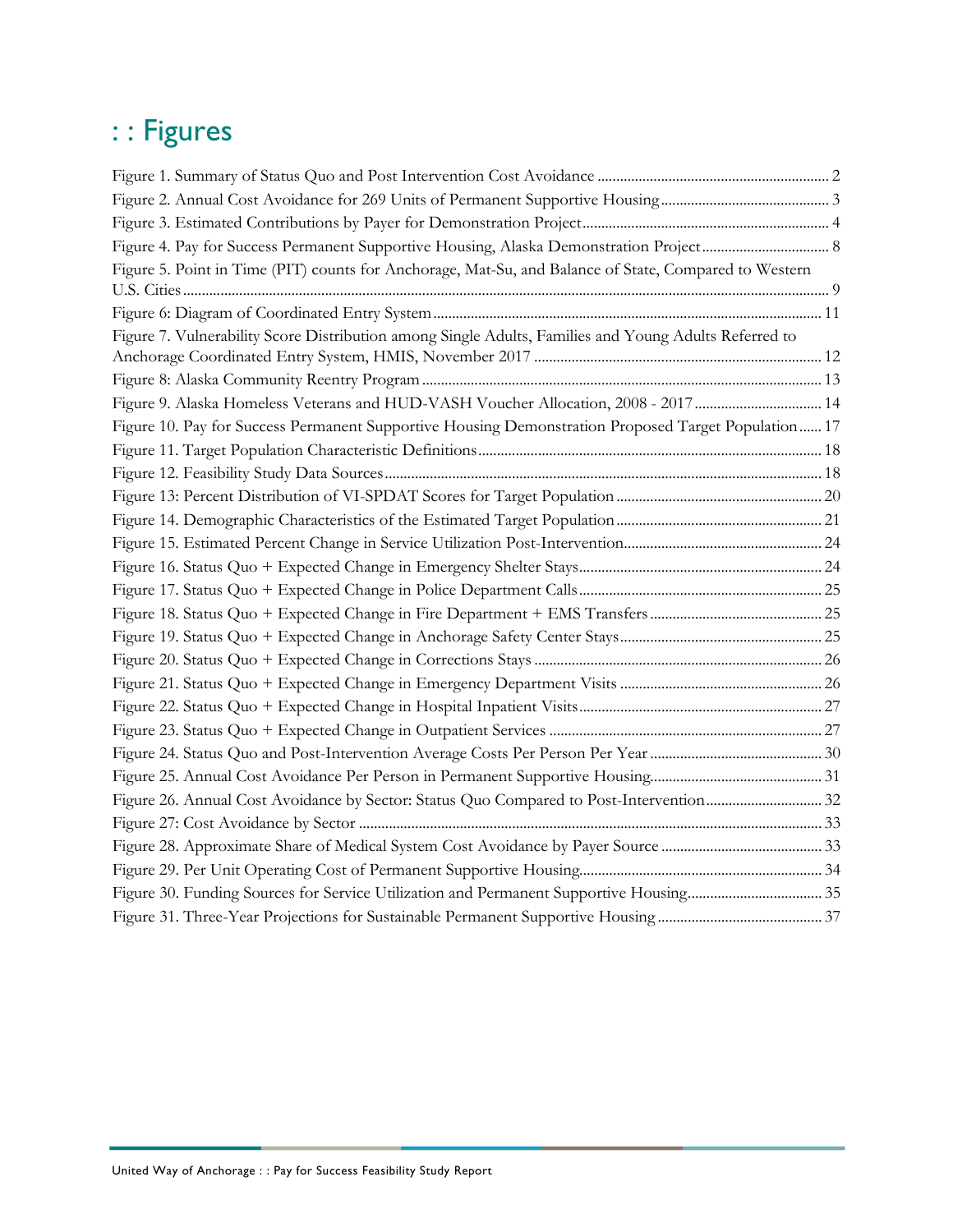# <span id="page-3-0"></span>Acknowledgments

Many organizations and individuals have come together to secure the funding for this project, to negotiate data sharing agreements to complete this study, and to lend resources, ideas, and energy to carry this forward. We are grateful for the contributions of each of the following groups and invite others to join this work as this project continues.

- Alaska Coalition on Housing and Homelessness
- Alaska Housing Finance Corporation
- Alaska Mental Health Trust Authority
- Alaska Native Tribal Health Consortium and Alaska Native Medical Center
- Anchorage Coalition to End Homelessness
- Catholic Social Services
- Cook Inlet Housing Authority
- Daybreak, Inc.
- Institute for Community Alliances
- Mat Su Health Foundation
- Municipality of Anchorage
- NPC Research
- Providence Health and Services Alaska
- Rasmuson Foundation
- RurAL CAP
- Social Finance, Inc.
- Southcentral Foundation
- State of Alaska Department of Corrections
- State of Alaska Department of Health and Social Services
- U.S. Department of Housing and Community Development, Region 10 Office
- U.S. Department of Justice
- United Way of Anchorage
- University of Alaska, Institute for Circumpolar Health Studies
- Urban Institute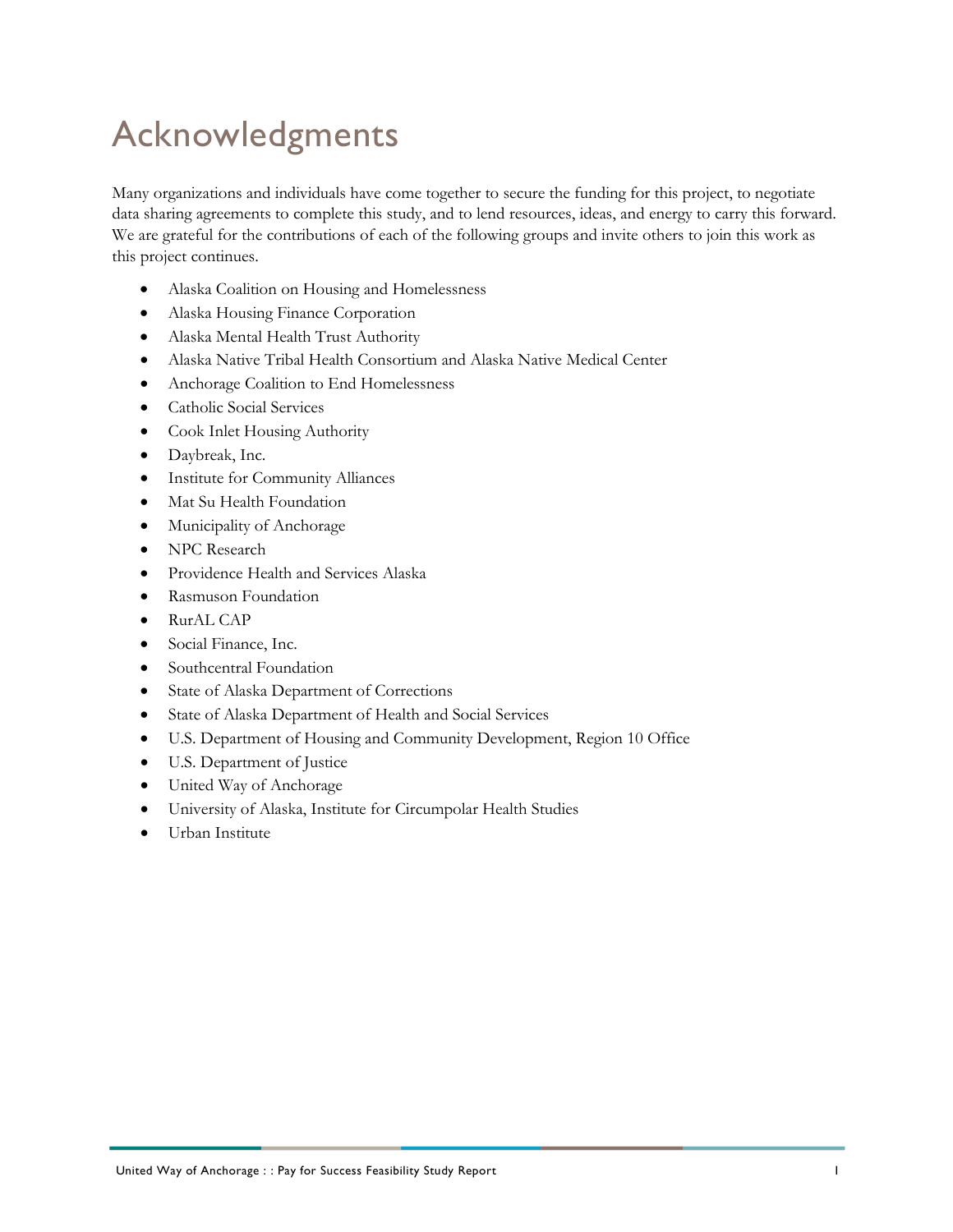# <span id="page-4-0"></span>Executive Summary

# *The Status Quo: Those in crisis are cycling through prison and are high users of emergency services.*

Based on client level data from the State of Alaska Department of Corrections (DOC) and the Anchorage-based homeless data systems in Anchorage over the past three years, there have been roughly 330 individuals with a pattern of homelessness, frequent use of corrections and an estimated high need for social and health services.<sup>[1](#page-4-1)</sup> These members of our community are predominantly male (76 percent), Alaska Native (56 percent) or white (29 percent), do not have children (93 percent), and are on average 37 years old.

On a yearly basis, the average individual in this group spends 19 days in emergency shelters, 53 days in jail, and 14 nights at the Anchorage Safety Center. They visit the emergency room around eight times per year, generate 10 police calls per year, and require on average two EMS transfers each year. This costs the Municipality of Anchorage, State, and medical sectors \$47,000 per person per year, which does not include the many intangible costs of the current system for Anchorage's residents and businesses, public safety professionals, and service providers. Members of our community are currently being housed in State-funded prisons, emergency departments and crisis shelters, with little or no access to housing and services that will help them to access a safer and more healthy life.

# *The Future: Those in crisis access Permanent Supportive Housing funded from Cost Avoidance.*

There is an alternative. Permanent supportive housing is an evidencebased intervention proven in more than 15 cities across the U.S., including Anchorage and Fairbanks, to reduce utilization of crisis services and achieve more desirable outcomes for this population. Through this intervention, housing and support services, including case management and behavioral health services, are available when an individual moves into permanent housing. Once a higher-needs homeless individual moves into permanent supportive housing, he or she may continue to use crisis and emergency services, but not at the same level as prior to the intervention.[2](#page-4-2) Evidence also shows that individuals tend to use behavioral health and outpatient services more frequently once they are housed, encouraging long-term stability. Communities find that it still costs money to provide permanent supportive housing, even though crisis service utilization declines.

### **Study Methodology**

A critical source of data used to forecast post-intervention service utilization is an evaluation by the Institute for Circumpolar Health Studies (ICHS) of two permanent supportive housing projects in Anchorage and Fairbanks.

This study, entitled *Evaluating Housing First Programs in Alaska and Fairbanks, Alaska: Final Report* was completed in March 2015 by ICHS for the Alaska Housing Finance Corporation and the Alaska Mental Health Trust Authority, and relied on a release of information for residents of Karluk Manor operated by Rural Alaska Community Action Program (RurAL CAP) in Anchorage and Housing First operated by Tanana Chiefs Conference (TCC) in Fairbanks.

By using individual data obtained through a release of information, ICHS compared medical records and service use for the year prior to the study population entering permanent supportive housing with two years after being housed. For all services except inpatient hospital and use of corrections, the reduced utilization of services from the ICHS study for a combination of Fairbanks and Anchorage were applied as assumptions in this study.

National literature on permanent supportive housing was used to estimate the reduction in utilization for inpatient hospital and corrections because of differences between the ICHS target population and the target population identified in this study (Appendix A).

<span id="page-4-1"></span> <sup>1</sup> Based on an extrapolation of individuals with a Vulnerability Index-Service Prioritization Decision Assistance Tool (VI-SPDAT) score of 9 or higher.

<span id="page-4-2"></span><sup>2</sup> See Appendix A for a bibliography of permanent supportive housing case studies.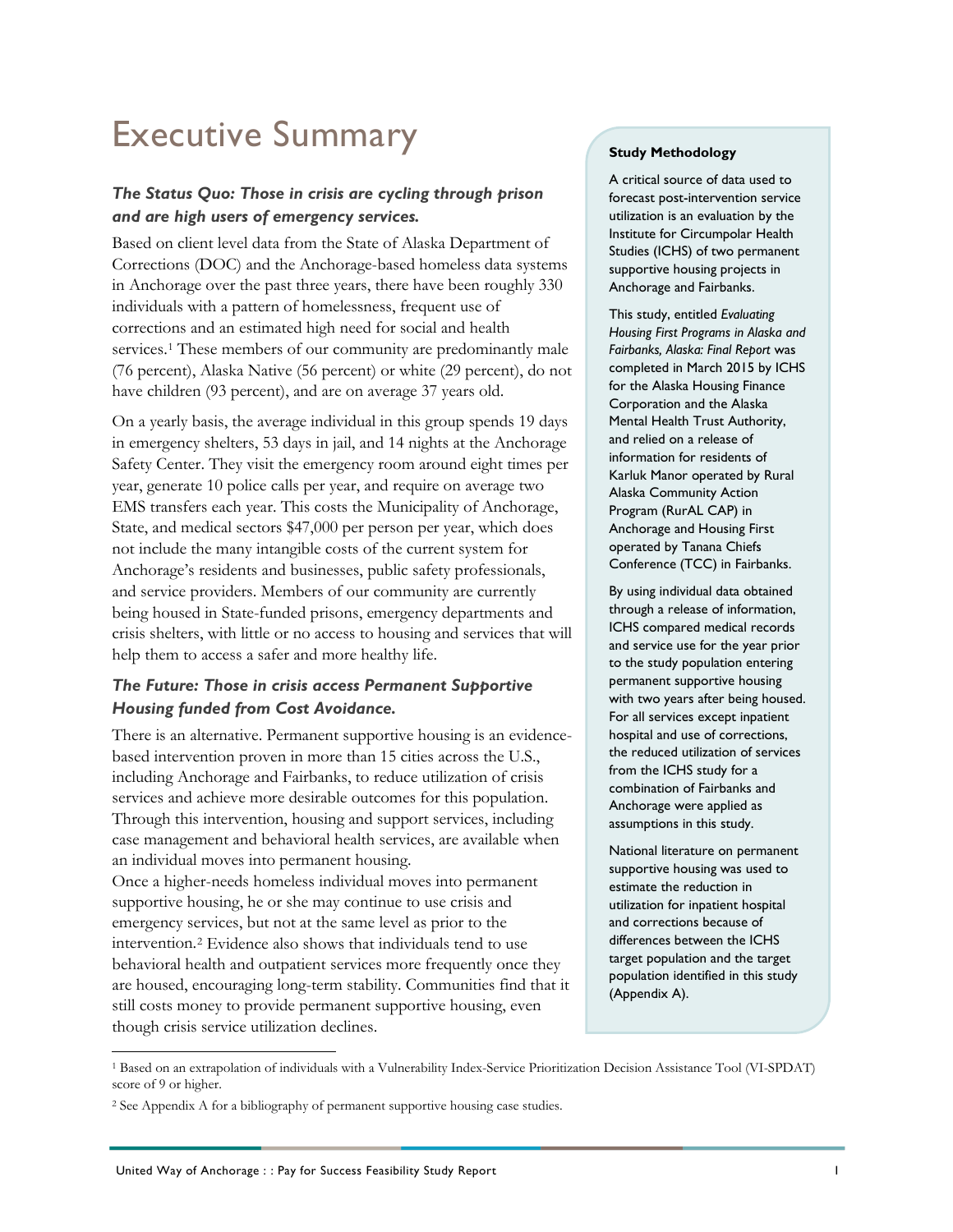For example, an individual in permanent supportive housing in Anchorage costs approximately \$48,000 per year, factoring in the cost of crisis and emergency services at reduced utilization rates, increased outpatient utilization, and the operating cost of permanent supportive housing. This is very close to the \$47,0000 per person per year that it costs to serve individuals under the status quo in Anchorage where they remain homeless, cycle through corrections, and are frequent users of emergency services. When permanent supportive housing is implemented, positive outcomes for people in this population and for our community are realized, as resources are shifted toward other needs. In the end, service providers realize substantial cost avoidance from reduced service utilization that can be redirected to fund the intervention.

[Figure 1](#page-5-0) shows the estimated cost avoidance per person per year across four sectors: nonprofits, municipal government, state government, and medical payers including federal, state, private insurance and costs absorbed by medical providers from services to non-resourced individuals. The project team estimated preand post-intervention utilization and multiplied utilization by a standard unit cost held constant over time to develop estimated current costs and potential cost avoidance for each service.

| <b>Sector</b>                                                | <b>Status Quo:</b><br>Average<br>Cost Per<br><b>Person Per</b><br>Year | Post<br>Intervention:<br><b>Average Cost</b><br><b>Per Person</b><br>Per Year | Annual<br>Cost<br>Avoidance<br>Per Year | %<br>Change<br>from<br><b>Status</b><br>Quo |
|--------------------------------------------------------------|------------------------------------------------------------------------|-------------------------------------------------------------------------------|-----------------------------------------|---------------------------------------------|
| Nonprofit (shelter)                                          | \$424                                                                  | \$5                                                                           | $($ \$419)                              | -98%                                        |
| Municipal (police, fire, Anchorage Safety Center)            | \$5,469                                                                | \$2.895                                                                       | (\$2,574)                               | $-47%$                                      |
| State (prison)                                               | \$8,277                                                                | \$2,679                                                                       | $($ \$5,598)                            | $-68%$                                      |
| Medical System/Payers (emergency, inpatient, and outpatient) | \$33,243                                                               | \$19.735                                                                      | (13,508)                                | $-41%$                                      |
| <b>TOTAL SERVICES COSTS</b>                                  | \$47,413                                                               | \$25,314                                                                      | (\$22,099)                              | -47%                                        |
| Cost of Permanent Supportive Housing                         | n/a                                                                    | \$22,696                                                                      | n/a                                     |                                             |
| <b>TOTAL INTERVENTION COSTS</b>                              | \$47,413                                                               | \$48,010                                                                      | \$597                                   | $1\%$                                       |

### <span id="page-5-0"></span>Figure 1. Summary of Status Quo and Post Intervention Cost Avoidance

### *Pay for Success Model*

Pay for Success is a financing model being developed nationwide to fund evidence-based interventions. There are many variations of Pay for Success, but common themes include attracting private capital, using cost avoidance to help fund a social intervention such as housing, providing a return on the initial investment, and structuring payment models that require providers to achieve pre-determined outcomes. In 2016, the U.S. Department of Housing and Urban Development and the U.S. Department of Justice awarded United Way of Anchorage and its partners a multi-phase grant to assess the feasibility of Pay for Success, structure transactions with potential payers and investors, and provide success payments (or seed funding) to support a new program. This report shares the results of a feasibility study related to this Pay for Success intervention and its ability to sustainably fund permanent supportive housing in Anchorage and Mat-Su for the target population identified by the funding source, as described above.

### *Is a Pay for Success Model Feasible to Fund Permanent Supportive Housing?*

The study findings indicate that a Pay for Success model to fund permanent supportive housing in Anchorage and Mat-Su is feasible for the following reasons: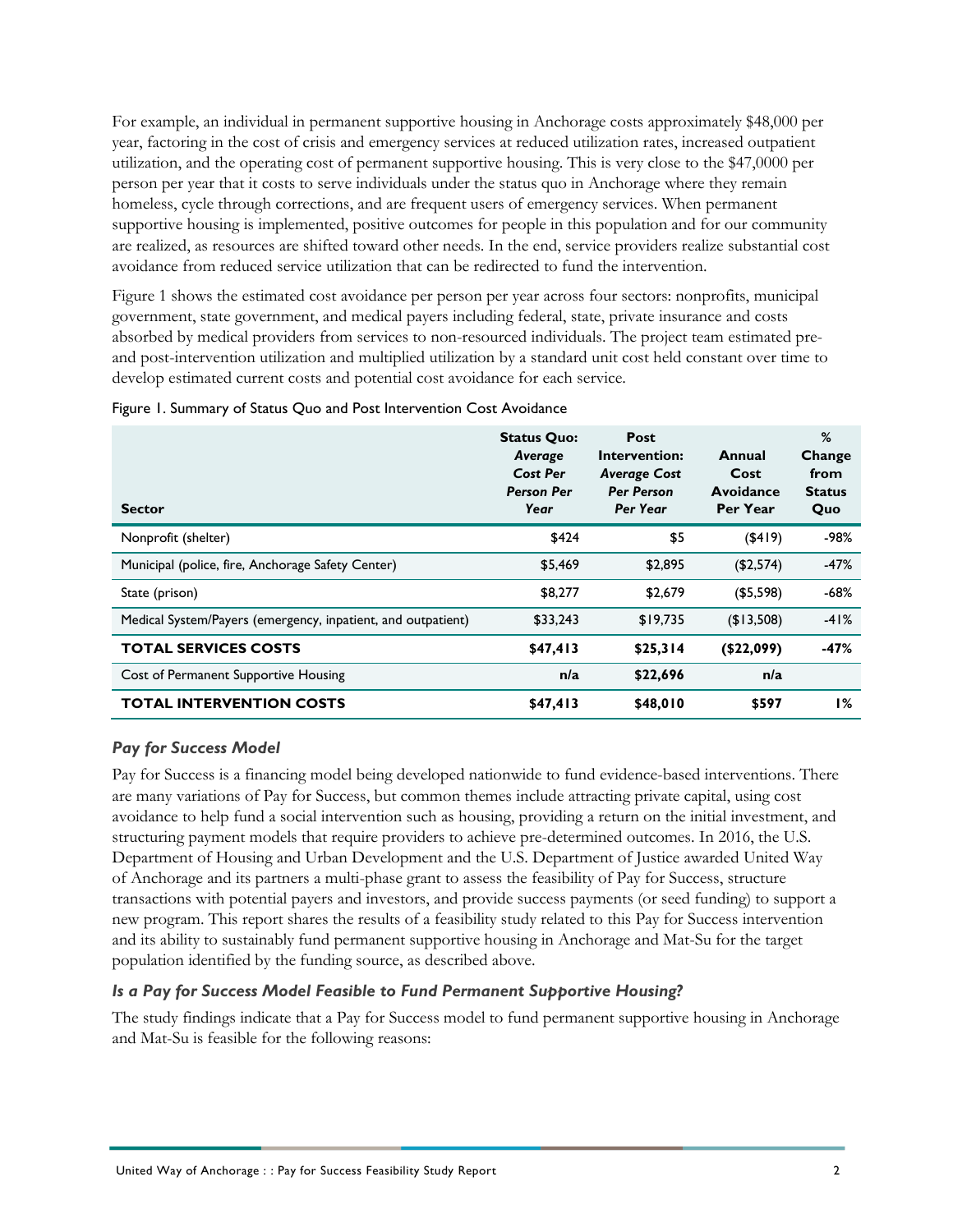- **Permanent supportive housing works** for homeless populations with high needs. People who can access housing and the right services remain housed and have improved health outcomes over time.[3](#page-6-1)
- **It costs the same to provide permanent supportive housing, but we achieve better outcomes.**  Using Anchorage-based numbers, the cost of permanent supportive housing and service utilization after people are housed is roughly equal to the cost of funding the status quo. In other words, as a society, we can invest the same level of resources to achieve desired outcomes for our community.
- **The amount of cost avoidance due to decreased service utilization is substantial.** Individuals in Anchorage who cycle through corrections and the homeless system, if housed, will likely save the Municipality of Anchorage, the State of Alaska, and payers in the medical system a combined \$5.9 million annually due to reduced utilization of emergency and crisis services, even after accounting for increased utilization of outpatient medical services [\(Figure 2\)](#page-6-0).
- **Cost avoidance is substantial enough to sustainably fund permanent supportive housing.** The amount of cost avoidance combined with new funding through Medicaid billing for case management and rent from tenants is more than enough to cover the gap in funding to sustainably fund permanent supportive housing for 269 individuals annually in Anchorage.

| <b>Sector</b>                                             | <b>Annual Cost Avoidance for 269 units</b><br>of Permanent Supportive Housing |
|-----------------------------------------------------------|-------------------------------------------------------------------------------|
| Non-Profit: Emergency Shelter                             | $$100,000$ annually                                                           |
| Municipal: Police, Fire, EMS, Anchorage Safety Center     | \$690,000 annually                                                            |
| State: Prison                                             | \$1,500,000 annually                                                          |
| Medical Payers: Federal, State, Insurance + Non-Resourced | \$3,600,000 annually                                                          |
| ΤΟΤΑL                                                     | \$5,900,000 annually                                                          |

<span id="page-6-0"></span>Figure 2. Annual Cost Avoidance for 269 Units of Permanent Supportive Housing

### *How much is needed for a sustainable permanent supportive housing program?*

As shown in Chapter 5, \$6.1 million annually is needed to operate 269 units of permanent supportive housing (approximately \$22,000 per unit). When sustainable and reliable funding sources are factored in, including \$1.5 million of rent income and Medicaid billing, 73 percent of the funds to sustainably operate permanent supportive housing are still needed.

Currently, Anchorage-based permanent supportive housing providers rely on multiple sources to cover this funding gap: Alaska Housing Finance Corporation (AHFC) Special Need Housing Grants (SNHG) for services, State of Alaska Department of Behavioral Health grants, and other grant sources for services. Sponsorship housing vouchers from AHFC are also provided to cover the full amount of rent after the tenant contribution is included. This funding is critical to covering the cost to operate and maintain housing facilities. However, in talking with stakeholders as part of this feasibility study, growing these grant programs and sponsorship vouchers proportional to the size of the target population is not practical at this time. As a result, the study proposes a contribution plan that aligns with the amount of cost avoidance each sector is expected to realize once the target population is housed in permanent supportive housing.

<span id="page-6-1"></span> <sup>3</sup> "Permanent Supportive Housing: A Proven Solution to Homelessness," The Technical Assistance Collaborative and the Consortium for Citizens with Disabilities (CCD) Housing Task Force, January 2003.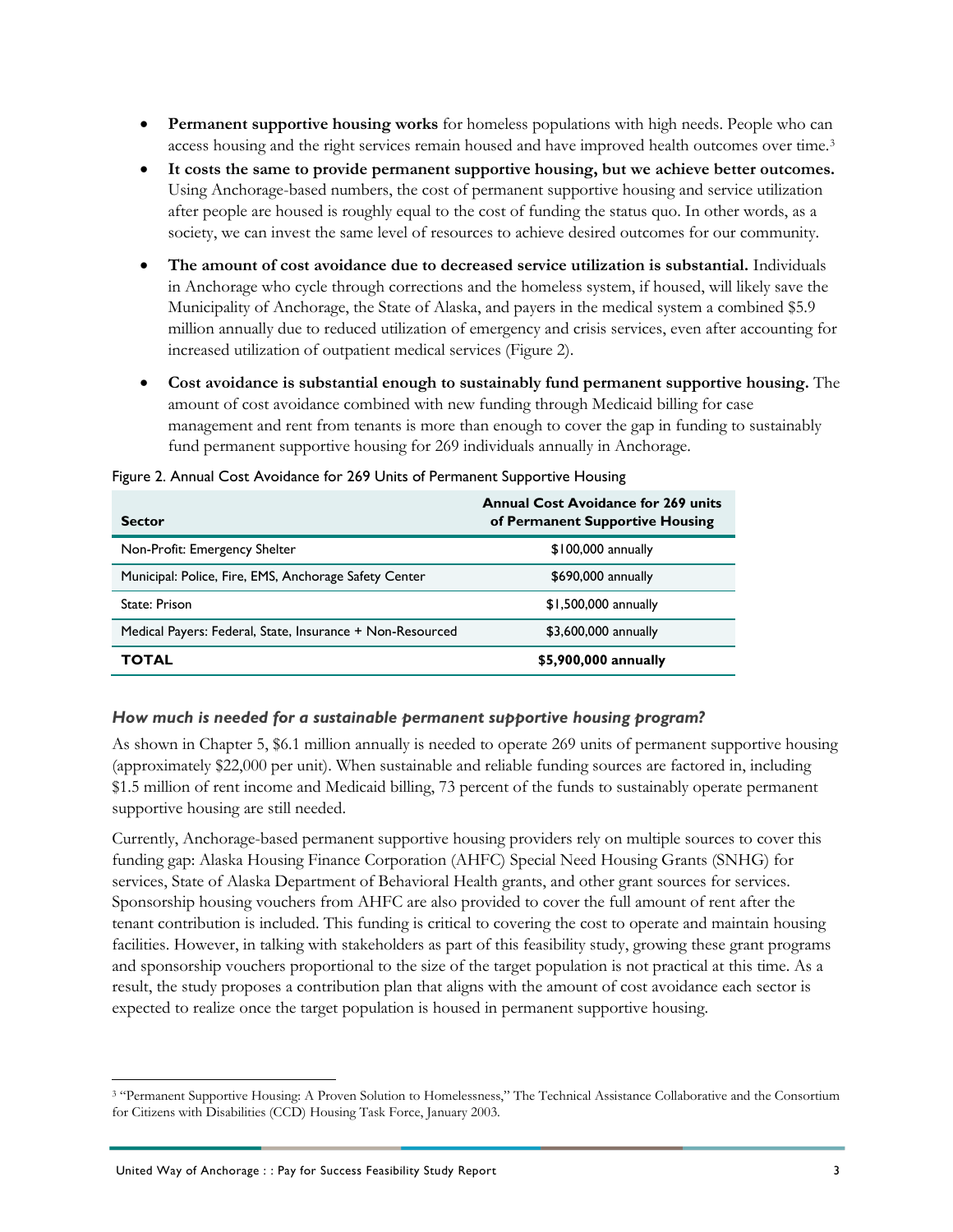[Figure 3](#page-7-0) proposes how the Municipality of Anchorage, State of Alaska and local hospitals and payers for medical care could work together to fund permanent supportive housing. The remaining revenue to cover cost of permanent supportive housing would come from tenant rents and Medicaid billing. This table illustrates one example of how to align funding: potential investors and payers will further explore whether and how to use specific programs or funding allocations during the project's transaction structuring phase.

| Payer                                                                                     | Annual<br>Amount | <b>Notes</b>                                                              |
|-------------------------------------------------------------------------------------------|------------------|---------------------------------------------------------------------------|
| <b>Municipality of Anchorage</b>                                                          |                  |                                                                           |
| Additional grant funds or other sources                                                   | \$215,000        | Amount based on current CDBG and CSBG<br>awards on a per unit basis.      |
| Contribute Cost Avoidance                                                                 | \$690,000        | Amount based on anticipated MOA cost<br>avoidance.                        |
| <b>Subtotal: Municipality of Anchorage</b>                                                | \$905,000        |                                                                           |
| <b>State of Alaska</b>                                                                    |                  |                                                                           |
| New Housing Sponsorship Vouchers                                                          | \$645,000        |                                                                           |
| New Special Needs Housing Grant for Operations                                            | \$555,000        | Amounts based on anticipated Department of<br>Corrections cost avoidance. |
| New Department of Behavioral Health Grant Funds                                           | \$305,000        |                                                                           |
| <b>Subtotal: State of Alaska</b>                                                          | \$1,505,000      |                                                                           |
| <b>Medical and Tribal Providers + Payers Reinvest Cost</b><br>Avoidance                   | \$2,225,000      | Amount based on medical cost avoidance; not all<br>cost avoidance used.   |
| Foundations, Tribal Organizations, Local Sources, or<br><b>Increased Medicaid Billing</b> |                  | If needed or as advance funding                                           |
| <b>TOTAL CONTRIBUTIONS</b>                                                                | \$4,635,000      |                                                                           |

### <span id="page-7-0"></span>Figure 3. Estimated Contributions by Payer for Demonstration Project

### *Feedback from Stakeholders*

During April and May 2018, the project team held a series of smaller stakeholder meetings and a larger meeting on May 1, 2018 to share the findings from this feasibility study and hear feedback about the results and next steps. This feedback is summarized below and is being incorporated into the transaction structuring phase of the project as it proceeds.

• **Skepticism around the use of cost avoidance.** Many stakeholders shared that cost avoidance is not actual revenue for new programs. Our systems have more demands than we currently have resources for and it will be difficult to reallocate cost avoidance toward this type of program. We talked with many stakeholders and potential outcome payers about this with the understanding that we readily acknowledge cost avoidance cannot easily be reallocated to new programs. We shared how the

### **Stakeholder Meetings**

- Municipality of Anchorage
- Alaska Housing Finance Corporation
- Housing and Urban Development
- Providence Health and Services Alaska
- Alaska Native Tribal Health Consortium, Alaska Native Medical Center
- Cook Inlet Housing Authority
- Southcentral Foundation
- RurAL CAP
- State of Alaska, Department of Health and Social Services
- State of Alaska, Department of **Corrections**
- Large-format stakeholder meeting with ~80 attendees, Mountain View Library

feasibility study demonstrates that the system can expend the same amount of funding to realize positive social outcomes related to homelessness and the amount of cost avoidance sets the stage to equitably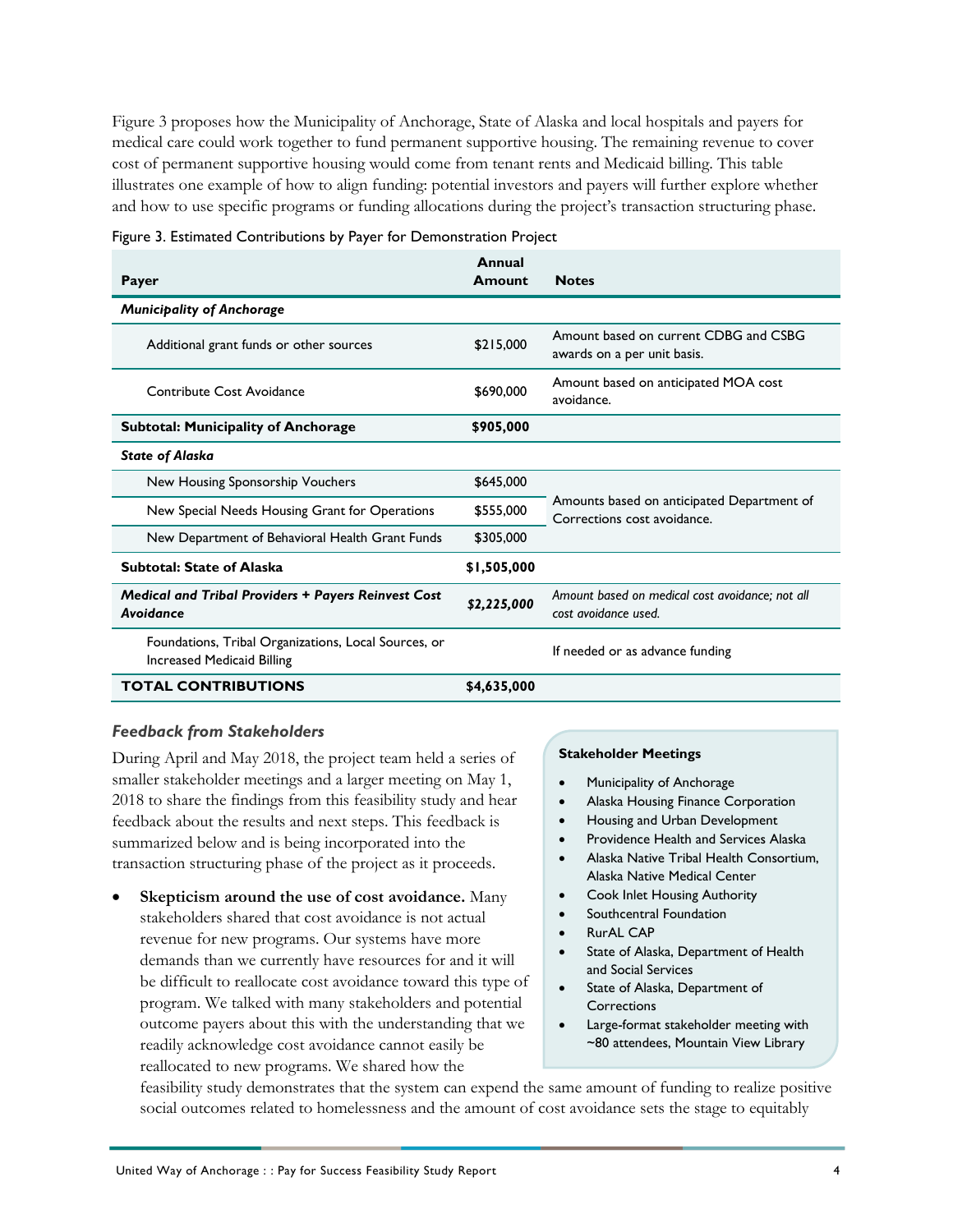share costs between sectors. We also shared that while cost avoidance is not easily translated into funds for new programs, at least in the earlier years, it can help organizations with long term fiscal planning by showing that over time cost avoidance means less growth in emergency services due to the target population.

- **Willingness to participate.** While many stakeholders expressed a skepticism related to the reallocation of cost avoidance to pay for permanent supportive housing given budget constraints, all stakeholders expressed a willingness to stay involved, identify solutions, and many expressed a willingness and/or interest in participating as funders. Stakeholders and potential outcomes payers want to be part of the solution and the idea that we could create a shared framework for funding permanent supportive housing resonated with people.
- **Medical payers, not the medical system.** When cost avoidance is shown for the medical system, it actually accrues to medical payers, including the federal share of Medicaid, the federally funded Medicare program, the State through its share of Medicaid, private insurers, and medical providers through uncompensated care. Conversations with health care providers led us to calculate an initial estimate of the cost avoidance by medical payer to apportion cost avoidance to the federal, state and other entities based on a possible payer mix for this population. These charts are included in the report.
- **Limited capacity.** There is limited capacity in the existing behavioral health system in Anchorage and Alaska. How do we expand to serve more individuals without the labor supply and capacity to do so? The funding needs to include a way to build capacity amongst behavioral health and other supportive services providers.
- **Explore multiple options for housing vouchers.** There is more demand for existing housing voucher programs than there is current supply of vouchers. Identify other forms of housing vouchers that could be funded with other resources.
- **Need to understand outcomes better**. Stakeholders asked a lot of questions around how to integrate outcomes into the financing model. For example, they wondered how to clearly attribute outcomes or impact to the pay for success project versus other interventions that are being considered.
- **Governance**. Stakeholders questioned who or which entity would govern an expansion of permanent supportive housing and a shared funding pool. Funders will require a clear answer to this question to ensure outcomes are achieved.

### *What are the next steps?*

Pay for Success is often touted as a model to attract private sector funding and incorporate new ways to finance social programs. In the end, Pay for Success cannot on its own generate unlimited resources to help us better serve our communities. Instead, Pay for Success provides a framework for groups to work collaboratively toward an evidence-based outcome, and share in the responsibility for funding to achieve this desired outcome. A sustainable permanent supportive housing program requires paying for case managers, behavioral health services, and housing operations. One way to cover costs is for potential payers, such as the Municipality of Anchorage, the Department of Corrections, and/or the medical providers and payers, to redirect anticipated cost avoidance from current programs to permanent supportive housing. However, public agencies, medical providers and nonprofits have enormous demands on their limited resources. The ability to redirect tomorrow's cost savings to pay for case managers and housing maintenance today is difficult. Some options for turning cost avoidance into a sustainable funding program for permanent supportive housing in Anchorage are listed on the following page.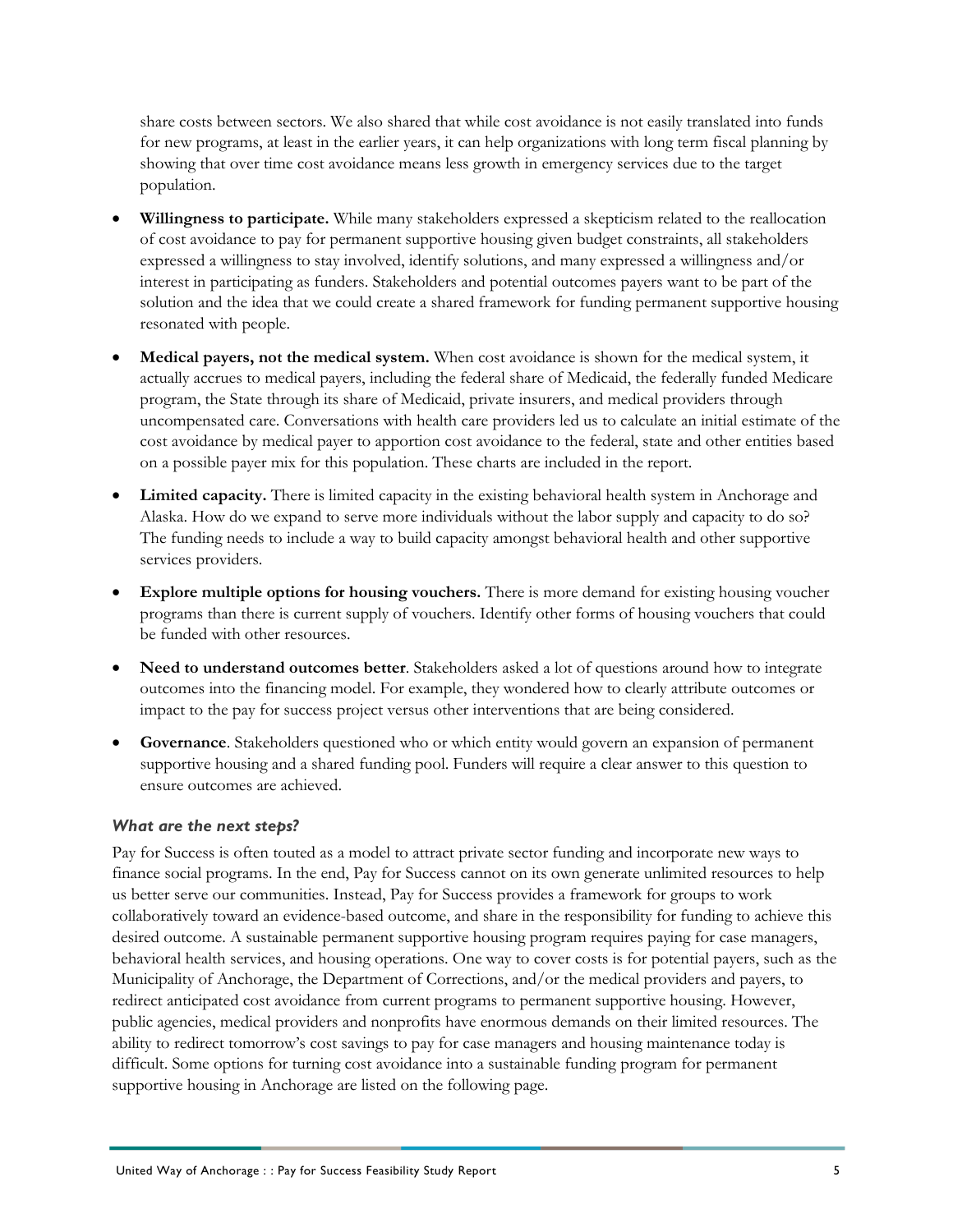- 1. **Invite local funders, including foundations and businesses, to capitalize a permanent supportive housing fund** in an amount equal to the cost avoidance necessary for a sustainable permanent supportive housing program (estimated to be \$4.4 million annually). Plan to provide annual funding for at least three years.
- 2. **Create opportunities for outcome payers** (State of Alaska, Municipality of Anchorage, and entities in the medical system) **to assume responsibility for annual contributions to the permanent supportive housing fund** in future years.
- 3. **Invite outcome payers to also pay into the permanent supportive housing program in year one** if funding and resources are available. For example, AHFC may be able to redirect some of their public housing funds toward sponsorship vouchers for new permanent supportive housing, particularly if other sectors are able to commit funding as well. Additionally, the medical providers and payers may see added benefits to reducing inpatient and emergency department utilization, such as improved employee morale and reduced turnover, and may be interested and able to pay into a permanent supportive housing fund in advance of realizing cost avoidance.
- 4. **Expand the pool of investors and advance funders to include businesses and property owners in the community**. Many entities have a vested interest in helping community members stay out of homelessness and live healthier lives. A contribution to a permanent supportive housing fund is an opportunity for local businesses and individuals to contribute to our community and maintain their existing investments in Anchorage or Mat Su. This could, for example, include a communitywide initiative to raise the mill rate to address homelessness and its impacts, strengthen parks and recreation system, revitalize neighborhoods through new housing, and improve schools.
- 5. **Use outcome rate cards to realize desired outcomes**. This new approach to funding is a complement to Pay for Success. An outcomes rate card establishes a menu of outcomes that a government seeks to "purchase" for a given issue and target population, and the amount it is willing to pay each time a given outcome is achieved. Outcomes rate cards scale solutions to society's most pressing challenges by allowing government to identify priority outcomes for vulnerable citizens, and enabling service providers to achieve those outcomes through diverse interventions.[4](#page-9-0) United Way of Anchorage was recently selected to receive technical assistance from the nonprofit organization Social Finance in developing an outcomes rate card for this project.
- 6. **Develop an agreed-on set of outcomes to measure success**. A simple measure would be length of time in housing, and this measure was selected as an outcome in the Massachusetts Pay for Success project, with a similar target population to the one explored in this study. Length of time housed, combined with a percentage reduction in recidivism to corrections, may be an appropriate mix of outcomes to monitor and evaluate over time.
- 7. **Develop a specific funding plan based on the findings in this feasibility study**. Based on the findings in this feasibility study, develop a funding plan that identifies outcome payers, investors and the overall specifics of how to fund permanent supportive housing for the target population.

# *Additional Factors for Consideration*

**Tribal Medicaid Encounter Rate.** This feasibility study models permanent supportive housing using data from a non-tribal provider. A tribal provider has access to an encounter rate for Medicaid billing, which tends to result in a more sustainable operations model for behavioral health services. Additionally, the Federal

<span id="page-9-0"></span> <sup>4</sup> Social Finance Press Release, Alex Zaroulis, Director of Communications, March 26, 2018.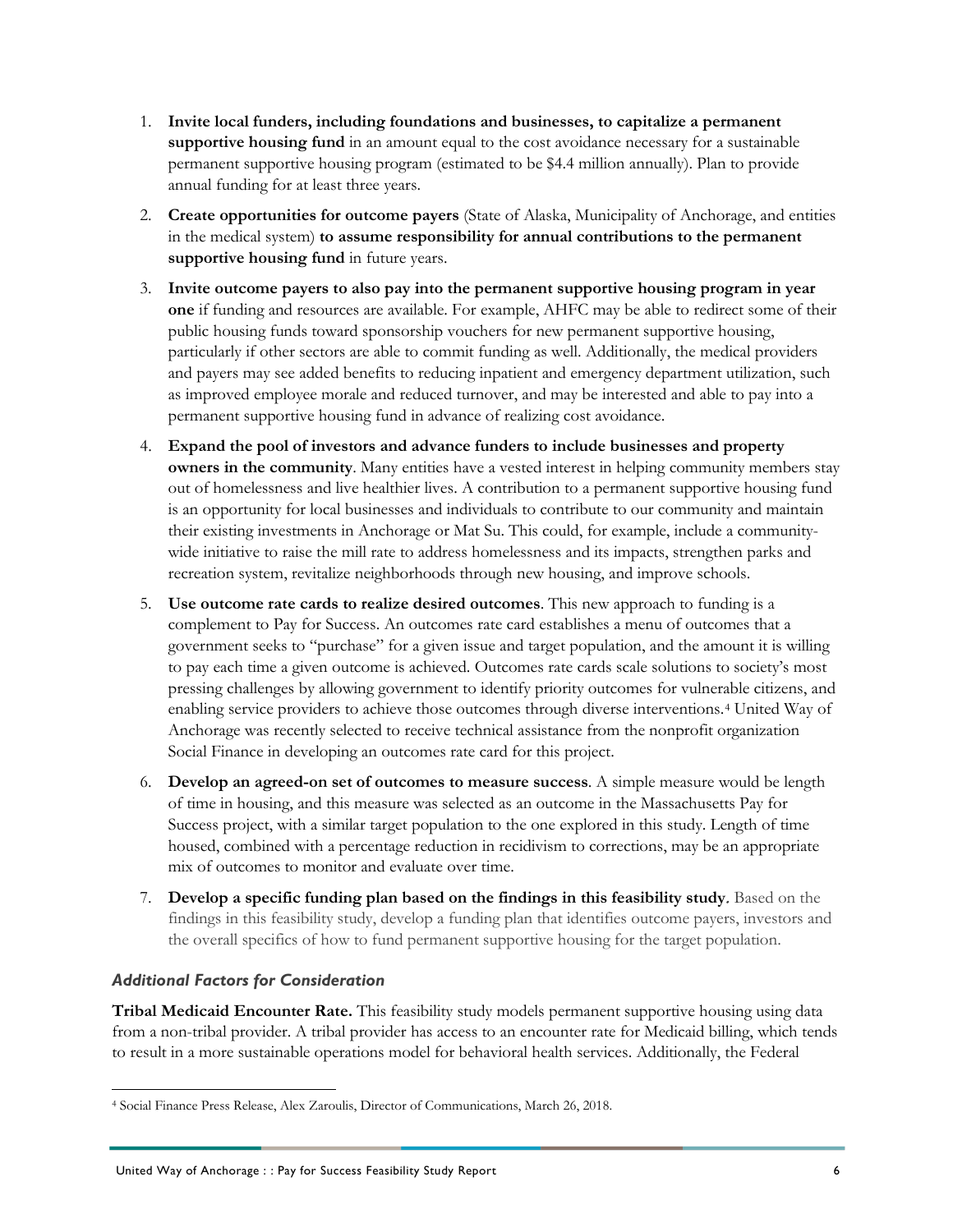Medical Assistance Percentage (FMAP) for Medicaid is 100 percent federal funding for services to Indian Health Service (IHS) beneficiaries (American Indians and Alaska Natives) when provided by a tribal healthcare provider. This study recommends working with tribal providers to model supportive services using the tribal encounter rate for any Medicaid services that will be provided to IHS beneficiaries during the transaction structuring phase.

**Housing Development.** This feasibility study explores how communities can shift operating costs from crisis and emergency services to more sustainably fund permanent supportive housing. It assumes that the physical housing units are already available for individuals in need. Anchorage's rental housing market is relatively loose as a result of Alaska's current recession, with higher vacancy rates meaning that more landlords and property owners have available units. Should new housing be needed, the team anticipates utilizing a combination of Low Income Housing Tax Credits (at 4 percent and/or 9 percent depending on the project), AHFC SNHG funds, and other capital funds made available for housing projects. The team also anticipates that rehabilitation of existing buildings, including older hotels, could provide solutions to the capital needs. However, it is important to note that this study did not include an extensive feasibility assessment of housing development considerations or preparing units of permanent supportive housing.

**Mat-Su.** The scope of this feasibility study included Anchorage and the Matanuska-Susitna Borough (Mat-Su); however, Mat-Su is located in a different Continuum of Care (CoC) region than that of Anchorage, known as the Balance of State. Data on homelessness is collected by each CoC and reported out in these jurisdictions. Most of the matches between data sets identified are in the Anchorage area, due to limited availability of data in other regions. While the corrections data includes individuals who indicated their preference for release in either Anchorage or Mat-Su, the project team was not able to secure access to HMIS or other data on individuals experiencing homelessness in that region. Data on homelessness overall in both regions indicate that there is a smaller overall homeless population in Mat-Su, and individuals released from corrections who are also homeless are more likely to remain in Anchorage due to the concentration of services. For example, as shown in [Figure 5](#page-12-1) in Chapter 1, the 2017 Mat-Su Point-in-Time count indicates 81 homeless individuals versus 1,128 in Anchorage. Additionally, 6 percent (45 individuals) of those in the target population indicate that their home is in Mat-Su. Applying the distribution of high VI-SPDAT scores (43 percent) to the 45 individuals, it is likely that at least 19 people or 16 beds of permanent supportive housing are needed in Mat-Su. To better understand the need in Mat-Su when the intervention is developed, the project team recommends securing access to the region's HMIS data during the transaction structuring phase.

**Coordinated Set of Strategies.** As described in Chapter 1, increasing the number of permanent supportive housing beds is one part of a community-wide solution to reaching "functional zero" for homelessness in Anchorage and Mat-Su. [5](#page-10-0) Continued collaboration and a focus on how multiple entities and sectors help solve this problem is needed. Ongoing implementation and improvement of the Coordinated Entry system is necessary. Additionally, the Youth Homelessness Demonstration Program currently underway in Anchorage, and an equivalent project proposed in the Balance of State, is critical to provide workable solutions for youth and young adults. A partnership between private landlords, service providers, foundations, and the Municipality to implement Pathways to Independence helps provide rapid re-housing to assist those with lower-level needs access housing quickly and efficiently. All these initiatives are critical to achieve the collective vision to make homelessness a rare, brief and a one-time experience for Alaskans.

<span id="page-10-0"></span> <sup>5</sup> University of Calgary School of Public Policy (SPP), Canadian Observatory on Homelessness (COH), Canadian Alliance to End Homelessness (CAEH), Definition of Functional Zero, 2017,<http://homelesshub.ca/endinghomelessness> accessed April 2018.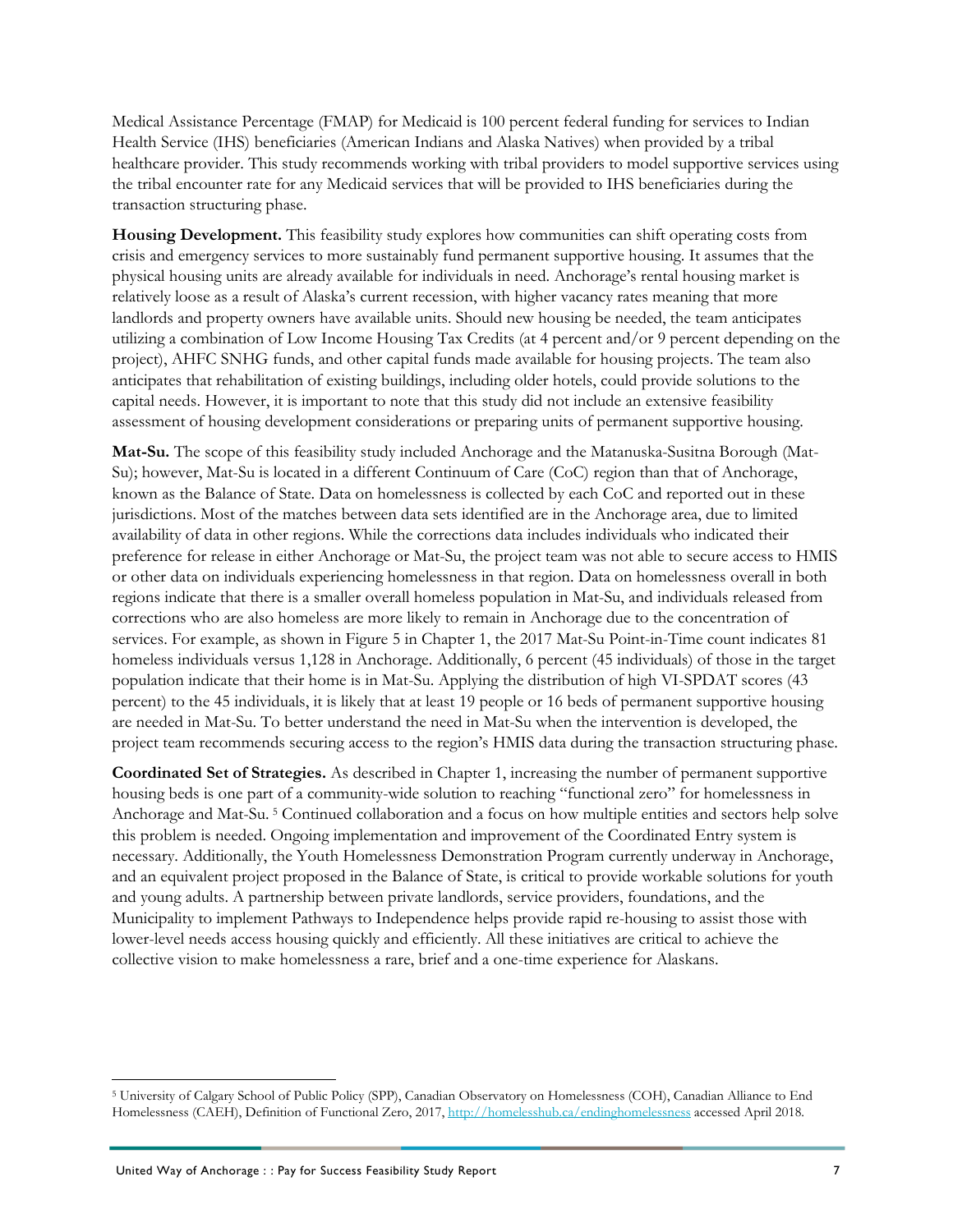# <span id="page-11-0"></span>1. Introduction and Context

# <span id="page-11-1"></span>What is Pay for Success?

Pay for Success, also known as **social impact investing**, is a public-private financing model that connects funders, service providers, and governments, or other entities currently experiencing high costs and/or inefficient use of resources, to address a specific population in the community. Examples include individuals with high rates of recidivism to corrections, patterns of homelessness, use of emergency services, and/or high utilization of emergency or hospital medical care. Pay for Success aims to achieve both positive fiscal and social outcomes for a community.

# *How Does Pay for Success Work?*

The Pay for Success model is a new way to fund effective interventions, with a financial incentive for funders to receive a return if outcomes are achieved. It is an emerging model being tested around the country to address and redirect utilization of expensive or crisis-level public services to fund lower-cost, preventive services, in areas such as early education, housing to address homelessness, and recidivism reduction. Pay for Success attracts private funders and impact investors to make investments for a social purpose and receive a return when the intervention produces savings, cost avoidance, or more effective use of funds for the payer.

- **Government** (or other payer) identifies a social issue with inefficient outcomes under the status quo.
- **Social Investors** like foundations, banks, businesses and others provide up front capital to a social service provider for a specific intervention to achieve identified outcomes.
- **Service Providers** deliver the services and reach or exceed predetermined outcomes for success.
- **Evaluators** measure and monitor outcomes to ensure impact is achieved.
- **Government / Payers** repays private funder's initial investments only if outcomes are achieved.

[Figure 4](#page-11-2) illustrates the Pay for Success model, using the specific roles of the Alaska demonstration project.

<span id="page-11-2"></span>Figure 4. Pay for Success Permanent Supportive Housing, Alaska Demonstration Project



Source: Agnew::Beck Consulting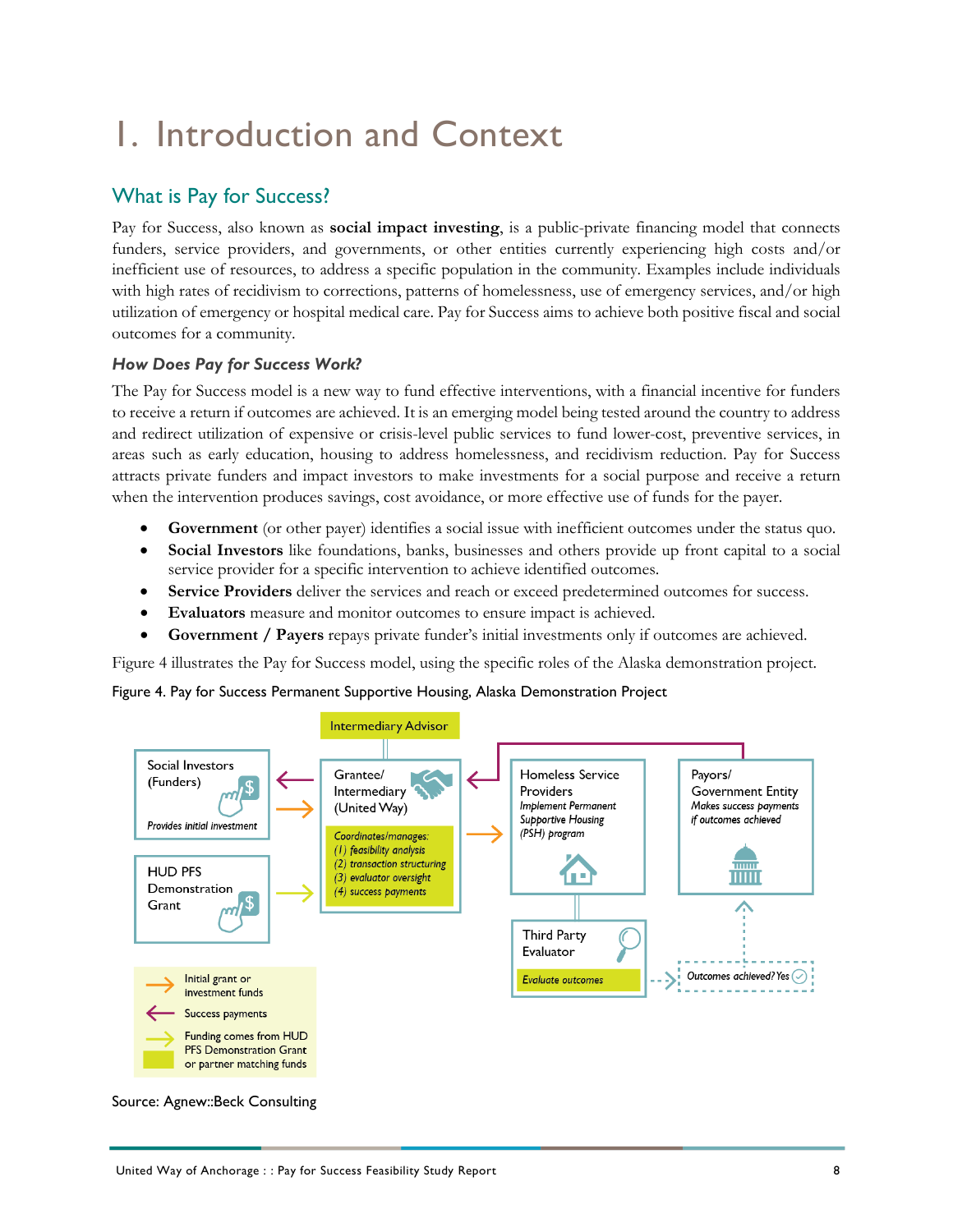### *Alaska Pay for Success Demonstration Project*

In 2016, United Way of Anchorage, in collaboration with its partners, received a jointly-funded grant from the U.S. Department of Housing and Urban Development (HUD) and Department of Justice (DOJ) for a demonstration project in Anchorage and Mat-Su to sustainably fund permanent supportive housing for individuals with frequent involvement in the corrections system, a pattern of homelessness, and potentially high utilizers of emergency and public services.

Based on the findings of this feasibility study, the project team proposes funding 269 units of permanent supportive housing to serve approximately 330 individuals in the target population.



# <span id="page-12-0"></span>Homelessness and Recidivism to Corrections

### *Number of People Experiencing Homelessness*

Many communities nationwide conduct annual counts of the homeless population, including an overnight count in January to capture a broad snapshot of the core population. These enumerations, known as "Point in Time Counts," are organized by each community or Continuum of Care (CoC) coalition, conducted with groups of volunteers who seek out homeless individuals throughout the community, make contact to gather demographic information, and refer people to services if they are interested. A total count of the homeless population, as well as information about specific groups (veterans, young adults, families with children, chronic homeless), is reported for each area and aggregated at the state and national level. The Point in Time (PIT) count tracks the number of people who are sheltered but not permanently housed (at an emergency shelter or in a transitional housing program), as well as those who are living in places not intended for human habitation, including outdoors in a camp or park, or in a non-residential building or vehicle. [Figure 5](#page-12-1) summarizes PIT counts for Anchorage, Mat-Su, and comparable metropolitan areas.

|                                 |               | Homeless Populations (2017) |                                 |               | Total         |                               |          |          |
|---------------------------------|---------------|-----------------------------|---------------------------------|---------------|---------------|-------------------------------|----------|----------|
|                                 | Total         | Total                       |                                 |               |               | Population in   Unaccompanied |          | Homeless |
|                                 | Population    | <b>Homeless</b>             | Individual Adults Families with |               | Families with | Youth                         |          | per      |
| Continuum of Care (CoC) Area    | (2016)        | Population                  | $(Age 25+)$                     | Children      | Children      | (Up to Age 24)                | Veterans | 10,000   |
| Municipality of Anchorage       | 299,037       | 1,128                       | 733                             | 87            | 280           | 115                           | 69       | 37.7     |
| Alaska Balance of State         | 440,791       | 717                         | 499                             | 78            | 211           | 47                            | 55       | 16.3     |
| Mat-Su Borough                  | 101,095       | 81                          | not available                   | not available | not available | 12                            | 3        | 8.0      |
| State of Alaska Total           | 739,828       | 1,845                       | 1,232                           | 165           | 491           | 162                           | 124      | 24.9     |
| Comparisons                     |               |                             |                                 |               |               |                               |          |          |
| IU.S.                           | 324, II8, 787 | 549,928                     | 317,248                         | 61,265        | 194,716       | 37,964                        | 39,471   | 17.0     |
| Multnomah County (Portland, OR) | 799,766       | 4,177                       | 3,216                           | 216           | 657           | 300                           | 446      | 52.2     |
| Salt Lake County (UT)           | 1, 121, 354   | 2,047                       | 1,237                           | 198           | 700           | 110                           | 197      | 18.3     |
| Ada County (Boise, ID)          | 444,028       | 833                         | 619                             | 46            | 162           | 52                            | 124      | 18.8     |
| Spokane County, WA              | 499,072       | 1,090                       | 713                             | 103           | 299           | 71                            | 118      | 21.8     |
| Denver Metro CoC (CO)           | 3,117,539     | 5,116                       | 2,347                           | 439           | 1,464         | 395                           | 569      | 16.4     |

<span id="page-12-1"></span>

|               |  |  | Figure 5. Point in Time (PIT) counts for Anchorage, Mat-Su, and Balance of State, Compared to Western U.S. |  |
|---------------|--|--|------------------------------------------------------------------------------------------------------------|--|
| <b>Cities</b> |  |  |                                                                                                            |  |

Sources: U.S. Census (population estimates), AKDOLWD (Alaska population estimate)

HUD Exchange, Point in Time Counts reported for Continuum of Care areas in selected cities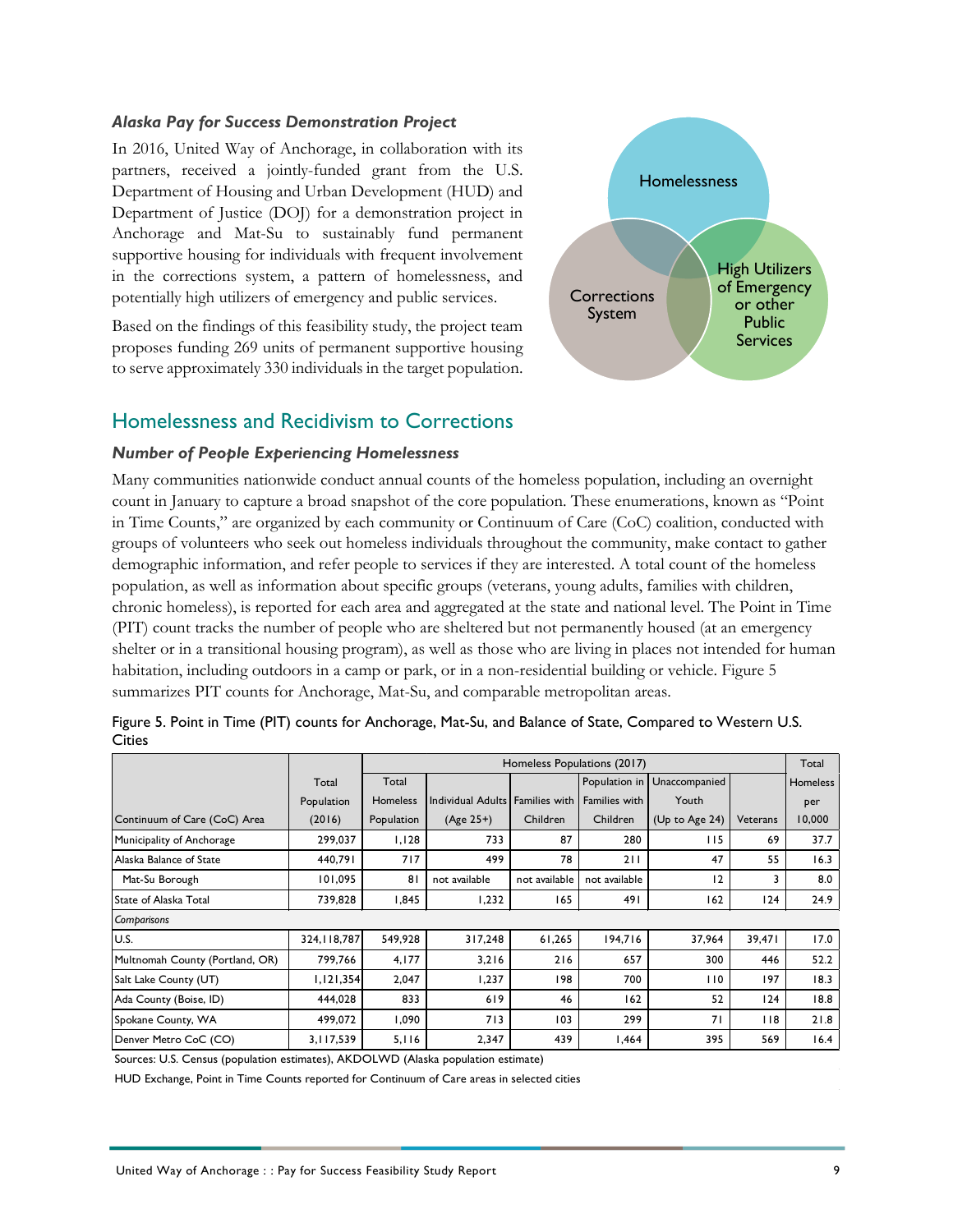In Alaska, there are two recognized Continuum of Care entities formed to address homelessness: Anchorage, with the same geographic boundaries as the Municipality of Anchorage, and Balance of State. The Anchorage Coalition to End Homelessness (ACEH) is the CoC entity in Anchorage; the Alaska Coalition on Housing and Homelessness represents the rest of the state, including several local coalitions that coordinate regularly with the state director. The Matanuska-Susitna (Mat-Su) Borough is part of the Balance of State. Data on homelessness is collected by each CoC and reported out in these jurisdictions.

## *Local and Statewide Efforts to Address Homelessness and Reduce Recidivism to Corrections*

The Pay for Success demonstration project is one of several concurrent efforts in Alaska to address homelessness and to work collectively towards the vision of **making homelessness a rare, brief and onetime experience for Alaskans**. One way of describing this goal is attaining "functional zero." This goal is achieved when the number of individuals experiencing homelessness in a community is less than the average number of individuals connected with permanent housing each month. In achieving this measure, a community has demonstrated the system and capacity to quickly and efficiently connect people with housing and ensure that homelessness within the community will be rare, brief, and non-recurring.[6](#page-13-0)

Other complementary efforts include:

- In 2015, Anchorage Mayor Ethan Berkowitz and Alaska Governor Bill Walker added leadership positions in their administrations to focus on promoting collaboration to end chronic homelessness, which has been identified as a priority for both administrations.
- The Anchorage Coalition to End Homelessness (ACEH) was formed in 2012 with the mission to advocate for and implement strategies to prevent homelessness, provide housing and work opportunities for all, and complete a ten-year plan to end homelessness in Anchorage.
- The Anchorage CoC adopted a systemwide Housing First approach. All CoC-funded projects will adhere to this approach and will ensure housing and service options are tailored to the unique needs of each individual or family and that program participants have access to the services to help them achieve their goals.
- Through strong collaborative leadership, in 2017, Anchorage has 156 permanent supportive housing beds for homeless households with children, and 415 permanent supportive housing beds for homeless households without children. This includes the city's first single-site Housing First project, Karluk Manor, that provides 46 units of permanent supportive housing, serves adults who are homeless and high consumers of emergency, correctional and acute care services, and who experience substance use disorder and serious mental illness. In November 2016, the John Thomas housing project opened as an additional single-site Housing First project providing 20 permanent supportive housing units for chronically homeless adults.
- Anchorage was selected as one of ten CoC entities in the nation, and one of four rural communities, to plan for and implement a Youth Homelessness Demonstration Program (YHDP). This was a very competitive solicitation and over 120 CoCs applied. The Anchorage CoC was awarded \$1.5 million over two years. These funds will be renewable through the CoC process in future years.
- ACEH worked collaboratively to develop the Mayor of Anchorage's Housing and Homeless Services Coordination Action Agenda, which includes a goal of housing 100 adults and youth who are on the streets and in camps each year over a 3-year period. In year one, 96 people were housed through

<span id="page-13-0"></span> <sup>6</sup> University of Calgary School of Public Policy (SPP), Canadian Observatory on Homelessness (COH), Canadian Alliance to End Homelessness (CAEH), Definition of Functional Zero, 2017,<http://homelesshub.ca/endinghomelessness> accessed April 2018.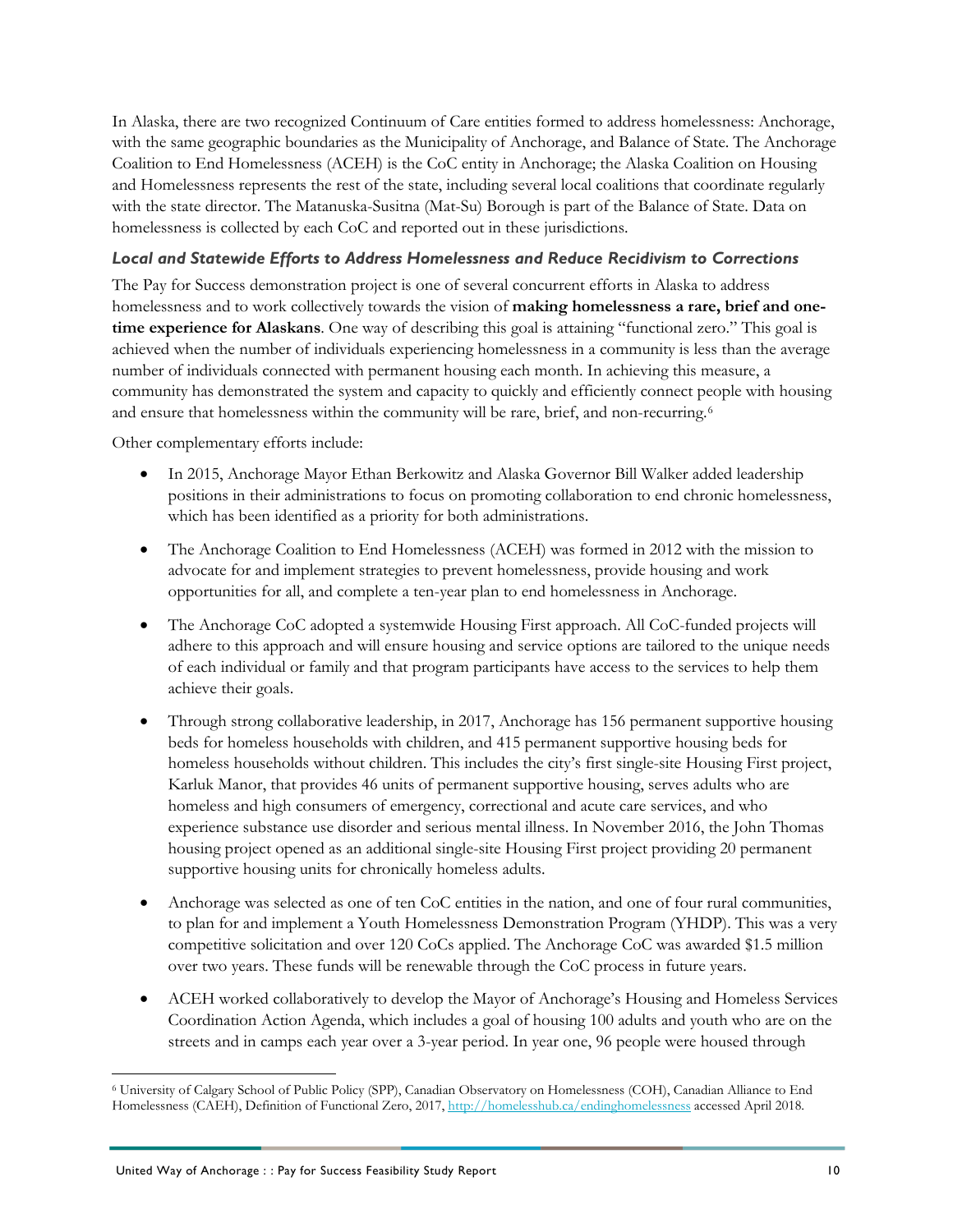these initiatives. More recently, a memorandum of agreement was signed between ACEH, the Municipality and United Way of Anchorage. Built on the Collective Impact model, the agreement identifies tasks in the areas of Programmatic Focus and Coordination, Housing and Homeless Services Alignment and Coordination, and Sustainability, as well as lead organizations for each task. While these three organizations serve as "backbone" organizations for this effort, ACEH includes member organizations who work across the spectrum of housing and social services, and other agencies and coalitions have significant roles or lead responsibility for certain populations, such as the local VA Health Care system, for homeless veterans.

• Over the past 18 months, ACEH has been leading Anchorage's work to design and implement the city's Adult, Family, and Youth Coordinated Entry (CE) System. As of January 2017 the system is fully operational for single adults, families, and youth with access points, intake and assessment tools, and processes and procedures in place including integration into the Homeless Management Information System (HMIS). The system identifies people most vulnerable and in need of housing using the Vulnerability Index-Service Prioritization Decision Assistance Tool (VI-SPDAT). Three Transition Coordinators, one for single adults, one for families, and one for youth and young adults, coordinate between people experiencing homelessness and housing and supports [\(Figure 6\)](#page-14-0).



### <span id="page-14-0"></span>Figure 6: Diagram of Coordinated Entry System

# *Range of Vulnerability*

Individuals experiencing homelessness also experience a range of factors that may increase their vulnerability to homelessness and other adverse events. Adequately addressing each individual's unique needs requires an assessment of vulnerability. As part of the Coordinated Entry System, Anchorage uses the Vulnerability Index-Service Prioritization Decision Assistance Tool (VI-SPDAT) for this assessment. The Alaska Coalition on Housing and Homelessness is currently in the process of developing a Coordinated Entry system for the Balance of State, including the Mat-Su Borough. The vulnerability score determined through this assessment was used in this study to estimate the level of service needs among the target population.

Recent data from Anchorage's Coordinated Entry System identified 721 single adults, 88 families and 77 young adults in need of housing and supports in Anchorage [\(Figure 7](#page-15-0) on the following page).

Source: Agnew::Beck Consulting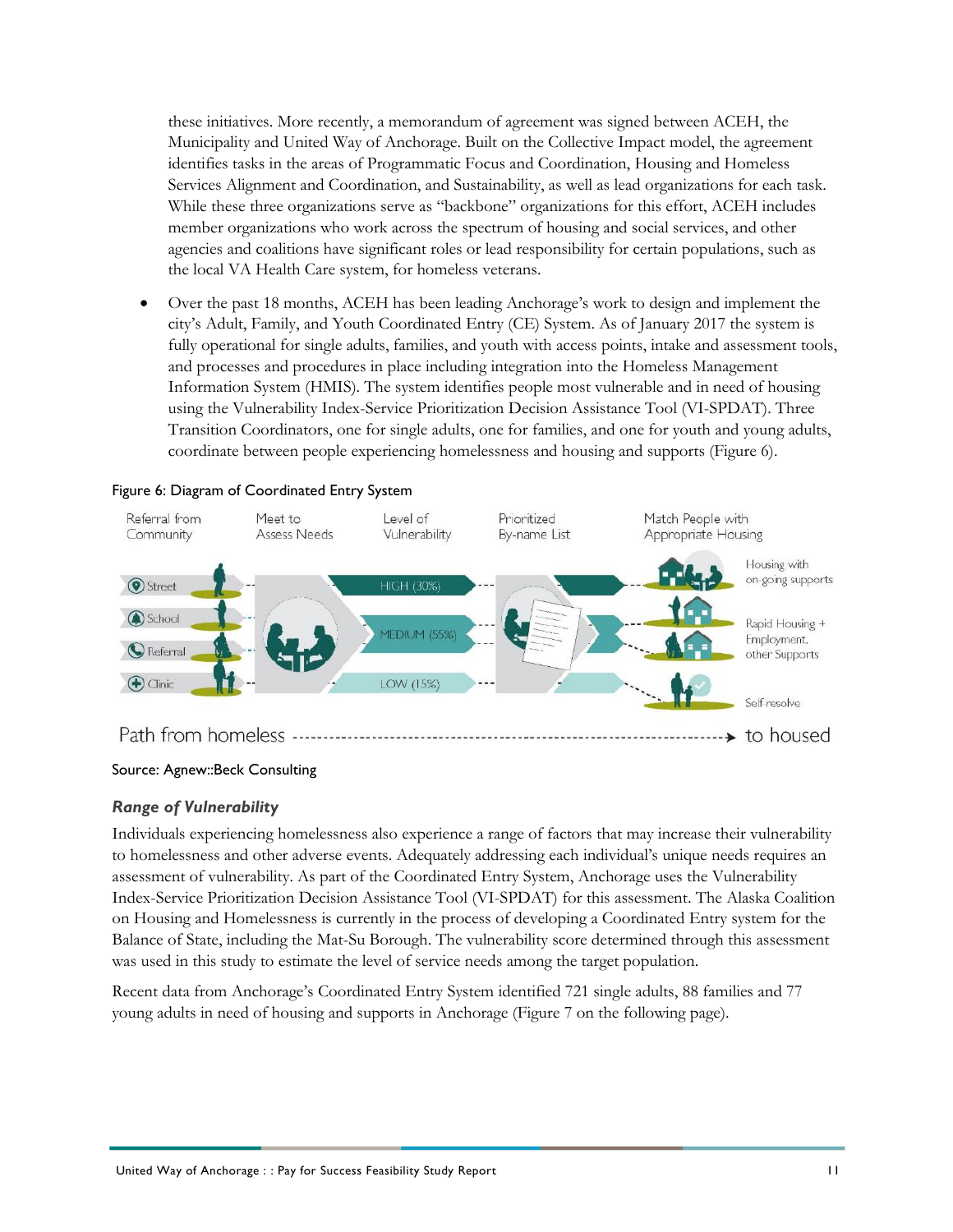

<span id="page-15-0"></span>Figure 7. Vulnerability Score Distribution among Single Adults, Families and Young Adults Referred to Anchorage Coordinated Entry System, HMIS, November 2017

Among the single adult population, 31 percent of those assessed had a high vulnerability score (9 or higher), 59 percent scored between 4 and 8, and 8 percent had a low score, between zero and 3. Among the family population, the proportions are similar but edging upwards towards the proportions among the single adult population. Among the target population identified through this study, the proportion experiencing a high vulnerability score was approximately 43 percent, suggesting this population has relatively higher needs than the general population of single homeless adults (31 percent).

# *State-level Reforms*

Alaska is engaged in systems-level changes to transform its Medicaid program and criminal justice systems. These reforms seek to improve the health of Alaskans, improve community safety, and reduce the utilization of high-level and crisis-driven services by improving prevention, early intervention and increasing access to appropriate care to meet an individual's needs. Behavioral health services have been identified as a missing link in Alaska's continuum of housing, health care and social supports; lack of access to these services drives recidivism to corrections, exacerbates health issues, and can impair an individual's ability to maintain housing.

In 2016, the Alaska Legislature passed two reform mandates. Senate Bill 74 (SB 74) is a multi-initiative Medicaid reform package that includes direction to apply for an 1115 demonstration waiver that will develop a comprehensive and integrated behavioral health system that partners with diverse providers and disciplines to provide evidence and data-driven practices, to achieve positive outcomes for children, youth, and adults experiencing behavioral health disorders. SB 74 includes direction to reduce operational barriers, minimize administrative burden, and improve the behavioral health system's effectiveness and efficiency.

The second large reform mandate, Senate Bill 91 (SB 91), is a comprehensive criminal justice reform effort that reduces sentencing lengths for non-violent offenders and reinvests savings into programs that increase the likelihood of success outside of the correctional system. These reinvestments include increasing case management services to help those reentering the community from corrections connect with behavioral health treatment, and access housing and other community-based supports. Alaska's Community Reentry Program envisions that offenders sentenced to thirty days or more will have the services and supports needed to successfully reenter their communities. These services and supports include, but are not limited to, access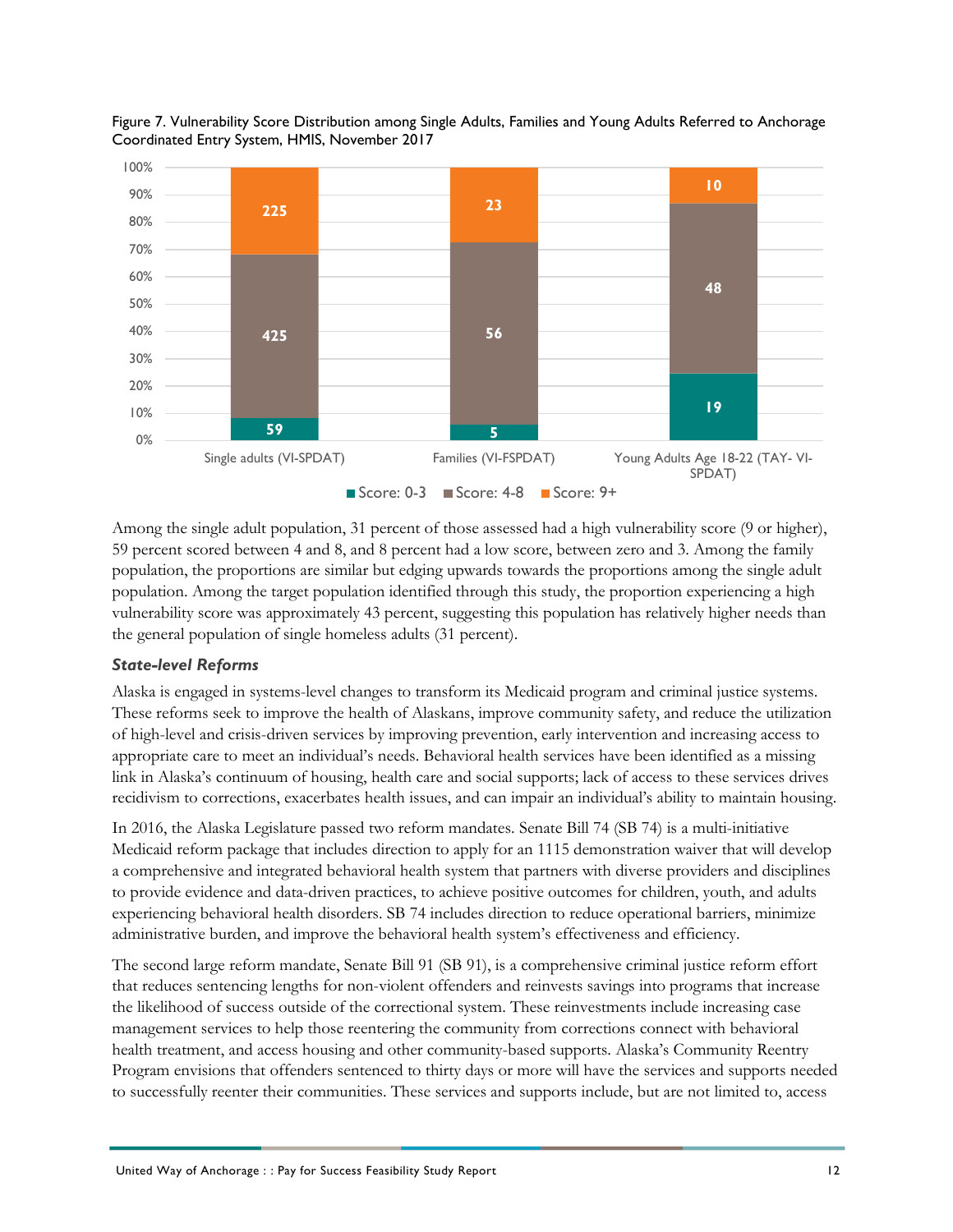to physical and behavioral healthcare, employment, transportation, education and training and housing. Offenders are introduced to community services and providers during incarceration to gain familiarity and establish relations with the supports they need for successful reentry. Communities with reentry programs must ensure they have the capacity to meet the service needs of reentrants.

The **Alaska Community Reentry Program** [\(Figure 8\)](#page-16-0) is built around local coalitions established in communities, most of which have a state corrections facility. The coalitions consist of community members interested in reducing recidivism, improving lives for those released from Corrections, and increasing public safety. A key responsibility for the coalitions is assessing community needs and working locally to address service gaps.

Additionally, some reentrants need the coordinated support of a team of people and agencies to help guide and encourage them. The Reentry Coalitions partner with identified Reentry Case Managers to engage and support the reentrant in accessing the services and treatment needed upon reentry. Coalitions are supported, in part, through funding from the State of Alaska; this funding is channeled through community grantees working directly with the coalitions.



### <span id="page-16-0"></span>Figure 8: Alaska Community Reentry Program

### *Local Success: Permanent Supportive Housing for Alaska Veterans*

Relevant to this project is a recent local success due to increased investment in permanent supportive housing for Alaska's veterans experiencing homelessness. The number of homeless veterans in Anchorage has been reduced by half since 2015, and almost two-thirds since 2012, and similar declines are evident in statewide Point in Time counts. This positive trend is mainly attributable to growth and success of the HUD-VASH program, which provides 271 vouchers for permanent supportive housing in Alaska, a program originally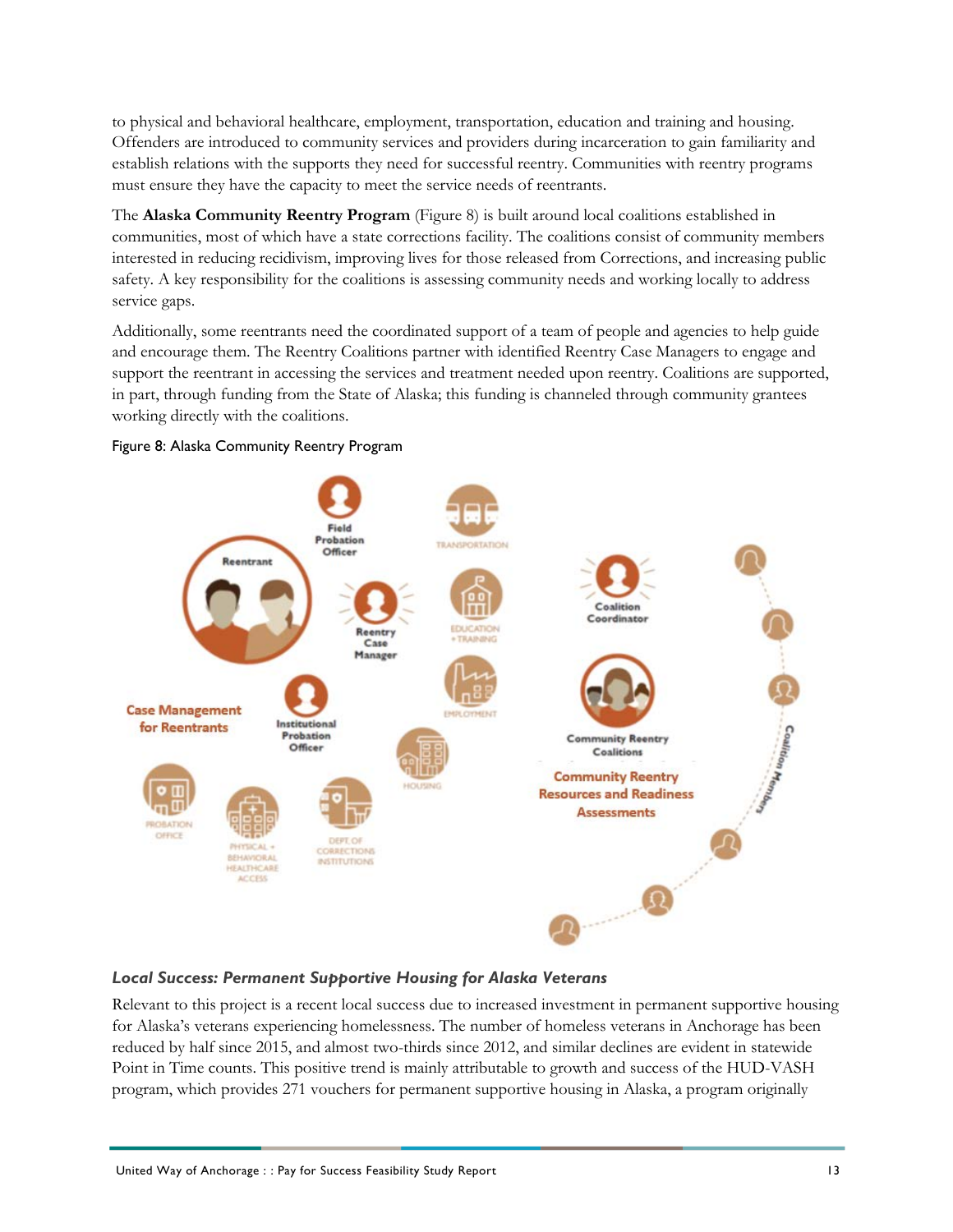funded to provide only 25 vouchers [\(Figure 9\)](#page-17-1). In 2015 alone, 139 homeless veterans in Anchorage were successfully housed with HUD-VASH vouchers, and currently 154 vouchers are being utilized in Anchorage.<sup>[7](#page-17-2)</sup> Individuals who were homeless but now living in permanent housing, including units receiving rental assistance and supportive services, are no longer counted as homeless and considered successfully housed if they stay in that unit or move to other permanent housing.



<span id="page-17-1"></span>Figure 9. Alaska Homeless Veterans and HUD-VASH Voucher Allocation, 2008 - 2017[8](#page-17-3)

Source: Alaska Coalition on Housing and Homelessness and Anchorage Coalition to End Homelessness, Point in Time Count data; HUD Exchange, HUD-VASH allocations, FY 2008 - FY 2016

# <span id="page-17-0"></span>Overview of Feasibility Study

The Pay for Success model seeks to redirect resources within a system to achieve more desirable outcomes than are being achieved in that system currently, and to use multiple sources of public and private funds to incentivize partners to achieve those outcomes.

The feasibility study asks the research questions listed below to determine whether this project is likely to achieve the desired results in Anchorage and Mat-Su:

- 1. What is the evidence of overlap between the following populations: individuals with recurring involvement with corrections; individuals experiencing chronic or recurring homelessness; and frequent utilizers of emergency services and other public resources?<sup>[9](#page-17-4)</sup>
- 2. What are characteristics of this target population, and what level(s) of need do they have?
- 3. What are the current patterns of service utilization for this population, and what are the estimated costs for serving this population under the status quo?

<span id="page-17-2"></span> <sup>7</sup> Anchorage Coalition to End Homelessness, Continuum of Care (CoC) application, Objective 3, FY 2016.

<span id="page-17-3"></span><sup>8</sup> HUD-VASH allocations are depicted in the year that they are utilized in Alaska, the year following the fiscal year of the original allocation, to reflect the number currently allocated in Alaska as of 2017. 2017 allocation does not include additional 60 Tribal HUD-VASH vouchers awarded for American Indian and Alaska Native veterans.

<span id="page-17-4"></span><sup>9</sup> This evidence of overlap is based on matching individuals from available data sets to determine the number of people who meet the target population criteria. Access to individual level datasets was not available beyond the corrections, homeless system, and the Municipality's Anchorage Safety Center.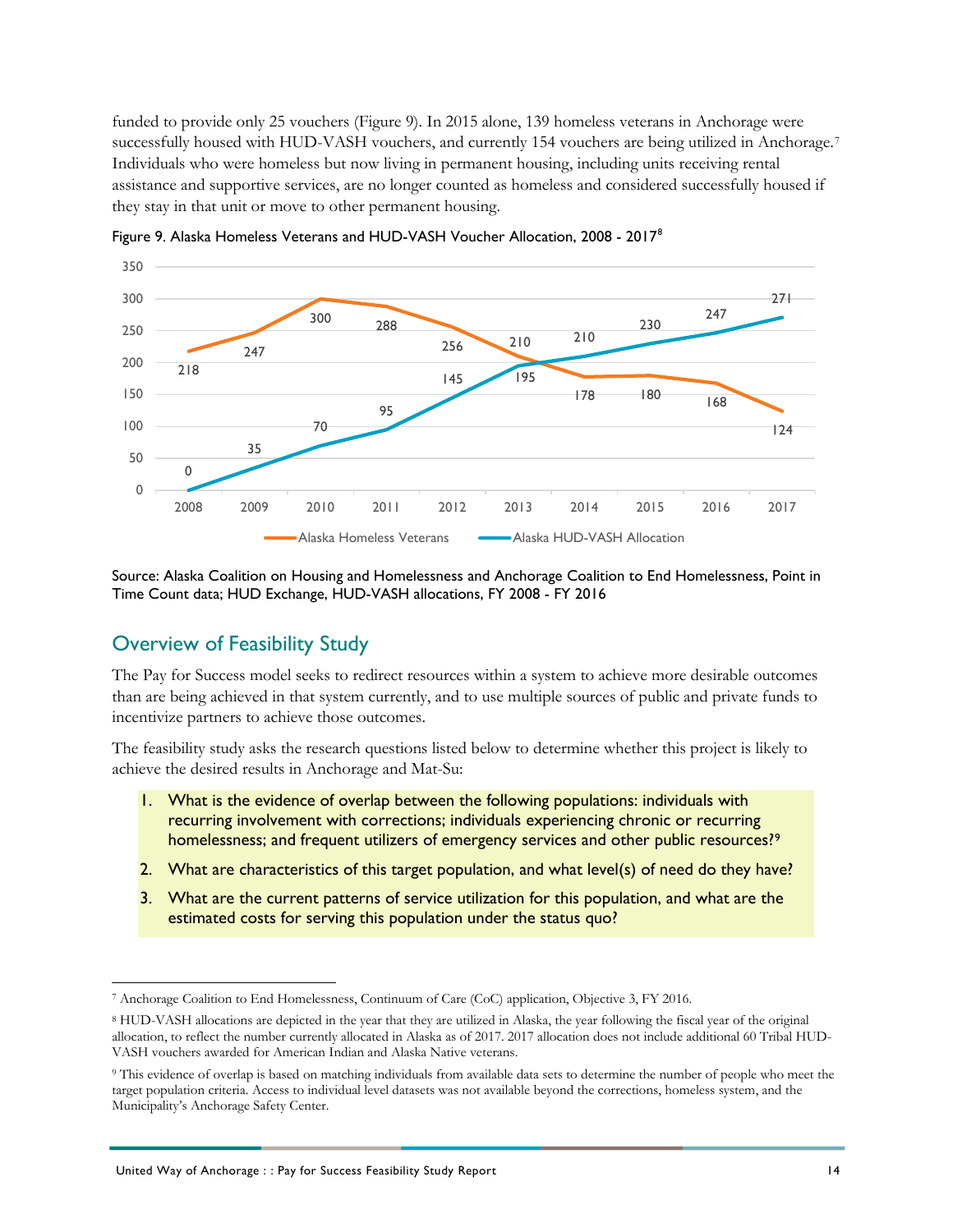- 4. What change (reduction or increase) in service utilization might be achieved by providing permanent supportive housing for this population?
- 5. How much will it cost to provide permanent supportive housing for the target population, and at what scale (number of units)?
- 6. Based on the projected changes in utilization and estimated potential cost avoidance, and compared against the cost of providing permanent supportive housing for this target population, is there sufficient cost avoidance to develop a feasible Pay for Success program?
- 7. How financially sustainable is the permanent supportive housing delivery model in Anchorage and are there ways to utilize any measurable cost avoidance to create a more sustainable model?
- 8. What are the specific solutions that make the most sense for Anchorage and Mat-Su when considering a Pay for Success model to fund permanent supportive housing?

The study answers these questions in the following chapters:

**Executive Summary:** Summarizes the results and identifies next steps and possible solutions (question 8).

**2. Target Population**: Answers questions 1 and 2. Establishes the target population for the intervention.

**3. Changes in Service Use**: Answers questions 3 and 4. Characterizes current utilization and costs of services for this population, estimated change in utilization based on comparable evaluations and results in Alaska and in other states.

**4. Estimating Cost Avoidance**: Answers questions 5 and 6. This chapter models estimated costs of emergency and crisis services for the target population under the status quo and compares them to the costs after the individual is housed with support services. The cost of the permanent supportive housing intervention is also included.

## **5. Sustainable Permanent Supportive Housing**: Answers

question 7. Using information provided by Rural Alaska Community Action Program (RurAL CAP), a cost and revenue model was developed for permanent supportive housing in Anchorage for a non-tribal provider; the results show the lack of financial sustainability associated with operating this intervention. Chapter 5 identifies ways that the cost avoidance identified in Chapter 4 can be utilized to more sustainably fund permanent supportive housing.

"Intervention" is used interchangeably with "Permanent Supportive Housing" throughout this report to make it easier to compare the impacts of Permanent Supportive Housing with costs of maintaining the status quo.

The methodology for each step in the analysis is described in the relevant chapter.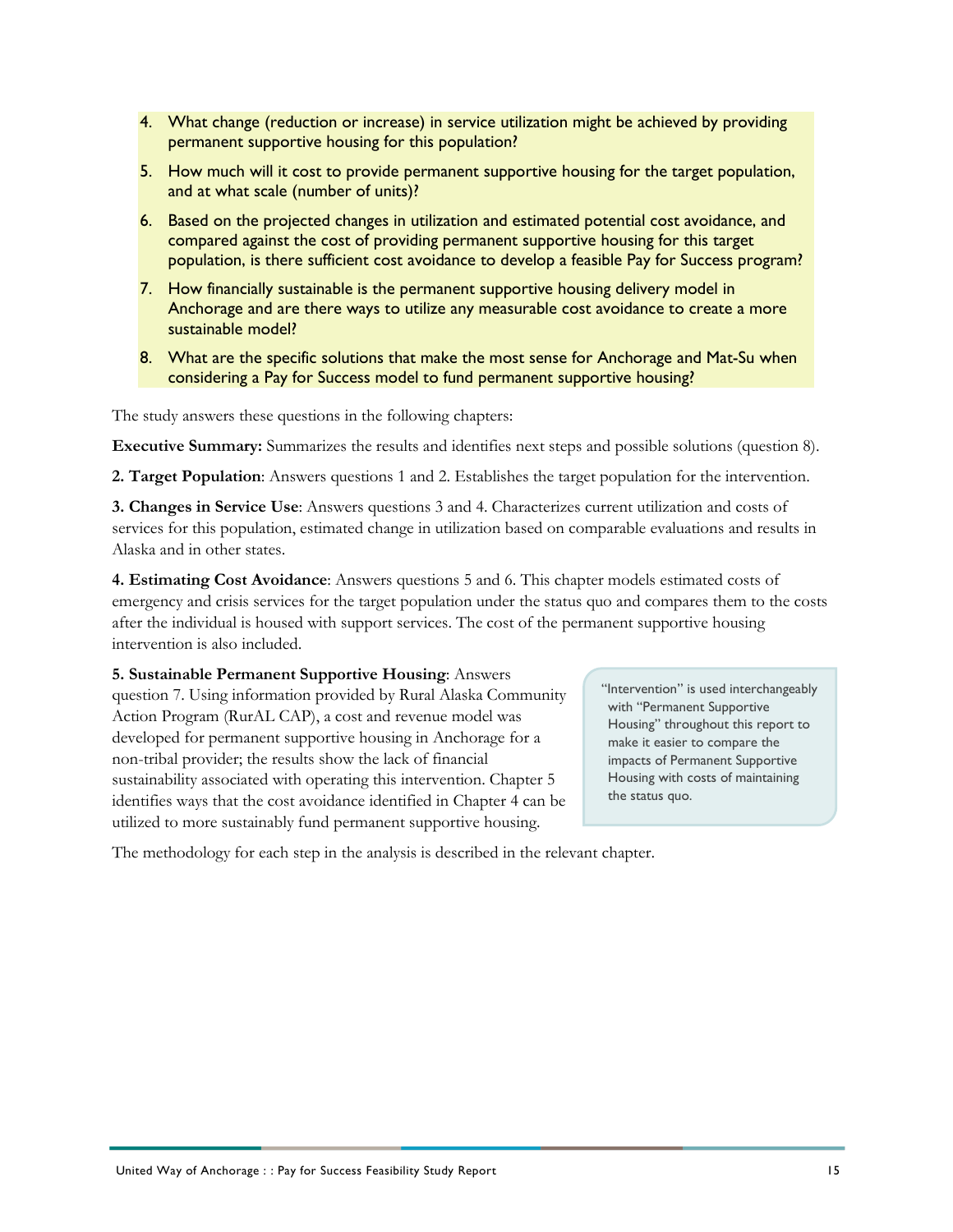# <span id="page-19-0"></span>2. Target Population

# <span id="page-19-1"></span>Key Findings

- The target population for permanent supportive housing with a potential Pay for Success funding model are those with frequent stays in corrections, patterns of homelessness, and high use of emergency and other services.
- There between 769 and 1,218 people who show "evidence of overlap" between frequent prison stays and patterns of homelessness. In this study, to demonstrate evidence of overlap required an individual to have had at least two releases from corrections in the previous three years, with one release in the past twelve months; this is the same definition as the Pay for Success demonstration project HUD/DOJ grant requirements. The lower end of the range (769) includes those who meet the criterion for involvement with corrections and those who have had **three** or more encounters with the Anchorage homeless system; while the upper end of the range (1,218) includes those who meet the criterion for involvement with corrections and who had at least **one** encounter with the homeless system over a three-year period.
- The target population for permanent supportive housing is 330 people, which is a subset of the 769 to 1,218 described above who are considered candidates for permanent supportive housing because of their higher needs for social and health services based on the VI-SPDAT scores.
- The average age of this target population is 37. Fifty-six percent of the individuals are Alaska Native, 76 percent are male and 90 percent do not have children.

# <span id="page-19-2"></span>**Methodology**

This chapter addresses findings for the feasibility study's first set of research questions:

- 1. What is the evidence of overlap between the following populations: individuals with recurring involvement with corrections; individuals experiencing chronic or recurring homelessness; and frequent utilizers of emergency services and other public resources?
- 2. What are characteristics of this target population, and what level(s) of need do they have?

To answer these questions, the project team sought individual level data from multiple organizations to understand the current evidence of overlap in Anchorage and the Matanuska-Susitna (Mat-Su) region's corrections and homeless populations. Collecting information about individuals who interact with these systems was necessary to identify who has regular contact with each, match across data sets to determine evidence of overlap, and develop summary demographic and utilization statistics about this population.

Because individual identifying information (including name and date of birth) in the data sets is protected by law, regulation or organizational policy, the project team entered into data sharing agreements with each agency prior to receiving the data, followed established protocols to protect confidentiality and privacy of the individuals, and ensured that all analysis and publication of summarized data did not contain identifying information. Ultimately the data sharing agreements allowed access to individual level data from the Department of Corrections (DOC), the homeless system based on the Anchorage Coalition to End Homelessness's HMIS, encounters at the Brother Francis Shelter from Catholic Social Services, Anchorage Safety Center by the Municipality of Anchorage, and recent Point in Time Counts from the Municipality of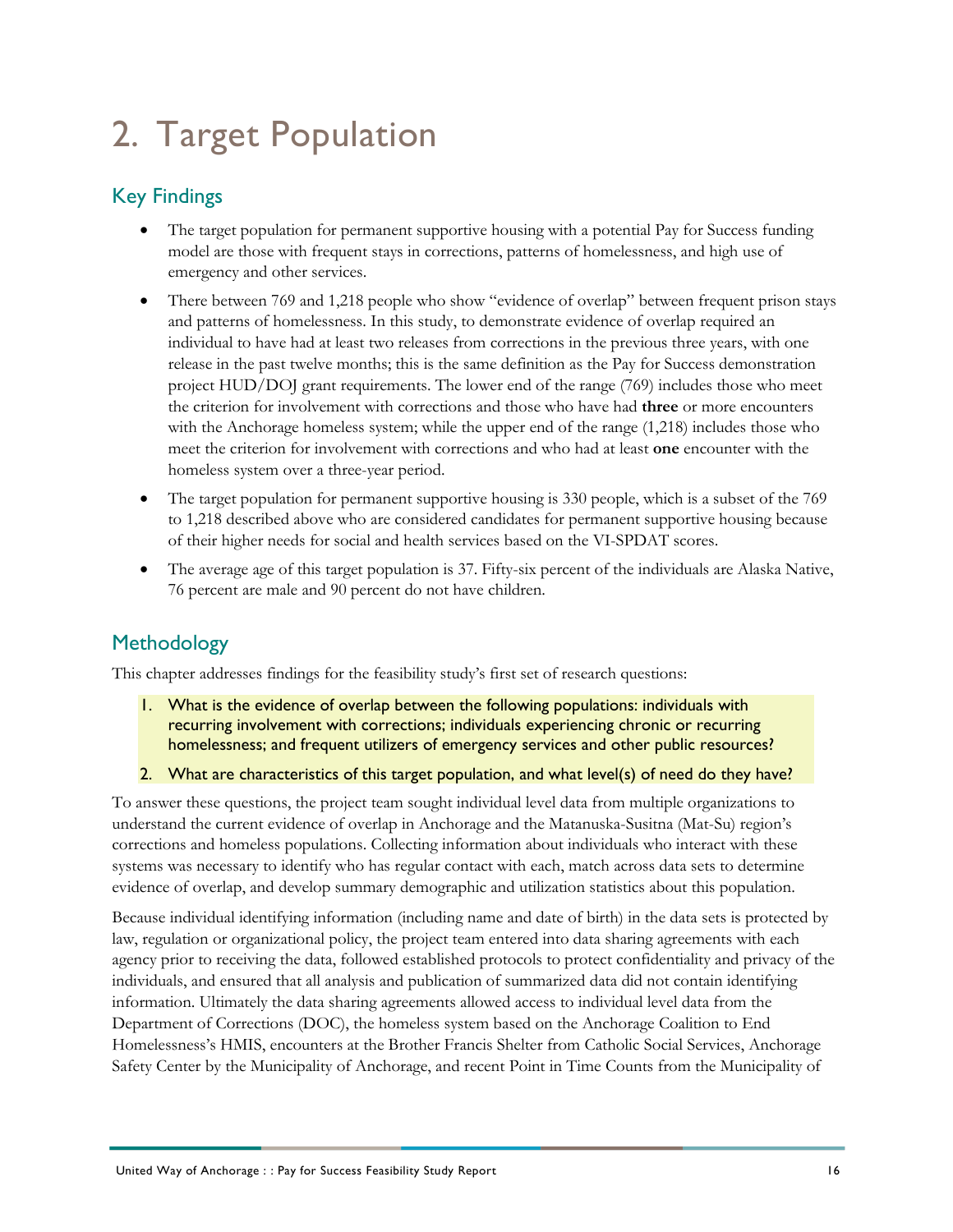Anchorage.[10](#page-20-1) The data sharing agreements did not allow the team to send individual names to healthcare providers or the State's Medicaid system; because of this, individual level health data associated with the data sets generated through this study are not included in this analysis. Other sources for health data were used as described in the next chapter. Additionally, the Alaska Coalition on Housing and Homelessness, which manages the Continuum of Care funding for the Balance of State, did not release data to the project team and as a result an analysis of the target population for the Mat-Su could not be accomplished.

The feasibility study does not make any recommendation about named individuals who should be considered eligible for this demonstration project. Development of eligibility criteria and identification of specific individuals for participation in the demonstration project will occur in the transaction structuring and implementation phases.

<span id="page-20-0"></span>



[Figure 11](#page-21-0) on the following page compares the data set identified in the grant with the best available data for this feasibility study.

<span id="page-20-1"></span> <sup>10</sup> The Anchorage Coalition to End Homelessness agreed to allow individual level data matching to be done by the HMIS contractor ICA. ICA received the DOC and Brother Francis Shelter names and matched them, along with names from the Anchorage Safety Center to the HMIS system for Anchorage. A de-identified database was returned to Agnew::Beck to analyze for the feasibility study.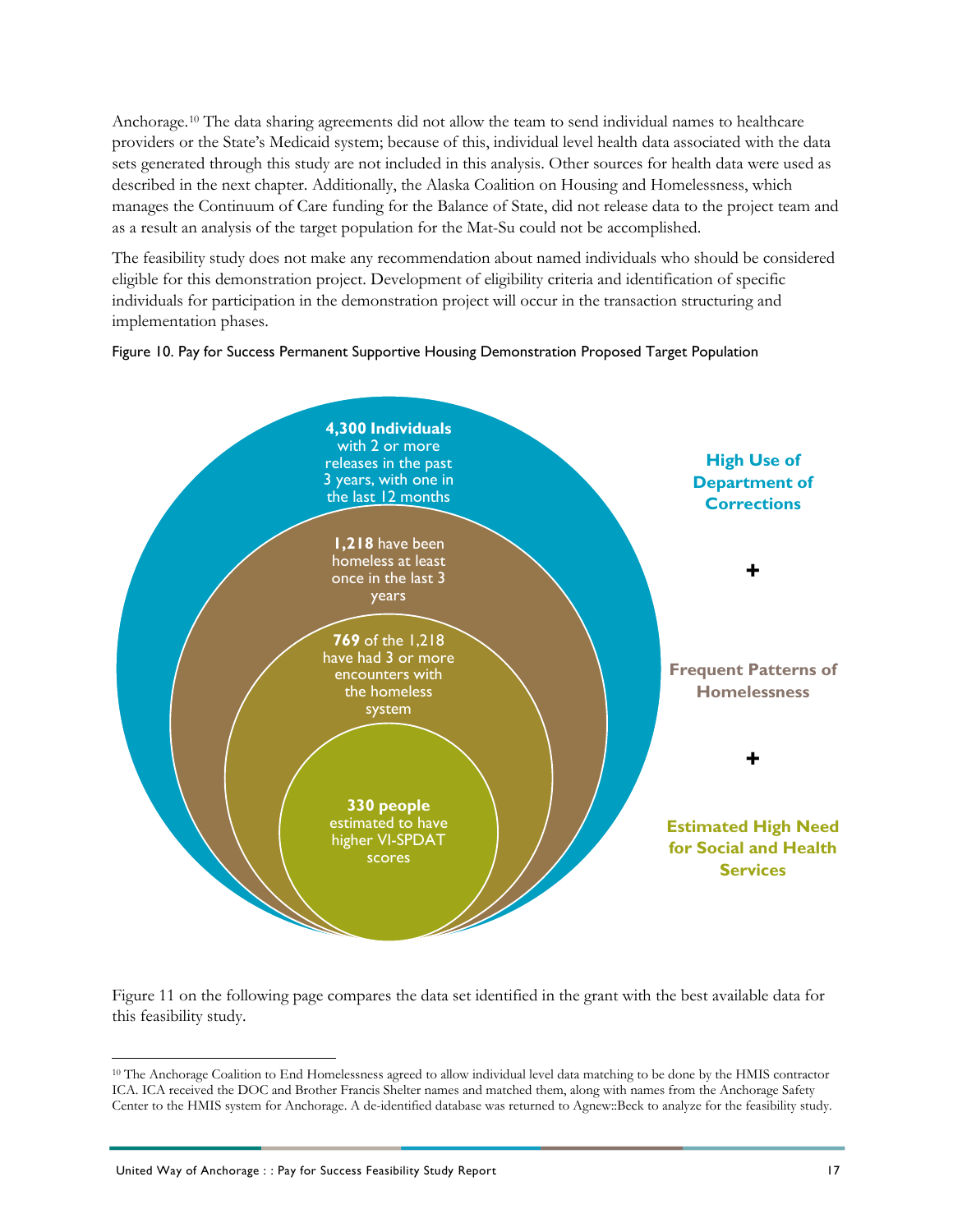| <b>Target Population</b><br><b>Characteristic</b>               | <b>HUD-DOJ Grant Requirement</b>                                                                                                                                                                                                                                                                                                                                                                                                                                                                                                  | <b>Best Available Data for this Study</b>                                                                                                                      |
|-----------------------------------------------------------------|-----------------------------------------------------------------------------------------------------------------------------------------------------------------------------------------------------------------------------------------------------------------------------------------------------------------------------------------------------------------------------------------------------------------------------------------------------------------------------------------------------------------------------------|----------------------------------------------------------------------------------------------------------------------------------------------------------------|
| <b>Pattern of Stays in</b><br>Correctional<br><b>Facilities</b> | Multiple jail or prison stays within a three-year look-<br>back period, the most recent of which must have<br>occurred within the last 12 months.                                                                                                                                                                                                                                                                                                                                                                                 | Individuals released from Department of<br>Corrections facilities, two or more stays<br>within study period and most recent stay<br>within the last 12 months. |
| Pattern of<br><b>Homelessness</b>                               | (A) Must meet the definition of "chronically homeless"<br>at 24 CFR 578.3; or (B) Must have been homeless and<br>living or residing in a place not meant for human<br>habitation, a safe haven, or in an emergency shelter<br>for 12 months cumulatively over the last three years;<br>or (C) Must have been homeless and living or residing<br>in a place not meant for human habitation, a safe<br>haven, or in an emergency shelter for at least one<br>night during the year at any point in each of the last<br>three years. | Individuals who have had 3 or more<br>encounters with a homeless service<br>provider within the last three years.                                              |
| <b>Demonstrates</b><br><b>Costliest Service</b><br><b>Needs</b> | (A) Has a history of high-cost utilization of crisis<br>services, which include but are not limited to:<br>emergency rooms and psychiatric facilities; or (B) Has<br>significant health or behavioral health challenges or<br>functional impairments which require a high-cost level<br>of support to maintain permanent housing.                                                                                                                                                                                                 | Individuals with a VI-SPDAT<br>(Vulnerability Index - Service<br>Prioritization Decision Assistance Tool)<br>Score of 9 or Higher.                             |

<span id="page-21-0"></span>Figure 11. Target Population Characteristic Definitions

## *Data Sources*

[Figure 12](#page-21-1) summarizes the data sources utilized for this study.

<span id="page-21-1"></span>Figure 12. Feasibility Study Data Sources

| Data Set                                                                                                                                | <b>Time Period</b>                                                                                          | <b>Source</b>                                        | <b>Notes</b>                                                                                                                                                                                                             |
|-----------------------------------------------------------------------------------------------------------------------------------------|-------------------------------------------------------------------------------------------------------------|------------------------------------------------------|--------------------------------------------------------------------------------------------------------------------------------------------------------------------------------------------------------------------------|
| Individuals released from<br>corrections, two or more<br>stays within study period<br>and most recent stay within<br>the last 12 months | September 1, 2014 to<br>September 1, 2017;<br>most recent stay<br>September 1, 2016 to<br>September 1, 2017 | Alaska<br>Department of<br>Corrections               | • Includes unsentenced and sentenced stays<br>• Includes AS Title 47 involuntary mental<br>health hold (non-criminal) stays <sup>11</sup><br>• Excludes individuals with DUI charge<br>• Released to Anchorage or Mat-Su |
| Individuals documented in<br>recent Point in Time Counts                                                                                | January 2016, January<br>2017, August 2017                                                                  | Municipality of<br>Anchorage                         | • Adults, age $18+$<br>• Unsheltered individuals only                                                                                                                                                                    |
| Individuals who had contact<br>with Brother Francis Shelter<br>within study period                                                      | September 1, 2014 to<br>November 30, 2016                                                                   | Catholic Social<br><b>Services</b>                   | • Adults, age $18+$<br>• Records after November 2016 not<br>available from CSS; now included in HMIS                                                                                                                     |
| Individuals documented in<br>$HMIS$ with contact(s) during<br>study period                                                              | January 2015 to January<br>2018                                                                             | Anchorage<br>Coalition to End<br><b>Homelessness</b> | • Adults, age $18+$<br>• After January 2017, coordinated entry<br>system implemented with HMIS<br>• Data matching completed by ICA and<br>returned as de-identified data set to<br>Agnew::Beck.                          |

<span id="page-21-2"></span><sup>11</sup> Title 47 holds allow up to a 24 hour involuntary commitment due to a mental health crisis or severe intoxication; it is not considered a criminal conviction, but these stays are counted as a corrections stay in this study. One or more Title 47 holds typically indicates serious behavioral health needs or a substance use disorder. See Chapter 3, page 22 for more discussion of Title 47 holds.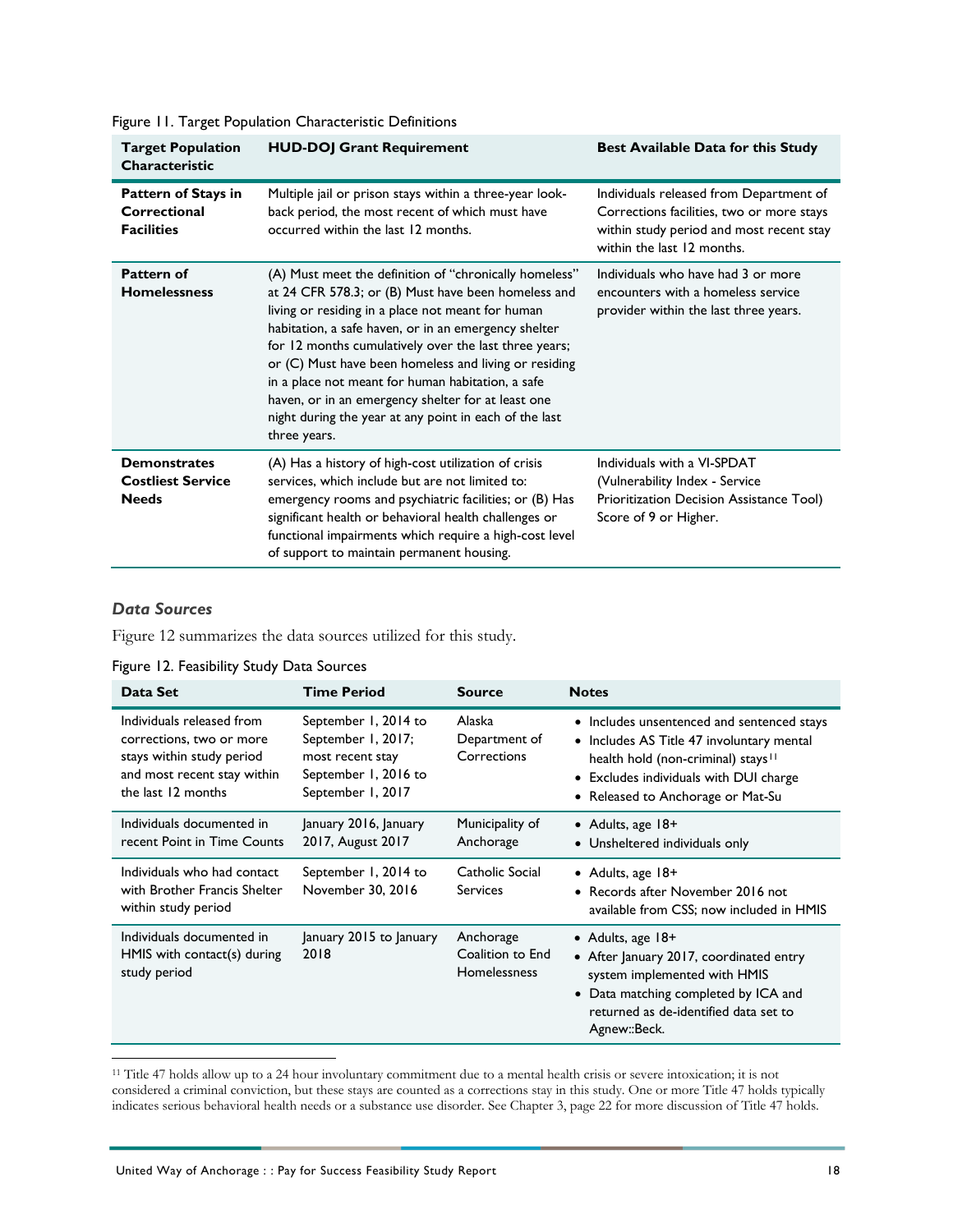| Data Set                                                                                           | <b>Time Period</b>              | <b>Source</b>                | <b>Notes</b>                                                                                                                                            |
|----------------------------------------------------------------------------------------------------|---------------------------------|------------------------------|---------------------------------------------------------------------------------------------------------------------------------------------------------|
| Individuals who had two or<br>more contacts with<br>Anchorage Safety Center<br>within study period | January 2015 to January<br>2018 | Municipality of<br>Anchorage | • Adults, age $18+$<br>• ASC provides temporary shelter for<br>intoxicated or incapacitated individuals<br>• Excludes individuals with only one contact |
| Individuals in homeless<br>camps documented by<br>HART team in study period                        | January 2015 to January<br>2018 | Municipality of<br>Anchorage | • Adults, age $18+$<br>• HART team conducts outreach at<br>homeless camps on parks + public lands                                                       |

### *Matching Process*

After securing each data set, the authorized members of the project team specified in the data sharing agreements used the identifying information (full name and date of birth) to identify which individuals in the corrections data set also appeared in one or more of the data sets of people experiencing homelessness identified during a Point in Time count, encounters with Brother Francis Shelter, encounters with the Anchorage Police Department HART team at homeless camps within the Municipality, or who have made contact with any provider who records clients in HMIS. As described previously, ACEH released individual level data to their HMIS contractor ICA, and ICA completed the matching with DOC data and ultimately the Municipality's Anchorage Safety Center and HART data. De-identified individual level data was returned to Agnew::Beck to summarize for the feasibility study. Additionally, individuals matched were also crossreferenced with the Anchorage Safety Center client list to indicate whether they had multiple encounters with that facility, indicating utilization of other public services.

# <span id="page-22-0"></span>Evidence of Overlap and the Estimate of the Target Population

There are approximately 330 individuals who over the past three years have had frequent stays in Corrections and frequent encounters with the Anchorage homeless system and who are likely high users of emergency services due to their high VI-SPDAT score and frequent use of the Anchorage Safety Center.

To estimate the target population, the team used the following method:

- **1. Select high utilizers of the State of Alaska Department of Corrections prison system.** The team identified 4,300 individuals as frequent users of the Department of Corrections. Per the grant requirements, this group had two or more releases in the past three years, with one in the last 12 months.
- **2. Cross reference the individual names from the DOC list with individual level data from the homeless system.** There is no master list of individuals experiencing homelessness, and this status by its nature transitory, with individuals making contact with different service providers depending on their needs. To determine individuals who had a pattern of homelessness, the project team created a list of individuals who had been documented by one or more of the following means in the least three years:
	- Point in Time Counts
	- Brother Francis Shelter
	- HMIS
	- Anchorage Safety Center
	- HART team

When this list was compared with the DOC population list, the project team identified 1,218 individuals who met the criteria of a high user of DOC and who had also experienced homelessness at least once in the last three years. To identify the most frequent users of the Anchorage homeless system, the target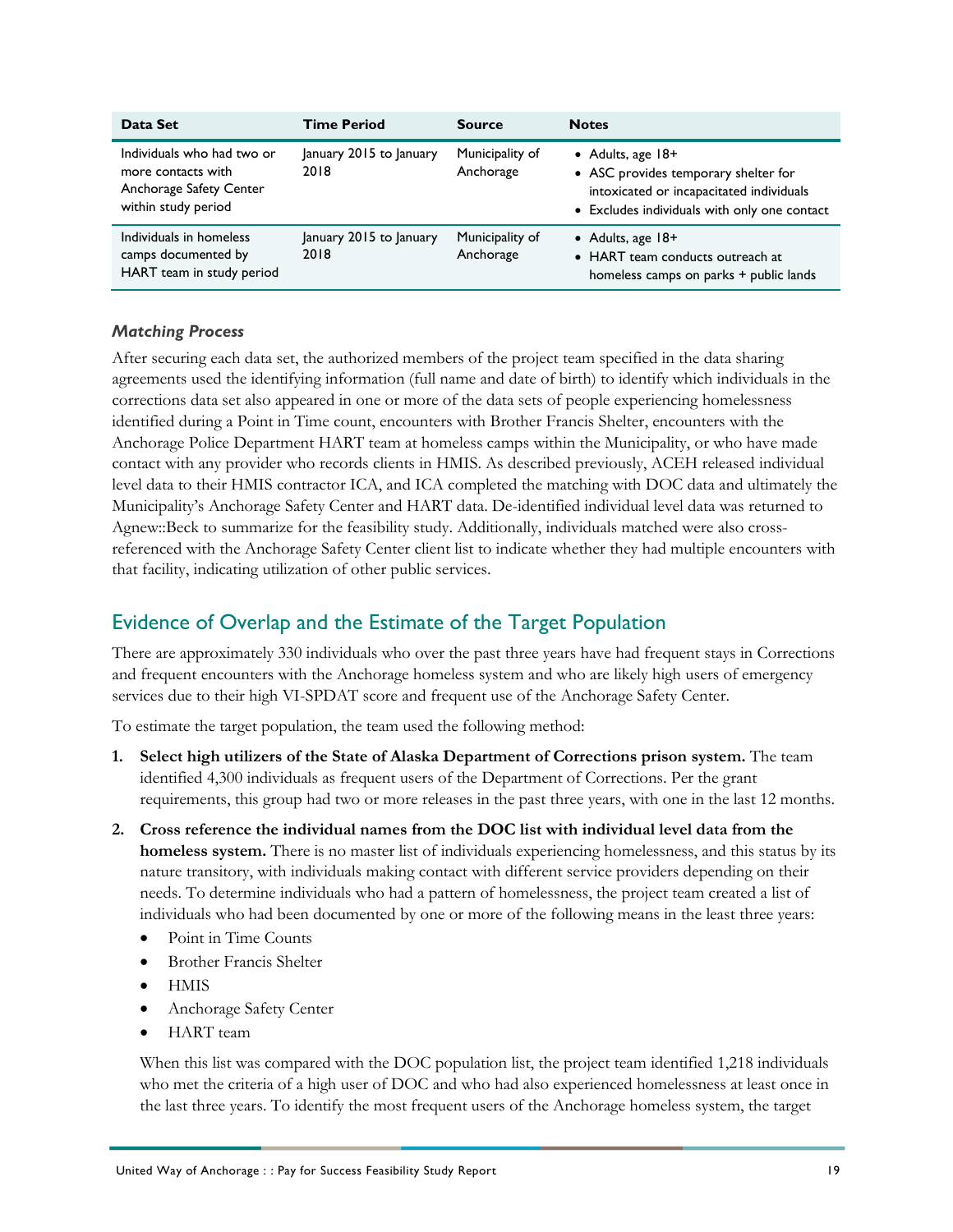population was further narrowed to 769 individuals who had three or more encounters with the homeless system in the last three years and had at least two releases from a DOC prison in the last three years, with one in the previous 12 months. Encounters with Anchorage Safety Center (ASC) were not used as criteria to narrow the list further, but multiple stays at ASC is an indicator of utilization of public safety resources. More information about ASC is included in Chapter 3.

**3. Apply the distribution of the VI-SPDAT to the population with frequent use of corrections and the homeless system.** The third criterion for the target population was a high need for social and health

services, which the study team approximated using a high VI-SPDAT score. When a person contacts the homeless system, the provider administers a VI-SPDAT assessment to determine risk and prioritization when providing assistance to people who are homeless or at risk of homelessness. The assessment includes questions such as, "In the past six months, how many times have you received health care at an emergency department?" and "Have you ever had trouble maintaining your housing, or been kicked out of an apartment, shelter program or other place you were staying, because of a mental health issue or concern?" Answering yes to these types of question increases the VI-SPDAT score and indicates individuals with more severe service needs. A VI-SPDAT score ranges from 1 to 17, with scores of 9 and above indicating more severe service needs.

<span id="page-23-0"></span>



Note: Only 116 total records that matched between homeless data and DOC data had VI-SPDAT scores.

Among records matched between the DOC and homeless data sets, 116 had an associated VI-SPDAT score. Forty-three percent of those with a score had a score of nine or higher [\(Figure 13\)](#page-23-0). When this percentage is extrapolated to the total number of individuals (769) who have high use of the Department of Corrections and exhibit frequent patterns of homelessness, approximately 330 people are estimated to have high need for social and health services. These 330 people would be potential candidates for permanent supportive housing.

### *Anchorage + Mat-Su Populations*

Most of the matches identified are in the Anchorage area. While the corrections data includes individuals who indicated their preference for release in either Anchorage or Mat-Su, the project team was not able to secure access to HMIS or other data on individuals experiencing homelessness in that region. Data on homelessness overall in both regions indicate that there is a smaller overall homeless population in Mat-Su, and individuals released from corrections who are also homeless are more likely to remain in Anchorage due to the concentration of services. For example, as shown in [Figure 5](#page-12-1) in Chapter 1, the 2017 Point-in-Time counts for Mat-Su indicate 81 homeless individuals versus 1,128 in Anchorage. Additionally, 45 of the 769 individuals (6 percent) who show frequent patterns of homelessness and stays in corrections indicate that their home is in the Mat-Su. Applying the distribution of high need VI-SPDAT scores (43 percent) to the 45, it is likely that at least 19 people or 16 beds of permanent supportive housing are needed in the Mat-Su. To better understand the need in Mat-Su when the intervention is developed, however, the project team recommends securing access to the region's HMIS data during the transaction structuring phase.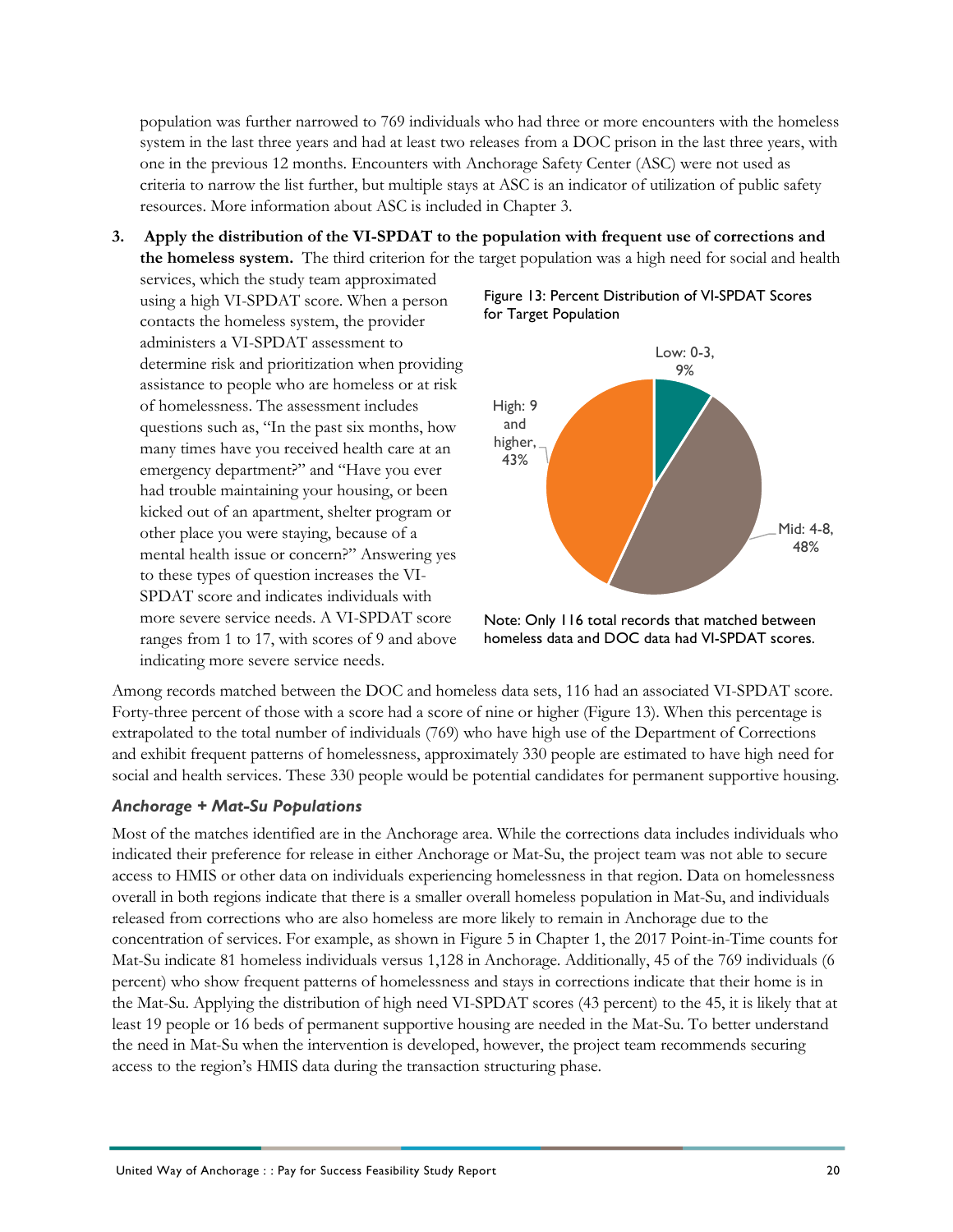# <span id="page-24-0"></span>Target Population Demographics Characteristics

This section provides an overview of the demographic characteristics of the target population. The average age of the target population is 37. Fifty-six percent are Alaska Native, 76 percent male and the majority do not have children.

Demographics from the DOC data were summarized for the 769 individuals, as an estimate of the 330 individuals who are candidates for permanent supportive housing. This was done because the distribution of VI-SPDAT was used to estimate the number of people in the target population; because only 116 individuals had VI-SPDAT scores in their records, demographics specific to the 330 individuals could not be isolated. However, a summary of demographics for the 116 with VI-SPDAT scores showed similarities to the population of 769.



<span id="page-24-1"></span>

Source: Demographic information from population data sets from Alaska Department of Corrections, Catholic Social Services, Anchorage Coalition to End Homelessness HMIS. These charts characterize the overlapping target population of high DOC users and people experiencing frequent patterns of homelessness (~n=769).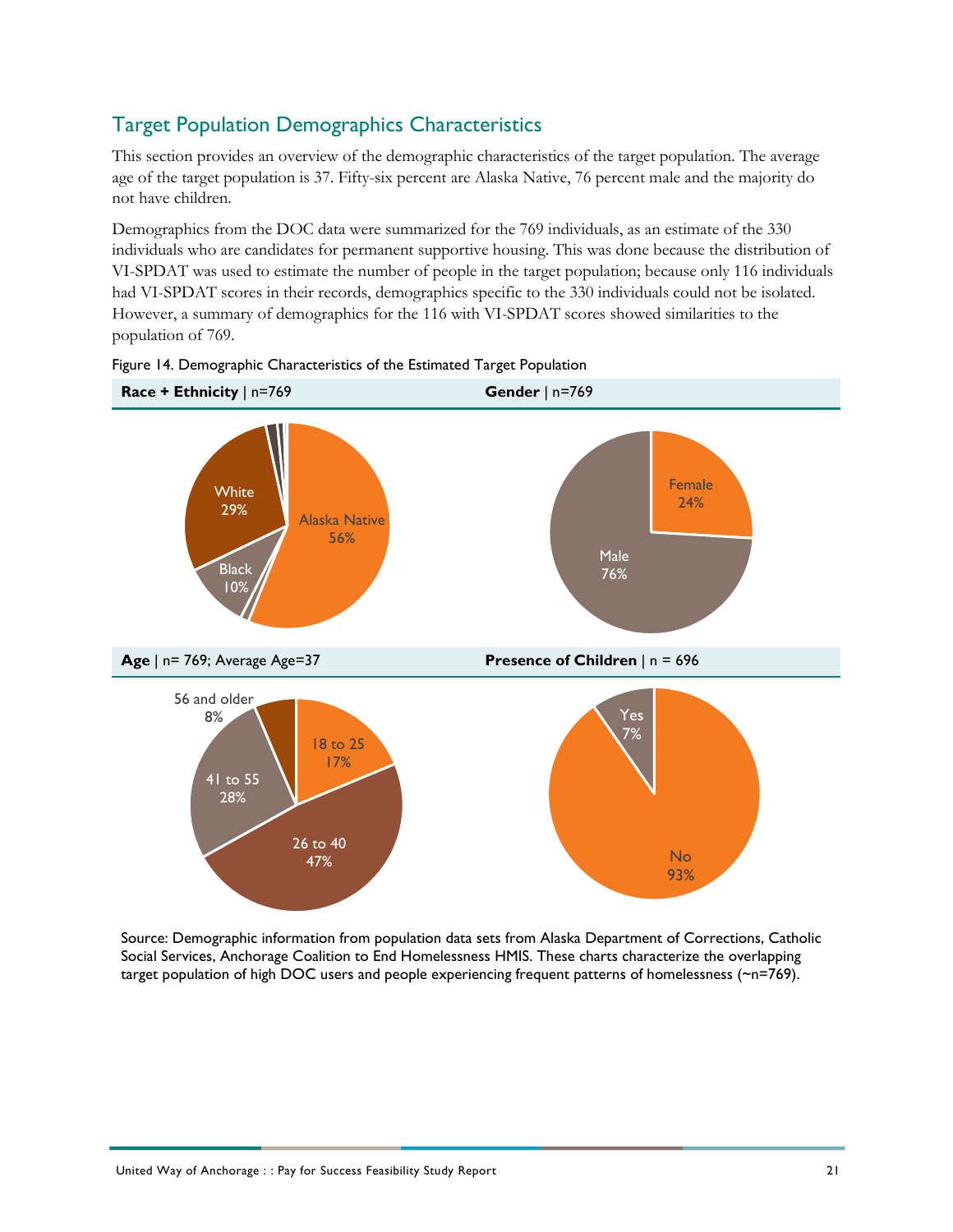# <span id="page-25-0"></span>3. Changes in Service Use

# <span id="page-25-1"></span>Key Findings

- The target population identified in this feasibility study shows evidence of current and significant utilization of public safety, corrections and emergency services.
- Providing permanent supportive housing for the target population identified is likely to result in significant reduction in use of public safety, corrections and emergency services. Service use is expected to drop 35 percent to 99 percent from the status quo when compared to use postintervention, depending on the type of service in question. Only medical outpatient services are expected to increase once people are permanently housed.

# <span id="page-25-2"></span>**Methodology**

This chapter addresses the next set of research questions:

- 3. What are the current patterns of service utilization for this population, and what are the estimated costs for serving this population under the status quo?
- 4. What change (reduction or increase) in service utilization might be achieved by providing permanent supportive housing for this population?

Where possible, the team used actual data gathered about the target population to establish current service utilization, and evaluation of Alaska-based projects to develop estimated changes in utilization. The project team reviewed pre- and post-intervention utilization from the evaluation completed by the Institute for Circumpolar Health Studies (ICHS) of two permanent supportive housing projects in Anchorage and Fairbanks. This study, entitled *Evaluating Housing First Programs in Alaska and Fairbanks, Alaska: Final Report*  was completed in March of 2015 by ICHS for the Alaska Housing Finance Corporation and the Alaska Mental Health Trust Authority. This study relied on a release of information for residents of Karluk Manor operated by Rural Alaska Community Action Program (RurAL CAP) in Anchorage and Housing First operated by Tanana Chiefs Conference (TCC) in Fairbanks. By using individual data obtained through a release of information, ICHS compared medical records and service use for the year prior to the study population entering permanent supportive housing with two years after being housed.

Given that the ICHS Alaska Housing First Evaluation analyzes Alaska-based data on the outcomes from permanent support housing, the team relied on this study except in instances where the differences between the target population in this study were clearly different from the those in the ICHS study and it was more appropriate to use national evaluations of comparable permanent supportive housing projects. For example, the average age of those in the target population for this study is 37, which is considerably younger than the population evaluated as part of the ICHS Alaska Housing First Evaluation. As a result, the study team was not convinced that the utilization change for inpatient hospital was commensurate with the ICHS Alaska Housing First Evaluation: this population is younger and likely in better physical health than the subjects of the ICHS Alaska Housing First Evaluation, therefore national changes in utilization rates were used to estimate post-intervention utilization. The team also relied on post-intervention utilization of correctional facilities from national literature instead of relying on the ICHS Alaska Housing First Evaluation because the population evaluated in the ICHS study demonstrated less involvement in corrections than the target population for this feasibility study.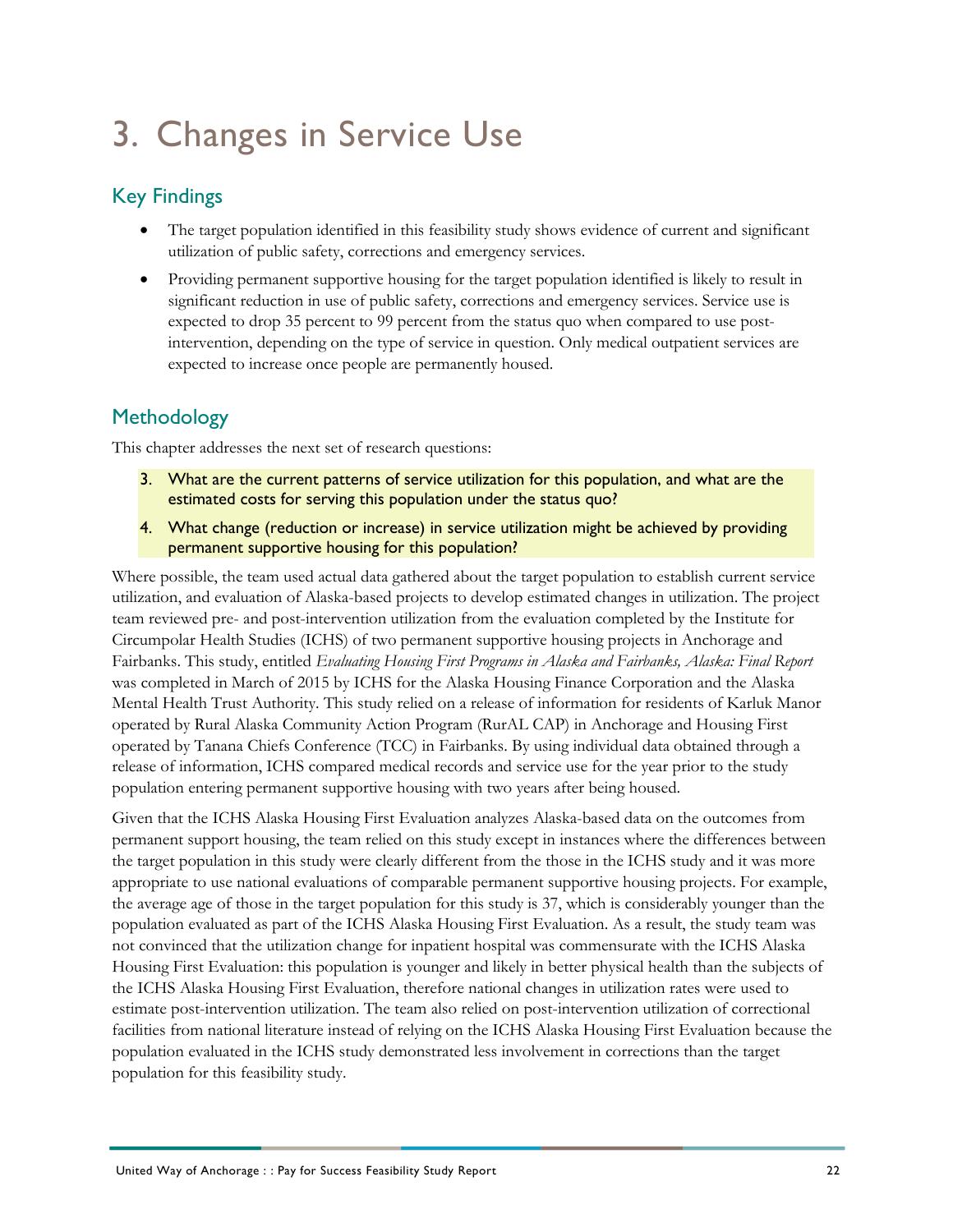The studies reviewed, which evaluate similar housing interventions for this target population, suggest that the project will generate decreases for most of the public safety and emergency services being utilized now, with the exception of an increase in outpatient health services, reflecting improved access to non-emergency health care services post-intervention. The team developed a model using units of status quo utilization (e.g. visits, stays in number of days) and estimated percentage reduction or change in utilization after entering permanent supportive housing. Multiplying the current utilization by the estimated percentage change yields an estimated post-intervention utilization for each service. The implications for cost avoidance due to changes in utilization are discussed in Chapter 4.

# <span id="page-26-0"></span>Status Quo Service Utilization

The target population identified in this feasibility study shows evidence of current and significant utilization of public safety, corrections and emergency services.

Each year, the average individual in the target population spends 19 days in shelter, 14 days at the Anchorage Safety Center and 53 days in Alaska's prisons, and generates 10 calls to the police as well as two EMS/fire department transfers.[12](#page-26-2) This average individual makes approximately eight visits to the emergency department, spends a day and a half in a hospital inpatient bed, and has 2.7 days of outpatient care per year. These numbers represent the average status quo utilization, individuals could be utilizing each piece of the system substantially more or less. For example, the status quo hospital inpatient utilization per year ranges from zero to 25 days per year. Housing the person who uses 25 days per year of hospital inpatient services could avoid more associated costs than housing the person who does not, on average, have any hospital stays. For this reason, the VI-SPDAT score is used to narrow the target population to the most vulnerable who have or are anticipated to have the most severe needs for these types of services.

The figures in the next section share the status quo service utilization for the target population and a comparison with the post-intervention utilization.

# <span id="page-26-1"></span>Post Intervention Service Utilization

Providing permanent supportive housing for the target population is likely to result in significant reduction in use of public safety, corrections and emergency services. [Figure 15](#page-27-1) through [Figure 23](#page-30-3) on the following pages summarizes these findings by service category.

<span id="page-26-2"></span> <sup>12</sup> Alaska law (AS 47.37.170) allows a person who is incapacitated by drugs or alcohol to be held for a certain period of time (up to 12 hours) in involuntary protective custody, known as a "Title 47 hold." The Anchorage Safety Center and other detention (correctional) facilities are authorized locations for Title 47 holds if there is no emergency treatment or medical emergency facilities available; in practice, there is a statewide shortage of treatment facilities, including in Anchorage, and it is common for people in protective custody under this statute to be brought to detention facilities.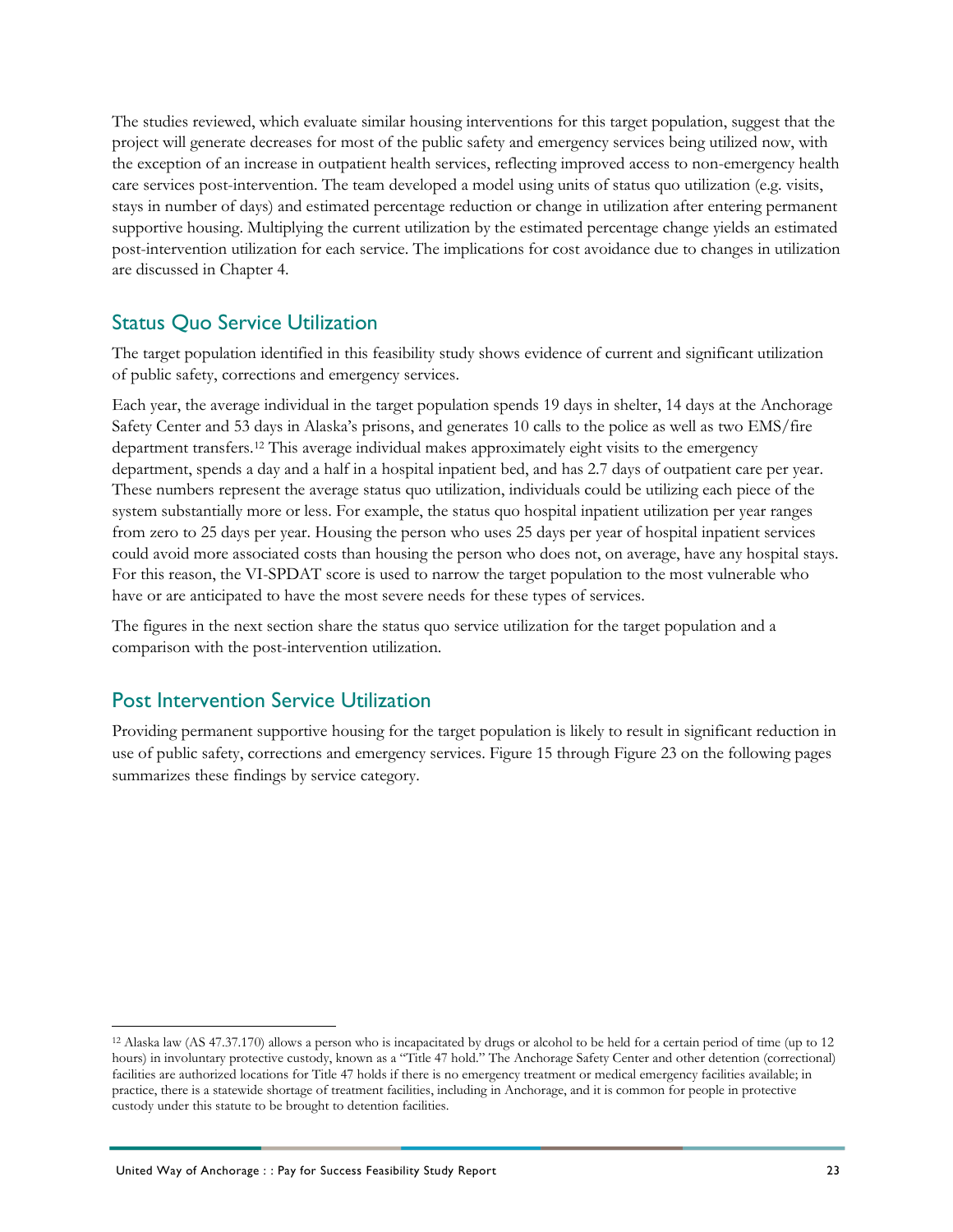<span id="page-27-1"></span>Figure 15. Estimated Percent Change in Service Utilization Post-Intervention



Note: Percent reduction in corrections and hospital inpatient utilization of services post-intervention from a national review of evaluations of permanent support housing. All other percent reductions in utilization based on the ICHS Alaska Housing First Evaluation.

# <span id="page-27-0"></span>Emergency Shelter Stays



**Source**: Status quo estimates based on actual shelter stay data for Anchorage target population. Estimated change in post-intervention utilization based on ICHS Alaska Housing First Evaluation.

<span id="page-27-2"></span>Figure 16. Status Quo + Expected Change in Emergency Shelter Stays

19 days per year (range: 1 to 172)

# **Status Quo Utilization Expected Change in Shelter Utilization**

| <b>Status Quo</b>  | <b>Expected Percent</b> | <b>Post Intervention</b> |
|--------------------|-------------------------|--------------------------|
| <b>Utilization</b> | <b>Decrease</b>         | <b>Utilization</b>       |
| 19 days per year   | - 99%                   |                          |

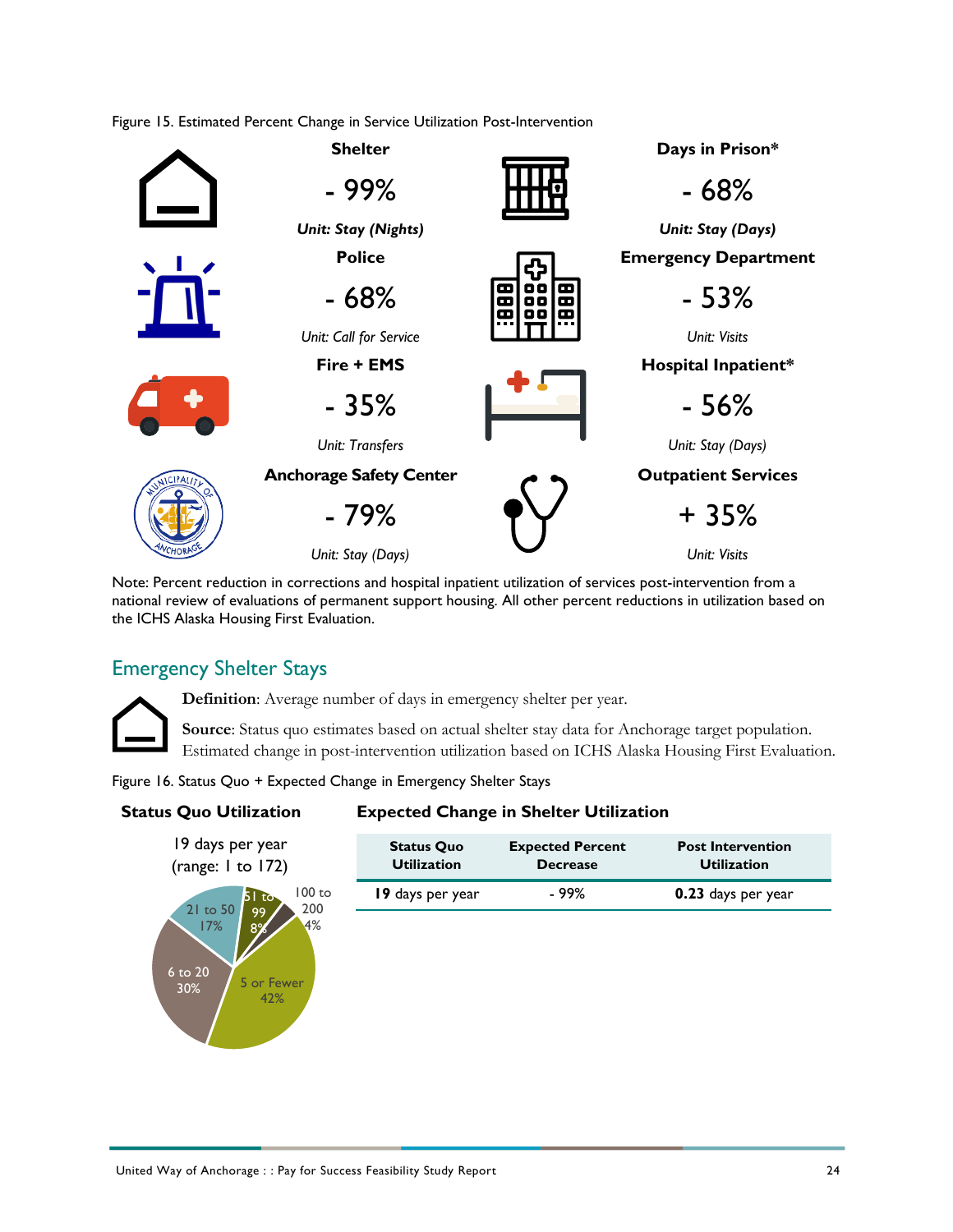# <span id="page-28-0"></span>Police Department Calls



**Definition**: Number of police calls per year.

**Source**: Status quo estimates and estimated change in post-intervention utilization based on ICHS Alaska Housing First Evaluation.

<span id="page-28-3"></span>Figure 17. Status Quo + Expected Change in Police Department Calls

### **Status Quo Utilization Expected Change in Police Department Utilization**

| 10 calls per year      | <b>Status Quo</b>  | <b>Expected Percent</b> | <b>Post Intervention</b> |
|------------------------|--------------------|-------------------------|--------------------------|
|                        | <b>Utilization</b> | <b>Decrease</b>         | <b>Utilization</b>       |
| (ranges: $0$ to $51$ ) | 10 calls per year  | - 68%                   | 3 calls per year         |

# <span id="page-28-1"></span>Fire Department + EMS Transfers



**Definition**: Number of fire department transfers (including EMS transports) per year.

**Source**: Status quo estimates and estimated change in post-intervention utilization based on ICHS Alaska Housing First Evaluation.

<span id="page-28-4"></span>Figure 18. Status Quo + Expected Change in Fire Department + EMS Transfers

# **Status Quo Utilization**

| <b>Expected Change in Fire Department + EMS Utilization</b> |  |
|-------------------------------------------------------------|--|
|-------------------------------------------------------------|--|

| 1.9 transfers per year   | <b>Status Quo</b>  | <b>Expected Percent</b> | <b>Post Intervention</b> |
|--------------------------|--------------------|-------------------------|--------------------------|
|                          | <b>Utilization</b> | <b>Decrease</b>         | <b>Utilization</b>       |
| (range: $ $ to $ $ $ $ ) | 1.9 transfers      | - 35%                   | 1.2 transfers per year   |

# <span id="page-28-2"></span>Anchorage Safety Center Stays



**Definition**: Average number of stays at Anchorage Safety Center per year.

**Source**: Status quo estimates and estimated change in post-intervention utilization based on ICHS Alaska Housing First Evaluation.

<span id="page-28-5"></span>Figure 19. Status Quo + Expected Change in Anchorage Safety Center Stays



# **Status Quo Utilization Expected Change in Anchorage Safety Center Utilization**

| <b>Status Quo</b>  | <b>Expected Percent</b> | <b>Post Intervention</b> |
|--------------------|-------------------------|--------------------------|
| <b>Utilization</b> | <b>Decrease</b>         | <b>Utilization</b>       |
| 14 days per year   | - 79%                   | 3 days per year          |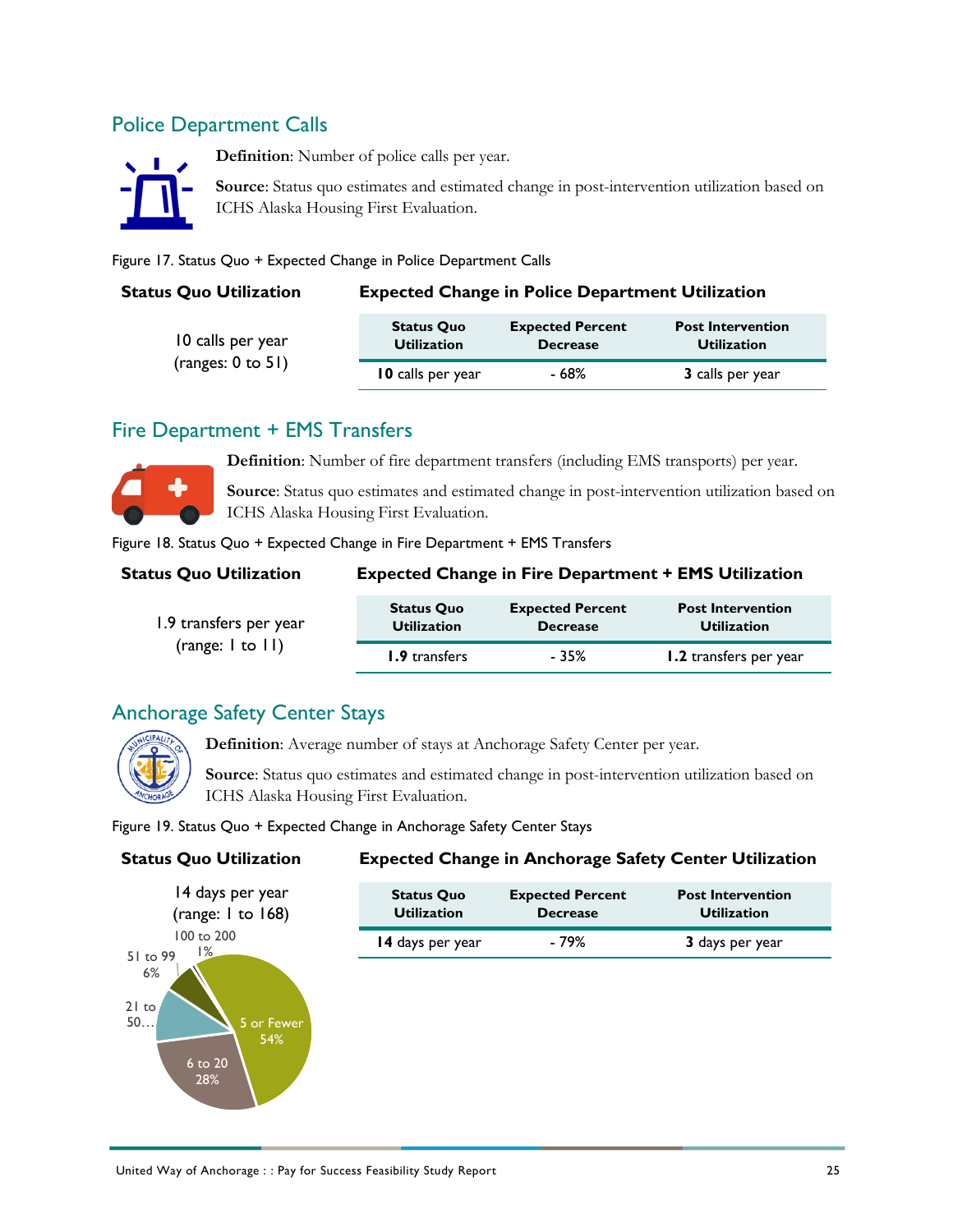# <span id="page-29-0"></span>Corrections Stays



**Definition**: Average number of days in a correctional facility per year.<sup>[13](#page-29-4)</sup>

**Source**: Status quo estimates based on actual corrections stay data for individual level target population data from this study. Estimated change in post-intervention utilization based on literature review of similar permanent supportive housing programs for this population in other states, and supported by a similar reduction in recidivism for Alaska reentry population participating in AHFC Returning Home transitional housing voucher program.

### <span id="page-29-2"></span>Figure 20. Status Quo + Expected Change in Corrections Stays



## **Status Quo Utilization Expected Change in Corrections Utilization**

| <b>Status Quo</b>  | <b>Expected Percent</b> | <b>Post Intervention</b> |
|--------------------|-------------------------|--------------------------|
| <b>Utilization</b> | <b>Decrease</b>         | <b>Utilization</b>       |
| 53 days per year   | - 68%                   | 17 days per year         |

*Note*: The chart at left represents the distribution of individuals' releases by number of days. Most releases are less than 365 days, as indicated in the status quo average of 53 days, but a few individuals had a stay longer than one year, resulting in a 524-day maximum within the range for this population.

Almost three quarters of the target population had five or fewer releases in the 3-year study period, with an average of four releases.

# <span id="page-29-1"></span>Emergency Department Visits



**Definition**: Emergency department visits per year.

**Source**: Status quo estimates and estimated change in post-intervention utilization based on ICHS Alaska Housing First Evaluation.

### <span id="page-29-3"></span>Figure 21. Status Quo + Expected Change in Emergency Department Visits

### **Status Quo Utilization Expected Change in Emergency Department Utilization**

| 8 visits per year<br>(range: $0$ to $80$ ) | <b>Status Quo</b><br><b>Utilization</b> | <b>Expected Percent</b><br><b>Decrease</b> | <b>Post Intervention</b><br><b>Utilization</b> |
|--------------------------------------------|-----------------------------------------|--------------------------------------------|------------------------------------------------|
|                                            | 8 visits per year                       | - 53%                                      | 4 visits per year                              |

<span id="page-29-4"></span> <sup>13</sup> Includes unsentenced (pre-trial custody) stays, sentenced stays, and non-criminal Title 47 stays in a correctional facility other than the Anchorage Safety Center.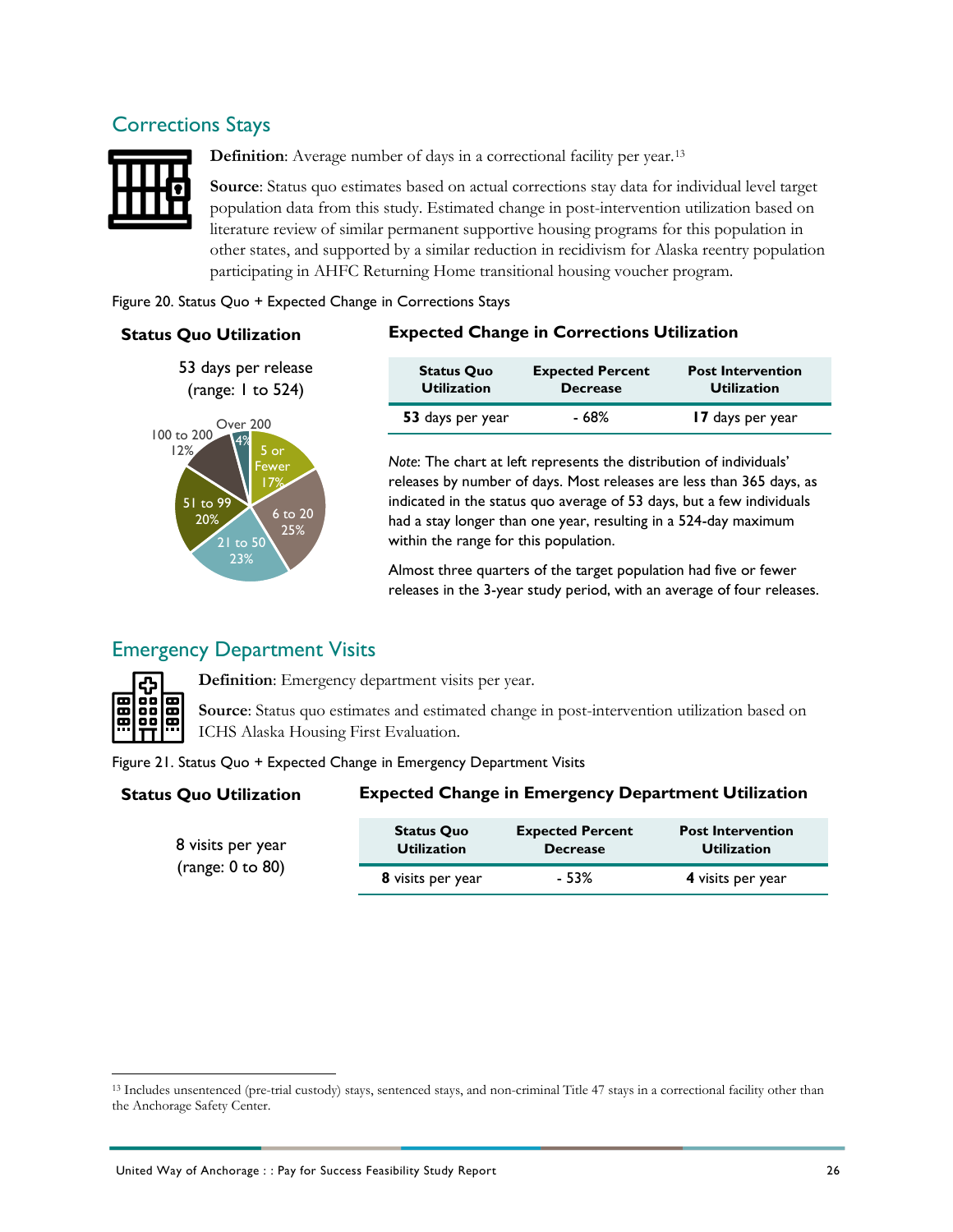# <span id="page-30-0"></span>Hospital Inpatient Visits



**Definition**: Hospital inpatient stays (in days) per year.

**Source**: Status quo estimates and estimated change in post-intervention utilization based on ICHS Alaska Housing First Evaluation and literature review of similar permanent supportive housing programs for this population in other states.

<span id="page-30-2"></span>Figure 22. Status Quo + Expected Change in Hospital Inpatient Visits

## **Status Quo Utilization Expected Change in Hospital Inpatient Utilization**

| 1.4 inpatient days per year | <b>Status Quo</b>  | <b>Expected Percent</b> | <b>Post Intervention</b> |
|-----------------------------|--------------------|-------------------------|--------------------------|
|                             | <b>Utilization</b> | <b>Decrease</b>         | <b>Utilization</b>       |
| (range: $1$ to 25)          | 1.4 days per year  | - 56%                   | 0.6 days per year        |

# <span id="page-30-1"></span>Outpatient Medical + Behavioral Health Services



**Definition**: Days of outpatient medical and behavioral health services per year.

**Source**: Status quo estimates and estimated change in post-intervention utilization based on ICHS Alaska Housing First Evaluation.

<span id="page-30-3"></span>Figure 23. Status Quo + Expected Change in Outpatient Services

# **Status Quo Utilization Expected Change in Outpatient Services Utilization**

| 2.7 days per year<br>(range: $0$ to 13) | <b>Status Quo</b><br><b>Utilization</b> | <b>Expected Percent</b><br><b>Decrease</b> | <b>Post Intervention</b><br><b>Utilization</b> |
|-----------------------------------------|-----------------------------------------|--------------------------------------------|------------------------------------------------|
|                                         | 2.7 days per year                       | $+35%$                                     | 3.7 days per year                              |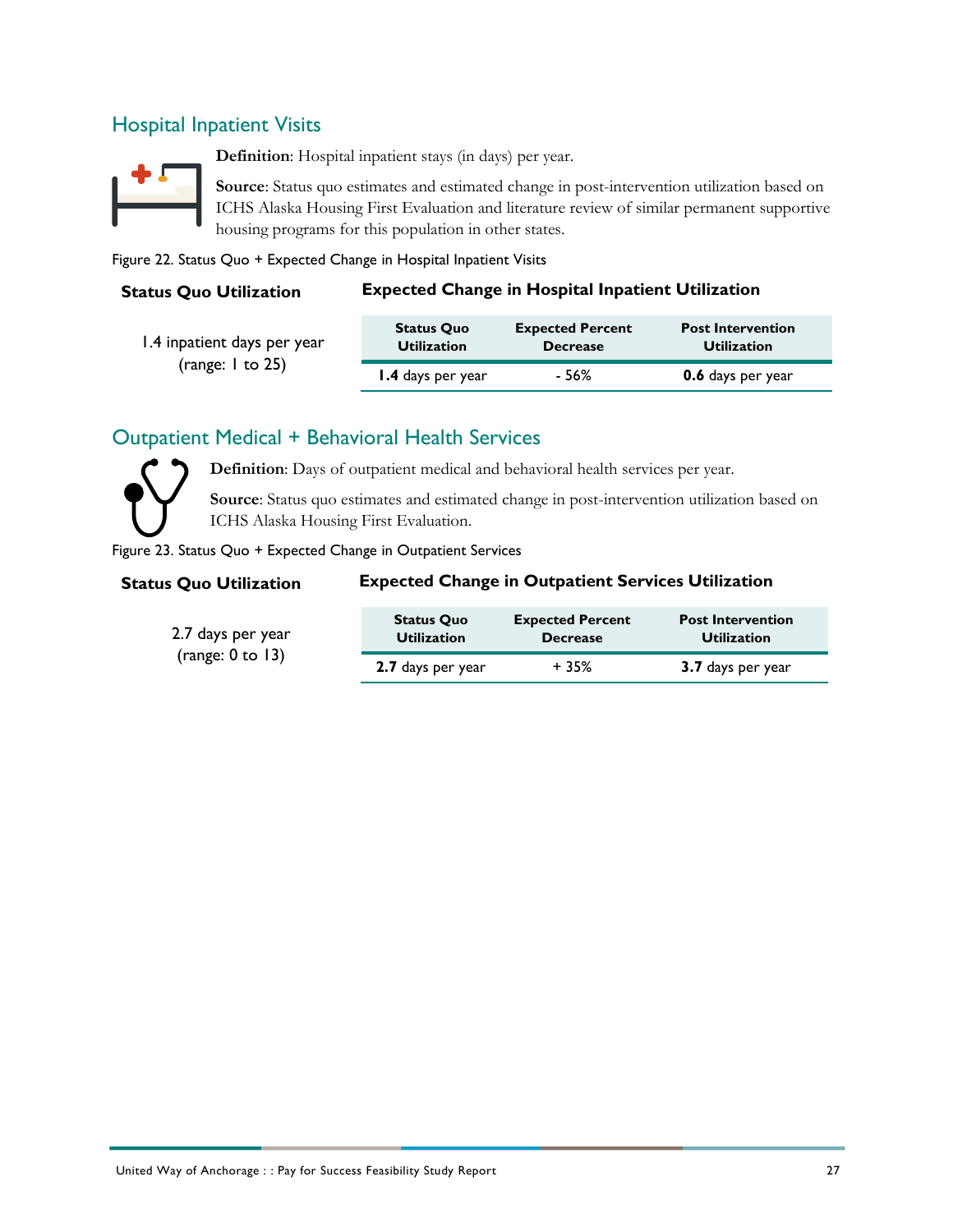# <span id="page-31-0"></span>4. Estimating Cost Avoidance

# <span id="page-31-1"></span>Key Findings

- Under the status quo, the target population generates an average of \$47,000 in costs per person per year in emergency and crisis services throughout the nonprofit, municipal, state and medical sectors.
- The estimated cost of emergency and crisis services by the target population living in permanent supportive housing is approximately \$25,000 per person per year, a reduction of 47 percent over the status quo. In other words, by housing the individual and providing necessary supportive services, \$22,000 per person per year in annual cost avoidance accrues to the nonprofit, municipal, state, and payers in the medical system.
- When the per person per year cost avoidance is multiplied by the proposed 269 units of permanent supportive housing, the annual cost avoidance for the nonprofit, municipal, state, and medical system is estimated at \$5.9 million. Approximately 62 percent of that cost avoidance accrues annually to payers in the medical system, with much of the remainder to state and local government agencies.
- The cost to operate 269 units of permanent supportive housing, including both the housing and case management services, in Anchorage is approximately \$23,000 per person/unit per year, or \$6.1 million annually for all 269 units.
- The systemwide cost of providing services including the cost of the intervention to individuals in permanent supportive housing (\$12.8 million) is roughly the same as continuing with the status quo (\$12.9 million). However, the costs are shifted towards other sources and the amount of annual cost avoidance (\$5.9 million) can be a substantial contribution toward a sustainable permanent supportive housing model.

# <span id="page-31-2"></span>**Methodology**

This chapter addresses two research questions:

- 5. How much will it cost to provide permanent supportive housing for the target population, and at what scale (number of units)?
- 6. Based on the projected changes in utilization and estimated potential cost avoidance, and compared against the cost of providing permanent supportive housing for this target population, is there sufficient cost avoidance to develop a feasible Pay for Success program?

The project team estimated pre- and post-intervention utilization and multiplied utilization by a standard unit cost held constant over time to develop estimated current costs and potential cost avoidance for each service. Unit costs were based on the ICHS Alaska Housing First Evaluation initially and then reviewed with the appropriate entities. New information on costs were provided for shelter stays, Anchorage Fire Department EMS transfers, Anchorage Safety Center stays, and Department of Corrections prison days. Unit costs for emergency department, hospital inpatient, and outpatient services are based on the ICHS Alaska Housing First Evaluation and escalated to 2018 using the percent increase in published Medicaid rates for Alaska Regional and Providence Medical Center. It should be noted that this study refers generally to services as "crisis and emergency services," however, outpatient medical services are also included, and are not considered crisis and emergency but represent a more appropriate type of care in non-crisis situations. This category of service shows an increase in utilization, as described in Chapter 3.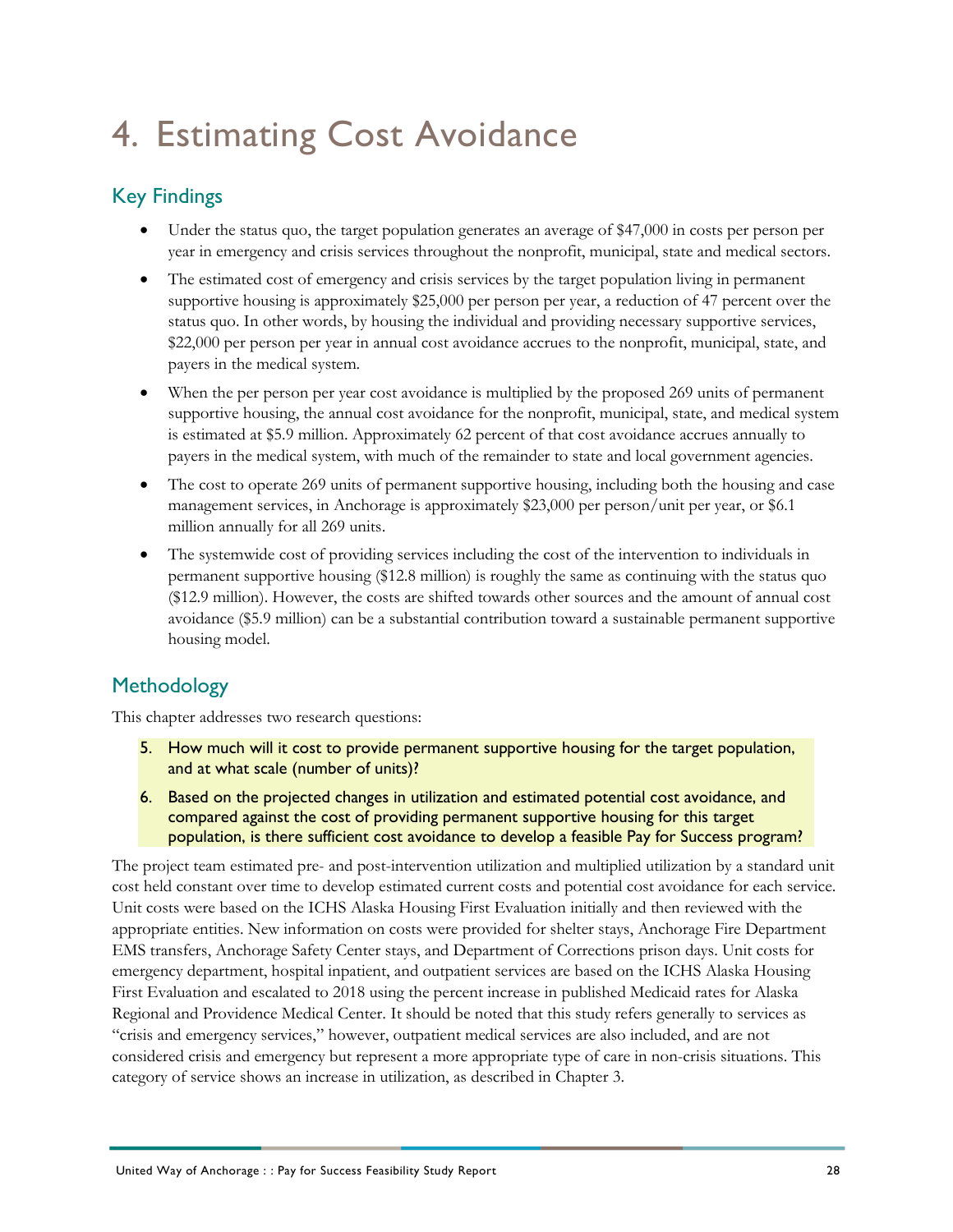This chapter includes a cost analysis for the operations of 269 scattered site permanent supportive housing units, to meet the needs of the estimated target population for this intervention. The project team estimated a 10 percent turnover compounded annually in the units and applied this 10 percent to the total target population of 331 people (see Chapter 2 for discussion of the estimated target population).

The team conducted interviews with RurAL CAP, Alaska Housing Finance Corporation, Catholic Social Services, and other service providers to estimate the cost and utilization of existing services by the target population. To establish unit costs for each service category, the team received an estimated per-service-unit cost in 2018 dollars from Catholic Social Services for Brother Francis Shelter; the Municipality of Anchorage for fire/EMS transfers and Anchorage Safety Center days; and Alaska Department of Corrections for the cost per day. Shelter cost is the marginal cost of serving one client. Police, fire/EMS costs are the estimated cost for one event. Anchorage Safety Center and Department of Corrections costs are presented as the total annual operating costs, divided by the population served per year.

To estimate per-unit costs for medical and behavioral health services (emergency department, hospital inpatient and outpatient), the team averaged medical services unit costs reported in the ICHS study for 2014, compared with published Medicaid provider rates for local hospitals for the same years, and escalated the estimated unit cost based on the percent increase in Medicaid reimbursement rates between these years and 2018. For all service categories, unit costs are held constant between the status quo and post-intervention: current utilization and projected changes in utilization were multiplied against the unit cost to model potential changes in total costs.

The project team reviewed RurAL CAP's operating costs for two of their existing permanent supportive housing projects in Anchorage to estimate the cost of the intervention of permanent supportive housing. The steps to identify the cost avoidance and potential success payments of providing permanent supportive housing to the target population are as follows:

- 1. Characterize the intervention, which is permanent supportive housing
- 2. Estimate cost and utilization of existing services pre-intervention.
- 3. Estimate cost and utilization of intervention; permanent supportive housing.
- 4. Compare status quo costs to post-intervention and identify any cost avoidance by sector.
- 5. Identify new revenue sources for the intervention that are not available under the status quo.

# <span id="page-32-0"></span>Status Quo Costs

The target population generates an average of \$47,000 per person per year in emergency and other crisis services costs annually. Most of these costs are borne by the Municipality of Anchorage, Alaska Department of Corrections, and medical payers such as hospitals, insurance providers and the state and federal governments. This average is inclusive of costs that can be quantified using agencies' operating costs, but does not include other intangible costs to the community such as negative impacts on businesses and neighborhoods, staff time that could be directed to other tasks, and public frustration with the status quo leading to assumptions that homelessness and crime are unsolvable problems.

The per person status quo costs are based on multiplying the unit cost for each service by the average per person utilization from either the target population or similar projects identified through the national literature review. The per person costs are then multiplied by the number of people in the program (269) for a total of \$12.7 million in costs per year. [Figure 24](#page-33-2) shows the status quo and post-intervention costs by sector per person, and estimated annual cost avoidance if the intervention is applied.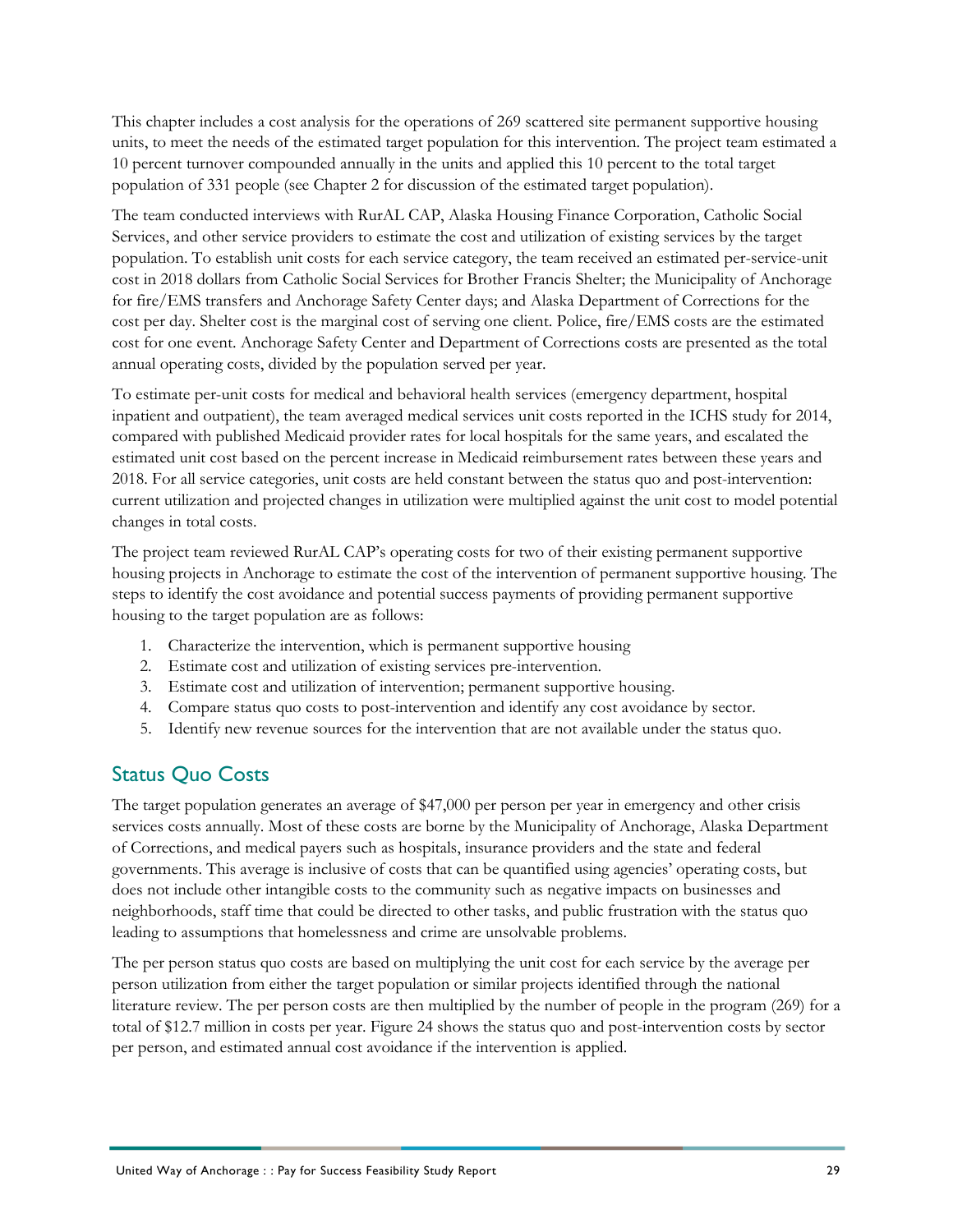# <span id="page-33-0"></span>Post-Intervention Service Costs

Permanent supportive housing has been shown, and is expected, to decrease but not eliminate residents' use of crisis or emergency services. The estimated cost of emergency and crisis services by the target population living in permanent supportive housing is approximately \$25,000 per person per year, a reduction of 47 percent over the status quo [\(Figure 24\)](#page-33-2). By housing the individual and necessary supportive services, \$22,000 per person per year in annual cost avoidance accrues to nonprofit, municipal, state, and medical payers.

| <b>Sector</b>                                                    | <b>Status Quo:</b><br><b>Average Cost</b><br><b>Per Person</b><br>Per Year | <b>Post</b><br>Intervention:<br><b>Average Cost Per</b><br><b>Person Per Year</b> | <b>Annual Cost</b><br>Avoidance<br>Per Year | % Change<br>from<br><b>Status</b><br>Quo |
|------------------------------------------------------------------|----------------------------------------------------------------------------|-----------------------------------------------------------------------------------|---------------------------------------------|------------------------------------------|
| Non-Profit (shelter)                                             | \$424                                                                      | \$5                                                                               | $($ \$419)                                  | $-98%$                                   |
| Municipal (police, fire, Anchorage Safety Center <sup>14</sup> ) | \$5,469                                                                    | \$2,895                                                                           | (\$2,574)                                   | $-47%$                                   |
| State (prison)                                                   | \$8,277                                                                    | \$2,679                                                                           | ( \$5,598)                                  | $-68%$                                   |
| Medical Payers (emergency, inpatient, outpatient visits)         | \$33,243                                                                   | \$19.735                                                                          | ( \$13,508)                                 | $-41%$                                   |
| <b>TOTAL SERVICES COSTS</b>                                      | \$47,413                                                                   | \$25,314                                                                          | ( \$22,099)                                 | $-47%$                                   |
| Cost of Permanent Supportive Housing                             | n/a                                                                        | \$22,696                                                                          | n/a                                         |                                          |
| <b>TOTAL INTERVENTION COSTS</b>                                  | \$47,413                                                                   | \$48,010                                                                          | \$597                                       | <b>1%</b>                                |

<span id="page-33-2"></span>Figure 24. Status Quo and Post-Intervention Average Costs Per Person Per Year

# <span id="page-33-1"></span>Feasibility: Estimated Cost Avoidance

People living in permanent supportive housing are expected to utilize approximately \$22,000 less in services than they would without permanent supportive housing. The project team subtracted the projected costs post intervention from the status quo costs for services in four sectors to estimate the cost avoidance with permanent supportive housing. [Figure 25](#page-34-0) on the following page provides the estimated costs avoided per person in permanent supportive housing by sector.

- Because individuals living in permanent supportive housing will no longer be living in a temporary shelter, the shelters will avoid around \$419 in per person per year costs.
- Using the literature review and examples of permanent supportive housing in Alaska, the Municipality of Anchorage is expected to avoid \$2,574 per person per year costs associated with police interventions, fire department, EMS and the Anchorage Safety Center. As noted above, there are other social costs associated with the current system; the projected fiscal benefits for the Municipality do not take into account other economic and social benefits for the community, such as reduced negative impacts on businesses and neighborhoods.
- Because people who are in permanent supportive housing will likely spend 64 percent fewer days in the prison than those who are not housed, State of Alaska DOC is expected to avoid \$5,598 per person per year in costs.
- The medical system, specifically payers for medical services, will see the most cost avoidance due to people being housing in permanent supportive housing. Categories of payers include insurance

<span id="page-33-3"></span> <sup>14</sup> Anchorage Safety Center costs include facility operations as well as the Anchorage Safety Patrol van service.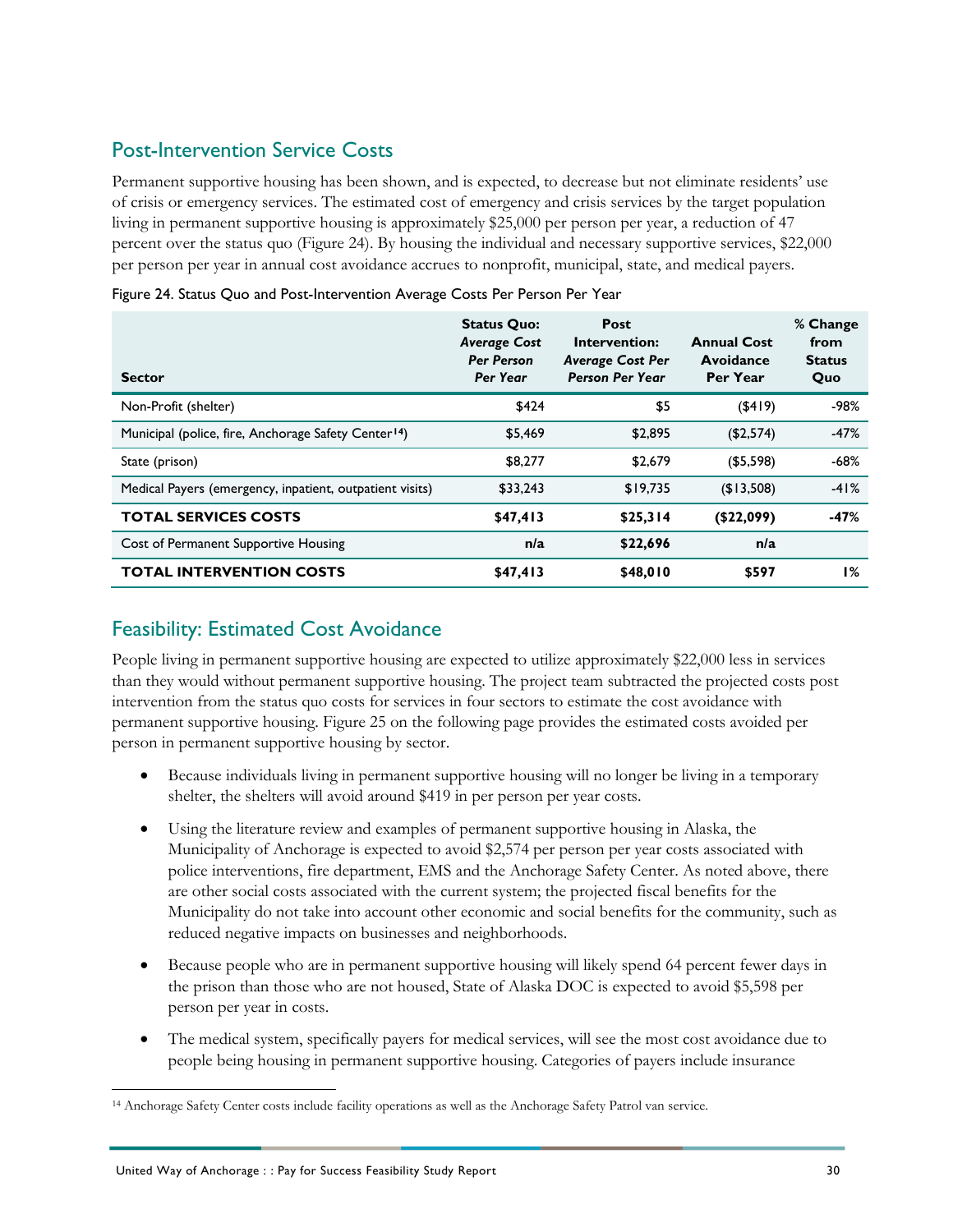providers, for those with private coverage; state and federal governments for Medicaid, with differing share of responsibility between the two entities depending on whether the enrollee is American Indian or Alaska Native, or part of the expansion population; and for those without resources to pay, medical providers absorb the costs of providing services. Even with increased outpatient visits, the reduced number of emergency department visits and inpatient hospital days will result in a net cost avoidance of \$13,508 per person per year to medical payers, also not inclusive of other benefits such as higher workforce retention for providers.

In total, the permanent supportive housing results in approximately \$22,099 per person per year in cost avoidance for services.

|                                 |                               |                  |              | <b>Per Person Utilization</b>                       |        |                                  | <b>Cost Per Person Per Year</b> |                  |                          |
|---------------------------------|-------------------------------|------------------|--------------|-----------------------------------------------------|--------|----------------------------------|---------------------------------|------------------|--------------------------|
|                                 |                               |                  |              |                                                     |        | <b>Post-Intervention</b>         | <b>Status</b><br>Quo            |                  | <b>Post-Intervention</b> |
| <b>Sector</b>                   | <b>Service</b>                | <b>Units</b>     | Unit<br>Cost | <b>Status</b><br>Quo                                | Change | <b>Units</b>                     |                                 | <b>Unit Cost</b> | Cost<br>Avoidance        |
| Nonprofit                       | Emergency<br>Shelter          | Days             | \$22         | 19 days                                             | -99%   | $0.23$ days                      | \$424                           | \$5              | $($ \$419)               |
|                                 | Police<br>Interventions       | Calls            | \$64         | 10 calls                                            | $-68%$ | 3 calls                          | \$668                           | \$212            | (\$456)                  |
| <b>Municipal</b>                | Fire (EMS)                    | <b>Transfers</b> | \$2,000      | 1.9 transfers                                       | $-35%$ | 1.2 transfers                    | \$3,840                         | \$2,480          | (\$1,360)                |
|                                 | Anchorage Safety<br>Center    | <b>Visits</b>    | \$40         | 14 days                                             | $-79%$ | 3 days                           | \$961                           | \$203            | (\$758)                  |
|                                 |                               |                  |              |                                                     |        | <b>Subtotal: Municipal Costs</b> | \$5,469                         | \$2,895          | (\$2,574)                |
| <b>State</b>                    | State DOC                     | Days             | \$156        | 53 days                                             | $-68%$ | 17 days                          | \$8,277                         | \$2,679          | ( \$5,598)               |
|                                 | Emergency<br>Room             | <b>Visits</b>    | \$1,785      | 8 visits                                            | $-53%$ | 4 visits                         | \$14,601                        | \$6,872          | (\$7,729)                |
| <b>Medical</b><br><b>Payers</b> | Hospital<br>Inpatient         | Days             | \$9,520      | 1.4 days                                            | $-56%$ | 0.6 days                         | \$13,519                        | \$5,932          | ( \$7,587)               |
|                                 | Outpatient<br><b>Services</b> | Days             | \$1,883      | $2.7$ days                                          | 35%    | 3.7 days                         | \$5,123                         | \$6,931          | \$1,808                  |
| <b>Subtotal: Medical Costs</b>  |                               |                  |              |                                                     |        |                                  | \$33,243                        | \$19,735         | (\$13,508)               |
| <b>TOTAL COST AVOIDANCE</b>     |                               |                  |              |                                                     |        |                                  | \$47,413                        | \$25,314         | (\$22,099)               |
|                                 |                               |                  |              | Plus Permanent Supportive Housing Intervention Cost |        |                                  | \$0                             | \$22,696         | \$22,696                 |
| <b>TOTAL INTERVENTION COSTS</b> |                               |                  |              |                                                     |        | \$47,413                         | \$48,010                        | \$598            |                          |

### <span id="page-34-0"></span>Figure 25. Annual Cost Avoidance Per Person in Permanent Supportive Housing

### *Cost Avoidance for 269 Permanent Supportive Housing Units*

When the per person per year cost avoidance is multiplied by 269 units of permanent supportive housing, annual cost avoidance for the nonprofit, municipal, state, and medical system is estimated at \$5.9 million annually. Approximately 62 percent of that cost avoidance accrues to the medical system annually. The cost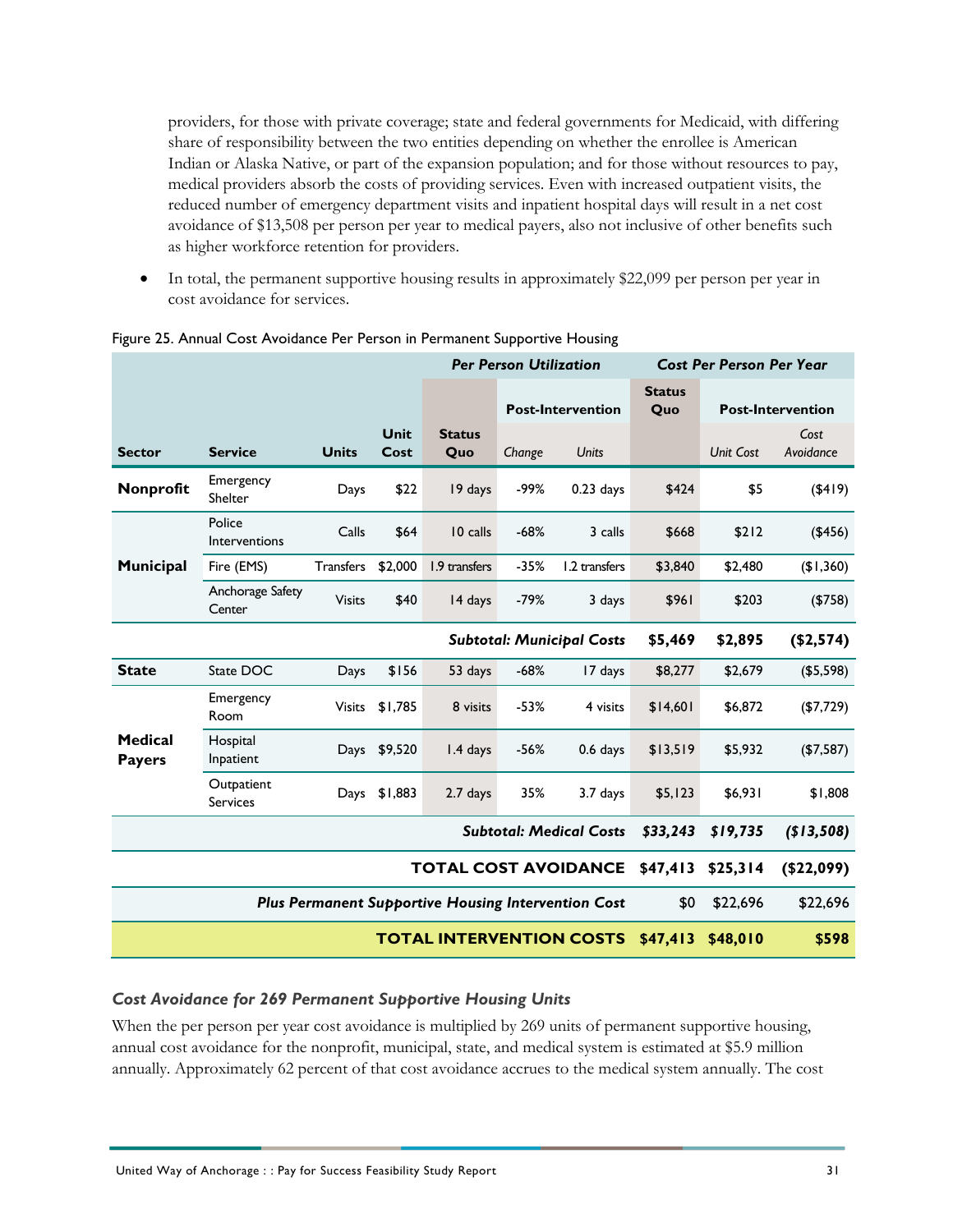avoidance for the target population of 269 of \$5.9 million can be used to help fund the permanent supportive housing program, as shown in [Figure 26.](#page-35-0) Ideas for utilizing the cost avoidance are provided in Chapter 5.

Furthermore, the cost avoidance could potentially be greater if the highest need users are served. Rather than using the utilization profile of the average user, if the model was based on an individual who spent significantly more than an average of 53 days in a correctional facility, the State would be able to save even more by funding permanent supportive housing rather than prison bed days. For high utilizers of corrections, the potential cost avoidance is higher, approximately \$55,604 per person per year for individuals who currently spent most of the year in corrections.

|                                 |                                                            | <b>Total Costs for Target Population</b><br>of 269 Individuals Served Per Year | Cost                     |                  |
|---------------------------------|------------------------------------------------------------|--------------------------------------------------------------------------------|--------------------------|------------------|
| <b>Sector</b>                   | <b>Service</b>                                             | Status Quo                                                                     | <b>Post Intervention</b> | Avoidance        |
| Non-Profit                      | <b>Emergency Shelter</b>                                   | \$113,813                                                                      | \$1,364                  | (\$I12,448)      |
|                                 | Police Interventions                                       | \$179,374                                                                      | \$56,885                 | (\$122,488)      |
| Municipal                       | Fire (EMS)                                                 | \$1,031,167                                                                    | \$665,962                | (\$365,205)      |
|                                 | Anchorage Safety Center                                    | \$258,094                                                                      | \$54,513                 | (\$203,582)      |
|                                 | <b>Subtotal: Municipal Costs</b>                           | \$1,468,635                                                                    | \$777,360                | (\$691, 275)     |
| <b>State</b>                    | State DOC                                                  | \$2,222,516                                                                    | \$719,380                | (\$1,503,135)    |
|                                 | <b>Emergency Room</b>                                      | \$3,920,871                                                                    | \$1,845,398              | (\$2,075,473)    |
| <b>Medical</b><br><b>Payers</b> | Hospital Inpatient                                         | \$3,630,319                                                                    | \$1,592,909              | (\$2,037,409)    |
|                                 | <b>Outpatient Services</b>                                 | \$1,375,717                                                                    | \$1,861,264              | \$485,547        |
|                                 | <b>Subtotal: Medical Costs</b>                             | \$8,926,907                                                                    | \$5,299,571              | (\$3,627,336)    |
|                                 | <b>TOTAL COST AVOIDANCE</b>                                | \$12,731,870                                                                   | \$6,797,676              | $($ \$5,934,195) |
|                                 | <b>Plus Permanent Supportive Housing Intervention Cost</b> | \$0                                                                            | \$6,094,669              | \$6,094,669      |
|                                 | <b>TOTAL INTERVENTION COSTS</b>                            | \$12,731,870                                                                   | \$12,892,344             | \$160,474        |

<span id="page-35-0"></span>

|  |  |  |  |  | Figure 26. Annual Cost Avoidance by Sector: Status Quo Compared to Post-Intervention |  |
|--|--|--|--|--|--------------------------------------------------------------------------------------|--|
|  |  |  |  |  |                                                                                      |  |

[Figure 27](#page-36-1) shows the annual cost avoidance by sector. Percentages show the percent of overall cost avoidance by sector. The medical system realizes the highest amount of cost avoidance, illustrated in [Figure 28.](#page-36-2) The federal government would realize almost sixty percent of the total, including Medicare and Medicaid; this is due primarily to coverage of the Medicaid expansion population, for whom the federal match (FMAP) is 90 percent and the state's 10 percent, and the American Indian and Alaska Native population, for whom the FMAP is 100 percent. The target population for this project is very likely to be in the expansion population rather than qualifying for traditional Medicaid, whose claims are paid with a 50 percent FMAP. As such, approximately 58 percent of the medical system cost avoidance accrues to the federal government for their share of Medicaid and Medicare costs. The state would realize approximately three percent of the cost avoidance, its estimated share of Medicaid costs for this population, and private insurance would realize six percent, as most of this population is unlikely to have private insurance. One third of the cost avoidance is associated with a non-resourced individual, meaning the person is not enrolled in individual, group or government insurance, and therefore medical providers absorb the costs as uncompensated care.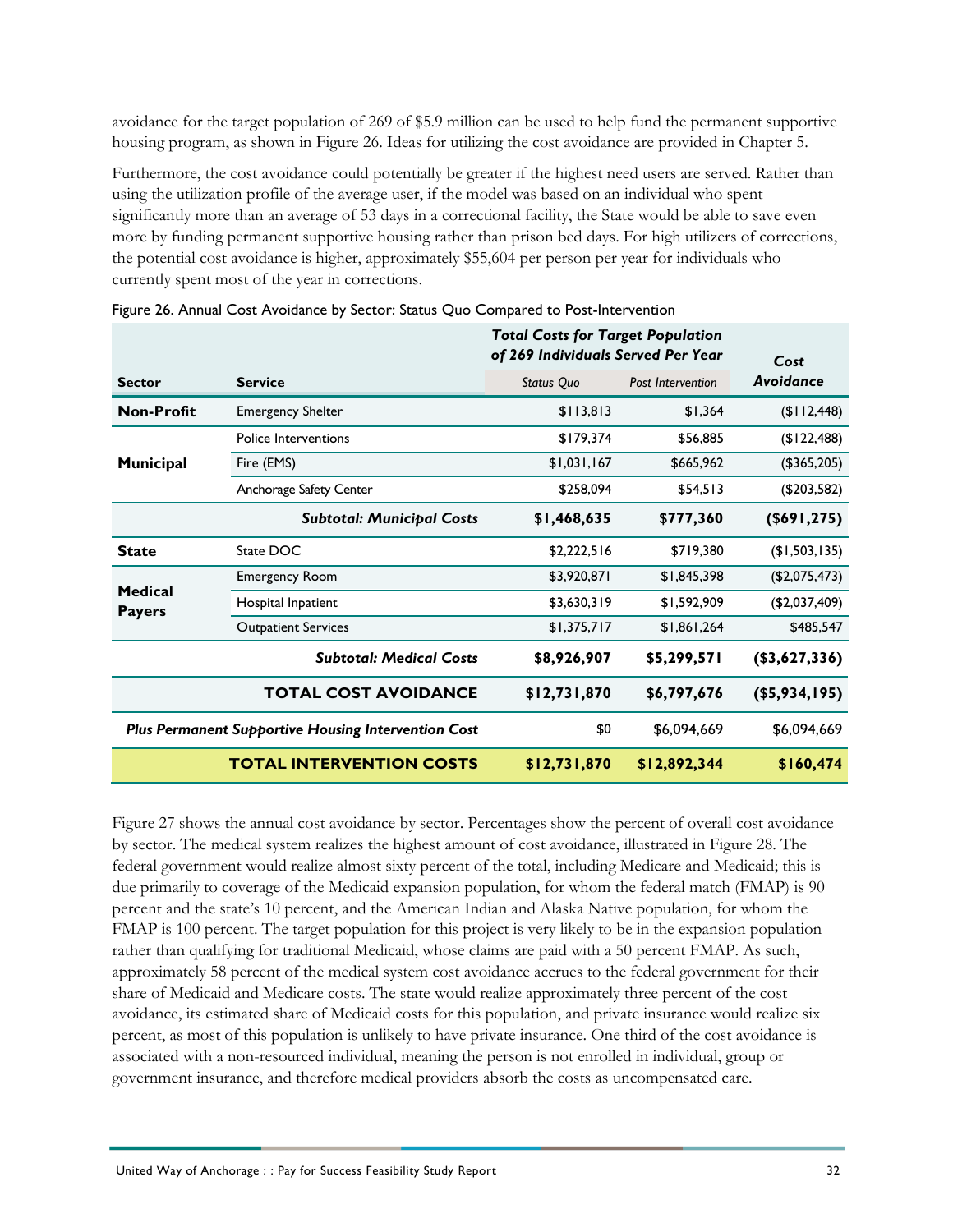<span id="page-36-1"></span>



<span id="page-36-2"></span>Figure 28. Approximate Share of Medical System Cost Avoidance by Payer Source



# <span id="page-36-0"></span>Adding in the Cost of the Intervention

The cost to operate 269 units of permanent supportive housing, including housing and case management services, is approximately \$23,000 per unit per year in Anchorage [\(Figure 29\)](#page-37-0). This study uses existing nontribal permanent supportive housing models in Anchorage to develop the overall intervention cost.[15](#page-36-3) At full buildout (269 units), the intervention will cost around \$6 million per year to operate.

<span id="page-36-3"></span> <sup>15</sup> RurAL CAP provided most of the information in this report related to the cost of permanent supportive housing. The organization also noted that the per unit costs presented in this report do not necessarily reflect the appropriate indirect and fringe rates to represent the full cost of the intervention, including necessary staffing. Refining the model to reflect accurate indirect costs should be undertaken during the transaction structuring phase.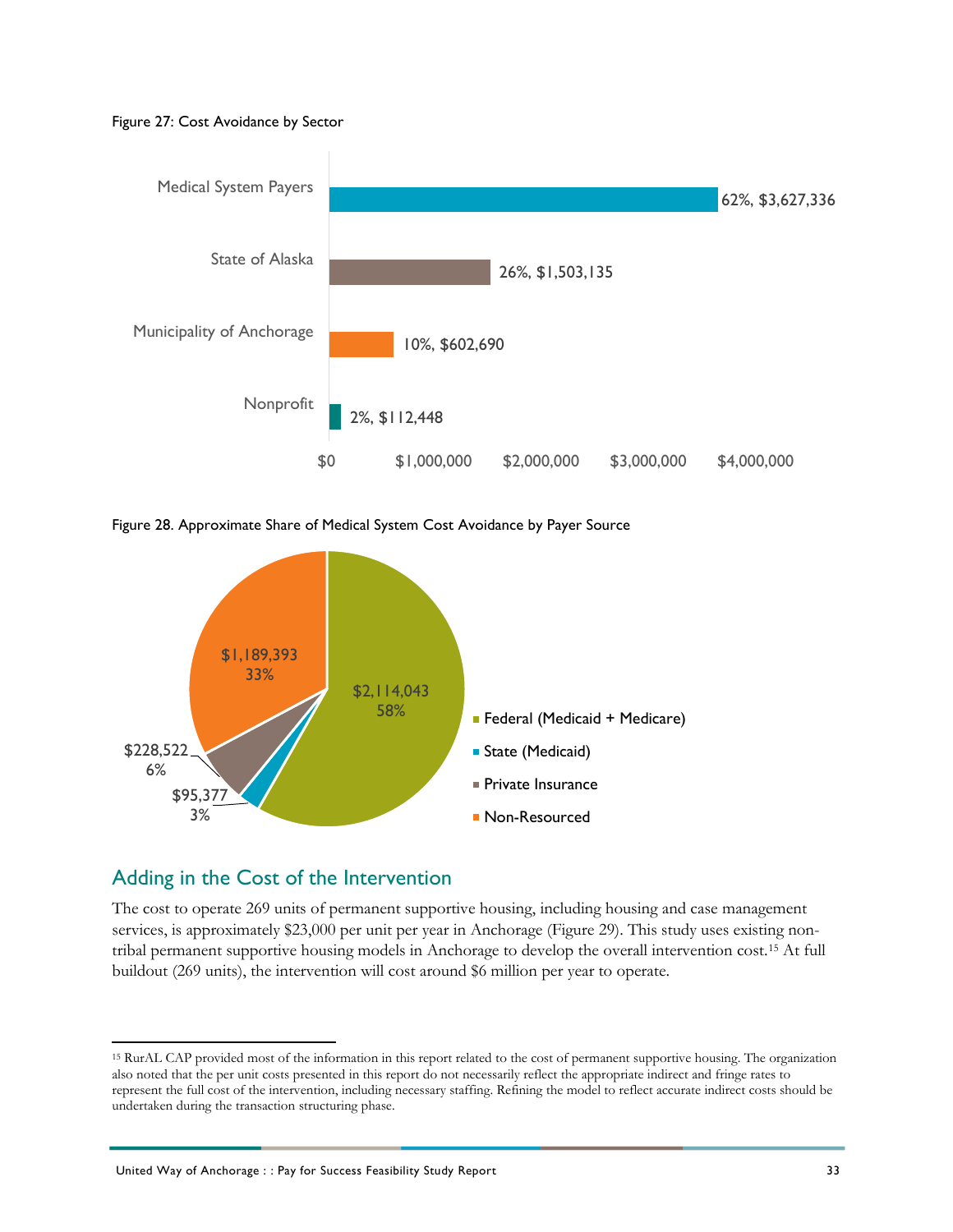The cost of providing permanent supportive housing to residents in 269 units totals \$6,094,669, for a total

cost of \$12.9 million annually, including estimated service costs for this population post-intervention. This is about \$160,000 more than the cost to serve the same number of people under the status quo. However, there are many clear benefits to the community, agencies and individuals:[16](#page-37-1)

• Individuals housing in permanent supportive housing will be safer, have a better quality of life and be more appropriately housed than if they were living night to night on the streets, in a shelter or in a prison. This approach reflects responsible public policy and community values, including those established by Anchorage in its plans to end homelessness overall.

<span id="page-37-0"></span>Figure 29. Per Unit Operating Cost of Permanent Supportive Housing

| ltem                       | <b>Per Unit</b><br><b>Operating Cost</b> |
|----------------------------|------------------------------------------|
| <b>Direct Costs</b>        |                                          |
| <b>Tenancy Support</b>     | \$11.645                                 |
| <b>Support Services</b>    | \$3.753                                  |
| <b>Property Operations</b> | \$5.874                                  |
| Direct Subtotal            | \$21,272                                 |
| <b>Indirect Costs</b>      | \$1,424                                  |
| <b>TOTAL UNIT COST</b>     | \$22,696                                 |

• Hospitals and emergency resources can be directed to other pressing medical needs, and costs of some

services, including those for which medical providers are not compensated by other payers, could be avoided.

- The emergency response workforce will not be burdened with the task of providing housing and case management in place of their training as doctors. Employee morale and retention may improve as a result of this intervention: it can be difficult to serve the same people cycling in and out of the emergency department without their needs being met, and some patients' behavior poses safety risks to staff.
- Community-wide frustration with the status quo has led to public perception that both crime and homelessness are urgent and difficult-to-solve problems in Anchorage. Addressing the needs of this population through permanent supportive housing is anticipated to reduce negative impacts on businesses and neighborhoods, who absorb some of the economic and social costs of the current system.
- Nonprofits shelters can focus on providing temporary shelters rather than long-term housing.
- It is estimated that the negative social impacts of drug and alcohol use will decline as people in permanent supportive housing have better access to case management, behavioral health and outpatient services to address their mental health and substance use disorder conditions.
- Anchorage currently faces a five percent vacancy rate in rental housing which is an increase from two and three percent over the last several years.[17](#page-37-2) Some housing providers report vacancies as high as 10 percent. Permanent supportive housing matches people who need homes to vacant housing and provides funding and supports to maintain housing. Finding ways to house additional people of limited means in these available units benefit landlords as well as these potential tenants.

While the systemwide cost of providing services to individuals in permanent supportive housing is roughly the same as continuing with the status quo, the costs are shifted towards other sources. [Figure 30](#page-38-0) shows the existing and proposed funding sources to help maintain housing for people living in 269 units of permanent supportive housing, compared to the funding sources for the status quo.

<span id="page-37-1"></span><sup>&</sup>lt;sup>16</sup> See Appendix A for citations of studies quantifying the benefits of permanent supportive housing.

<span id="page-37-2"></span><sup>17</sup> Alaska Housing Finance Corporation Alaska Rental Market Survey 2015 through 2017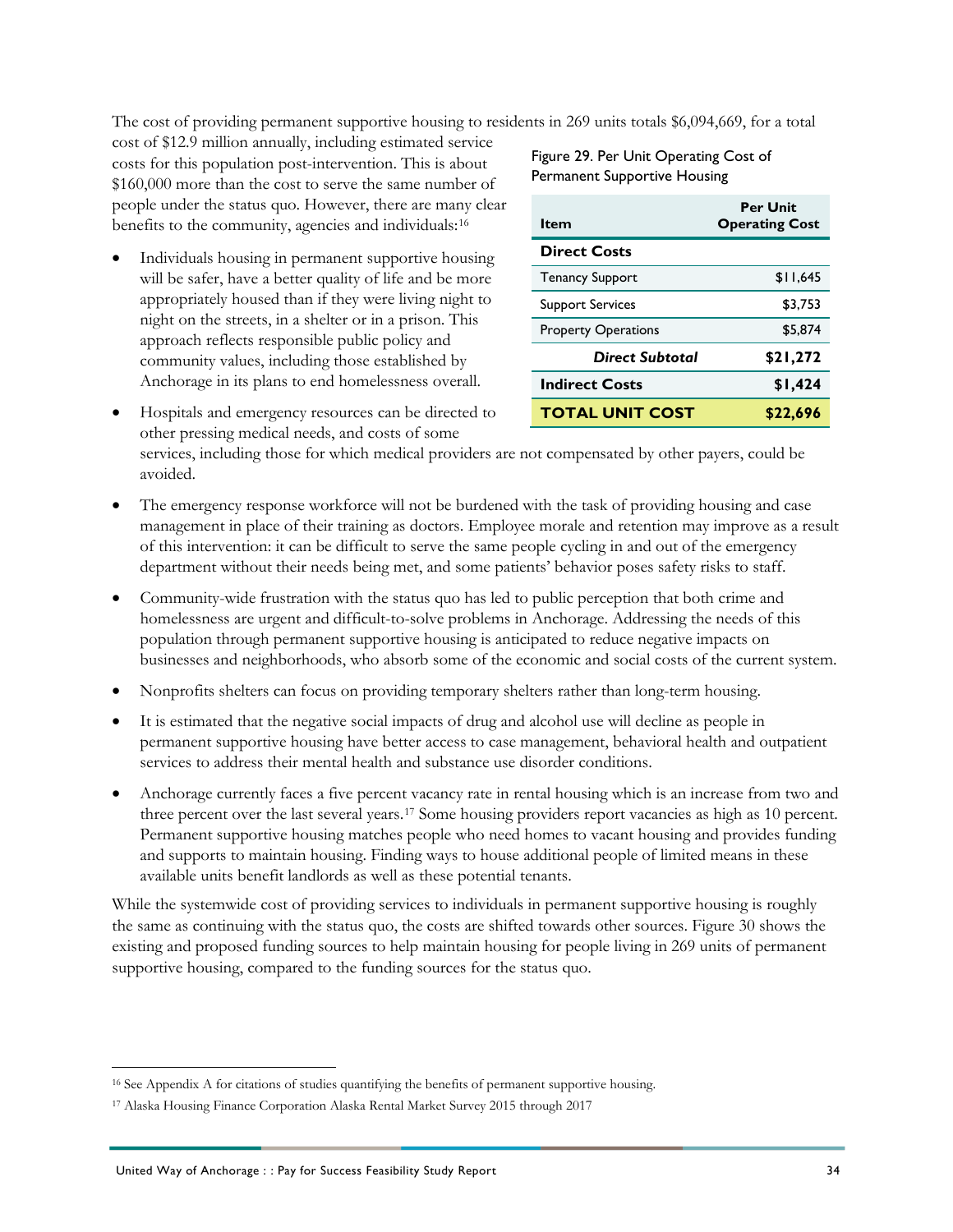

### <span id="page-38-0"></span>Figure 30. Funding Sources for Service Utilization and Permanent Supportive Housing

Note: Estimated post-intervention funding related to Medicaid billing may be higher depending on the participation of tribal providers, who can utilize a daily encounter rate rather than billing for individual services. See Chapter 5 for additional discussion.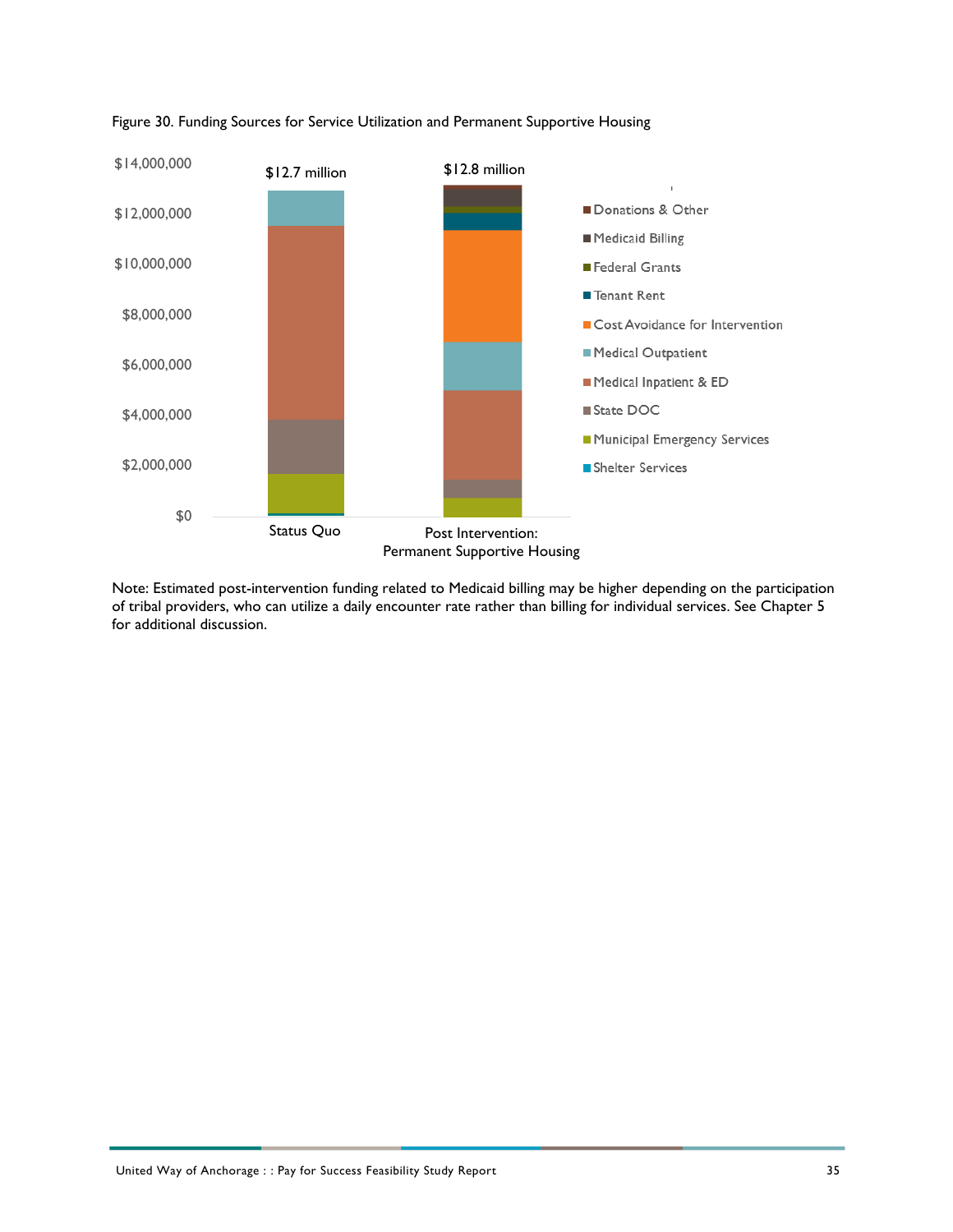# <span id="page-39-0"></span>5. Sustainable Permanent Supportive Housing

# <span id="page-39-1"></span>Key Findings

- Existing permanent supportive housing projects at RurAL CAP's Karluk Manor and Sitka Place indicate limited options for financial sustainability. Grant funds to cover operating costs are not growing and the services required to support the target populations are still significant.
- The amount of cost avoidance demonstrated in Chapter 4 if used to fund permanent supportive housing is adequate to cover the cost in a sustainable way.
- Shifting the medical costs to outpatient services and behavioral health and away from emergency department care and inpatient hospitalization provides a greater opportunity for cost avoidance and more appropriate utilization of health care services at lower costs and with greater opportunity to improve the individual's health and wellbeing.
- Most of the permanent supportive housing residents will be eligible for Alaska Medicaid; for those who are beneficiaries of the Indian Health Service and are served by a tribal provider, the higher tribal encounter rate may increase the sustainability of the project.

# <span id="page-39-2"></span>Methodology

This chapter addresses the last two research questions:

7. How financially sustainable is the permanent supportive housing delivery model in Anchorage? Are there ways to utilize any measurable cost avoidance to create a more sustainable model?

8. What are the specific solutions that make the most sense for Anchorage and Mat-Su when considering a Pay for Success model to fund permanent supportive housing?

This chapter lays outs a plan for operating 269 units of Permanent Supportive Housing in Anchorage, given the current 2018 state fiscal climate and the lack of sustainable funding to operate permanent supportive housing. Existing permanent supportive housing projects at RurAL CAP's Karluk Manor and Sitka Place indicate limited options for financial sustainability. Grant funds to cover operating costs are not growing, and the services required to support the target populations are still significant. Instead, the project team uses cost avoidance as a primary mechanism to sustain the permanent supportive housing project.

# <span id="page-39-3"></span>Current Operating Costs and Revenues for Permanent Supportive Housing

[Figure 31](#page-40-0) depicts operating costs and revenues in three categories over the three years estimated to build out the project to 269 units. At Year 1, there will be 90 units; in Year 2 there will be 179 units. At \$23,000 per unit, the operating costs for all 269 units at Year 3 will total approximately \$6.1 million.

The revenue sources shown in the table will cover the operational costs and show the project breaking even. Revenue sources are divided into three categories: reliable sources, existing programs that require more funding partially from cost voidance, and a new Pay for Success program funded from the cost avoidance outlined in Chapter 4.

The tables presented in this study outline one example of how to align funding sources, by allocating cost avoidance to fund permanent supportive housing. The programs identified are included because these sources currently fund permanent supportive housing in Anchorage. Other options will be explored by potential investors and payers during the transaction structuring phase of this project.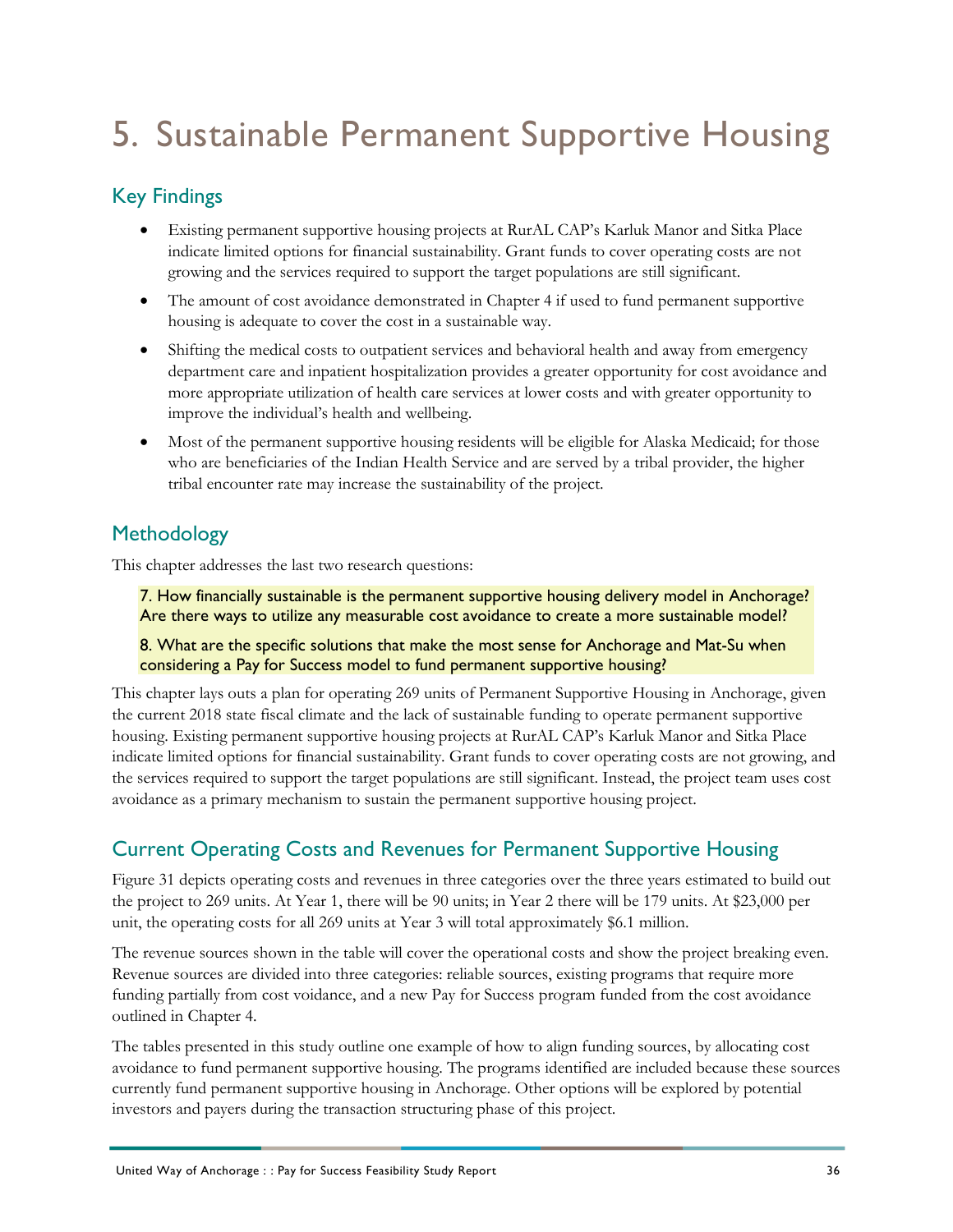| <b>Item</b>                                                                              | <b>Cost Per</b><br>Unit                          | Year I         | Year 2        | Year 3<br><b>Buildout</b><br>Complete |  |  |  |  |  |
|------------------------------------------------------------------------------------------|--------------------------------------------------|----------------|---------------|---------------------------------------|--|--|--|--|--|
| Permanent Supportive Housing Units for<br>Target Population (Total: 269)                 |                                                  | 90             | 179           | 269                                   |  |  |  |  |  |
| <b>TOTAL OPERATING COSTS</b>                                                             | \$22,696                                         | \$2,031,556    | \$4,063,112   | \$6,094,669                           |  |  |  |  |  |
| <b>Operating Revenues</b>                                                                |                                                  |                |               |                                       |  |  |  |  |  |
| <b>I. Revenue from Reliable Sources</b>                                                  |                                                  |                |               |                                       |  |  |  |  |  |
| Rent: Tenant contribution @ 30%                                                          | \$2,522                                          | \$225,753      | \$451,505     | \$677,258                             |  |  |  |  |  |
| <b>Medicaid Billing</b>                                                                  | \$2.605                                          | \$233,166      | \$466,331     | \$699,497                             |  |  |  |  |  |
| <b>Miscellaneous</b>                                                                     | \$630                                            | \$56,366       | \$112,732     | \$169,098                             |  |  |  |  |  |
| <b>Subtotal: Reliable Operating Revenue</b>                                              | \$5,757                                          | \$515,284      | \$1,030,569   | \$1,545,853                           |  |  |  |  |  |
| <b>Total Operating Deficit after Applying</b><br><b>Reliable Revenue</b>                 | (\$16,940)                                       | \$1,516,272    | (\$3,032,544) | ( \$4,548,816)                        |  |  |  |  |  |
| 2. Revenue from Existing Programs (Requires Funding at Higher Levels)                    |                                                  |                |               |                                       |  |  |  |  |  |
| MOA/Community Development Block Grant                                                    | \$494                                            | \$44,249       | \$88,499      | \$132,748                             |  |  |  |  |  |
| <b>MOA/Community Service Block Grant</b>                                                 | \$311                                            | \$27,857       | \$55,714      | \$83,571                              |  |  |  |  |  |
| State of Alaska Behavioral Health Grants*                                                | \$1,132                                          | \$101,340      | \$202,681     | \$304,021                             |  |  |  |  |  |
| Special Needs Housing Grant (SNHG)*                                                      | \$2,067                                          | \$185,011      | \$370,023     | \$555,034                             |  |  |  |  |  |
| Sponsorship Vouchers*                                                                    | \$2,399                                          | \$214,693      | \$429,387     | \$644,080                             |  |  |  |  |  |
| <b>Subtotal Existing Programs</b>                                                        | \$6,403                                          | \$573,151      | \$1,146,303   | \$1,719,454                           |  |  |  |  |  |
| <b>Total Operating Deficit After Reliable</b><br><b>Revenues &amp; Existing Programs</b> | (\$10,536)                                       | $($ \$943,121) | (\$1,886,241) | (\$2,829,362)                         |  |  |  |  |  |
| 3. Revenue from New Pay For Success Fund Using Cost Avoidance                            |                                                  |                |               |                                       |  |  |  |  |  |
| Municipality of Anchorage Contribution<br><b>Based on Cost Avoidance</b>                 | \$2,574                                          | \$230,425      | \$460,850     | \$691,275                             |  |  |  |  |  |
| State of Alaska Contribution<br><b>Based on Cost Avoidance</b>                           | Used for new vouchers and grants, as shown above |                |               |                                       |  |  |  |  |  |
| Medical System Payers Contribution<br>Based on Cost Avoidance (Maximum Needed)           | \$8,292                                          | \$742,224      | \$1,484,448   | \$2,226,672                           |  |  |  |  |  |
| Federal Medicaid + Medicare                                                              | \$4,833                                          | \$432,575      | \$865,149     | \$1.297.724                           |  |  |  |  |  |
| <b>State Medicaid</b>                                                                    | \$218                                            | \$19,516       | \$39,032      | \$58,548                              |  |  |  |  |  |
| Non-Resourced + Private Insurance                                                        | \$3,241                                          | \$290,133      | \$580,267     | \$870,400                             |  |  |  |  |  |
| <b>TOTAL NEW OPEATING REVENUE</b><br><b>FROM INTERVENTION</b>                            | \$10,866                                         | \$972,649      | \$1,945,298   | \$2,917,947                           |  |  |  |  |  |
| <b>TOTAL NET INCOME</b>                                                                  | \$330                                            | \$29,528       | \$59,057      | \$88,585                              |  |  |  |  |  |

<span id="page-40-0"></span>Figure 31. Three-Year Projections for Sustainable Permanent Supportive Housing

\* Note: New vouchers proposed to be funded by DOC cost avoidance; may require support from private and public foundations. Higher Medicaid billing could help offset costs. Other potential funding sources include Tribal providers for services and housing vouchers.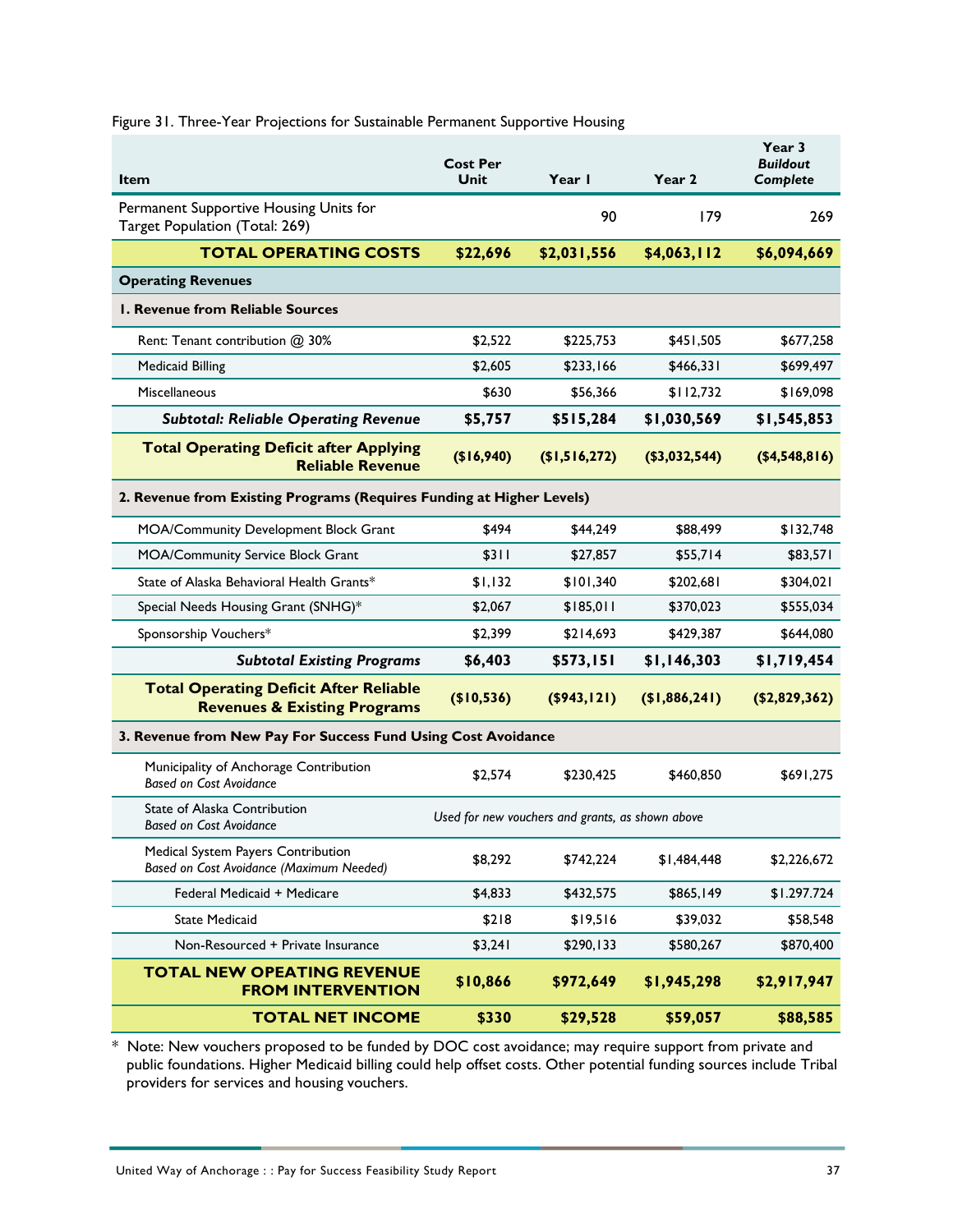# *Reliable Funding*

Reliable funding sources include annual rent collected at \$2,522, with a tenant contribution of 30 percent of household income, and Medicaid billing for health services. As noted previously, if the permanent supportive housing provider is a tribal provider, the Medicaid encounter rate provides a higher reimbursement and can improve program sustainability.

## *Funding from Existing Programs: Requires Funding at Higher Levels*

Existing programs such as the Community Development Block Grant (CDBG) to the Municipality of Anchorage are assumed as revenue sources in this model. This requires that the Municipality allocate a portion of existing funding to this program, identify and secure new grant funding, or a combination of both.

The State of Alaska Division of Behavioral Health (DBH) grant for supportive services and Alaska Housing Finance Corporation's (AHFC) Special Needs Housing Grant (SNHG) could be funded at higher levels to support a permanent supportive housing program which would meet the existing missions of these entities. A new sponsorship voucher program through AHFC could be created to shift avoided costs from the Department of Corrections to support permanent supportive housing. The amount of funding identified to cover an increase in the DBH, AHFC and sponsorship voucher costs to serve 269 new people in permanent supportive housing each year is equal to the amount of cost avoidance that the state would realize through DOC from housing people in permanent supportive housing, as opposed to continuing with the status quo and returning individuals to prison. Given that the target population is approximately 50 percent Alaska Native, another potential source of funding for housing vouchers is the Indian Housing Block Grant (IHBG) funds allocated to Cook Inlet Housing Authority, the tribally designated housing entity (TDHE) for Southcentral Alaska.

## *Revenue from a New Pay for Success Fund Using Cost Avoidance*

Lastly, local medical providers, the Tribal health and social service system, and the Municipality could provide funds based on cost avoidance to their systems. The Municipality would contribute about \$600,000 annually, and local medical providers could contribute around \$2.2 million annually. Overall, payers in the medical system are projected to avoid \$3.6 million in costs by investing in permanent supportive housing. In theory, the system could net around \$1.4 million per year in avoided costs, serve a healthier community and improve working conditions in hospitals' emergency departments.

# <span id="page-41-0"></span>Capital Plan

This plan assumes that the permanent supportive housing units will come from vacant units in a weakening rental market. In 2017, the Municipality of Anchorage experienced a 5.08 percent vacancy rate.[18](#page-41-1) This is up from 3.9 percent the year before, and historically low vacancy rates in Anchorage due to previous population growth and slow production of new housing units.

If the existing supply is not adequate, low-income housing tax credits (LIHTC) and other capital sources could potentially be made available so long as housing vouchers are project based. Financing from an investor receiving a nine percent LIHTC, if secured, could likely fund a substantial amount of the capital costs; there are also non-competitive four percent LIHTC credits available, but provide a lower level of funding. More discussion of LIHTC is included at the end of this chapter.

To secure LIHTC or a commercial loan for a permanent supportive housing project, an adequate and stable net operating income (NOI) must be generated from the project. Sponsorship-based vouchers can provide

<span id="page-41-1"></span> <sup>18</sup> Alaska Housing Finance Corporation, 2017 Alaska Rental Market Survey.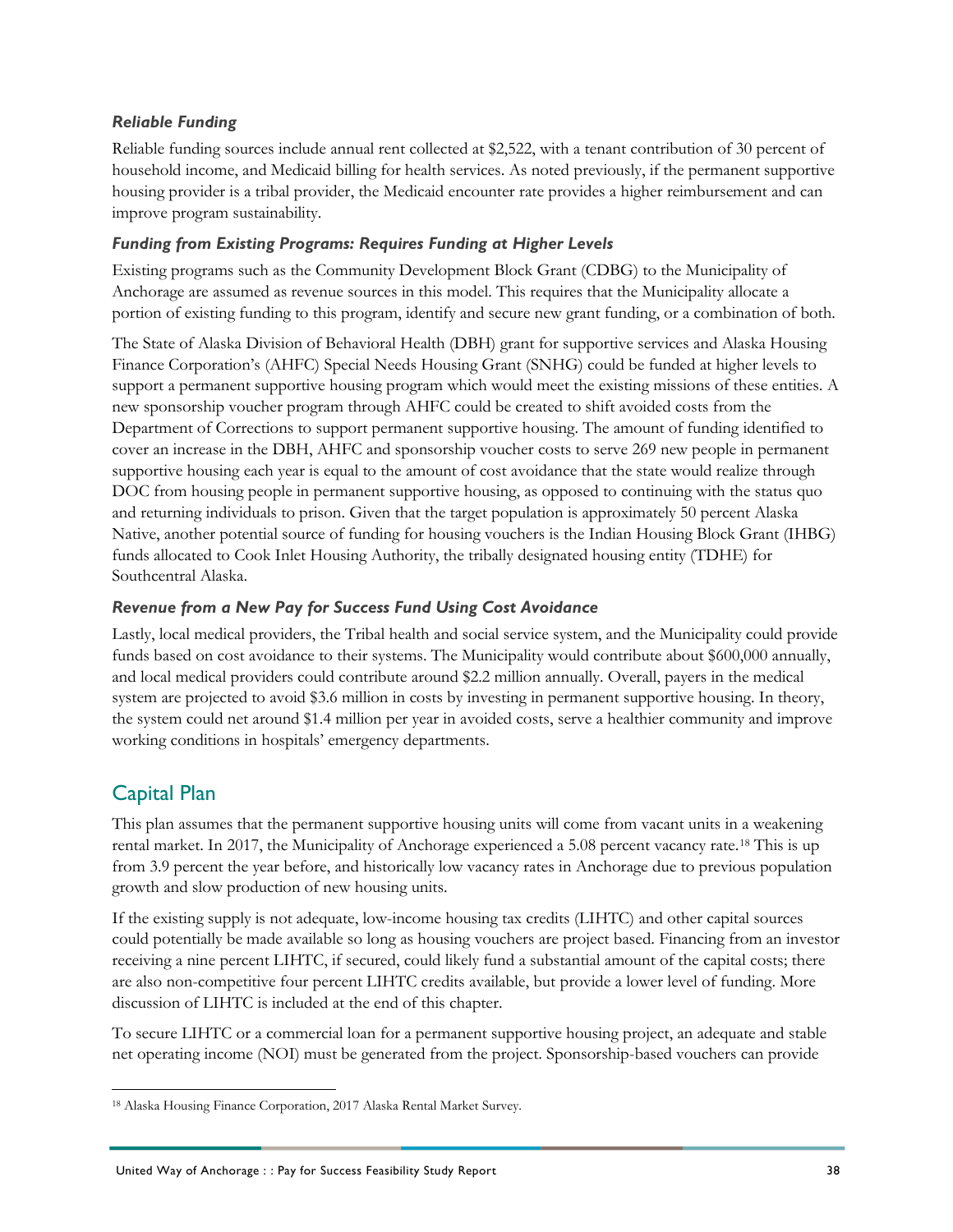more certainty for the project's rental income. Furthermore, Successful LIHTC applicants must be developers with experience attracting LIHTC investors and monitoring compliance with LIHTC post-award or they must partner with a developer who has this experience. Projects would need to be led by experienced LIHTC developers to successfully compete for nine percent tax credits and secure an investor. Recent developers of LIHTC projects include Cook Inlet Housing Authority, Glenn Gellert at Swell LLC, the Pacific Companies based in Idaho, and Glacier Park Ketchikan Associates based in Colorado.

Other options may include a combination of program-related investment from the Rasmuson Foundation or a similar entity, Anchorage-based HOME and CDBG funds managed by the Municipality of Anchorage, a new allocation of National Housing Trust Funds that will be disbursed by the Municipality of Anchorage, and possibly commercial financing.

### *About Low Income Housing Tax Credits*

Created by the federal Tax Reform Act (1986), LIHTC is an affordable housing financing tool sponsored by the U.S. Department of Treasury through the sale of tax credits to investors in return for equity financing for affordable housing projects.

The LIHTC program is the most widely used tool for affordable housing development in the country. From 1987 to 2015, 45,905 projects and 2.97 million housing units were placed into service nationwide using LIHTC equity, approximately 1,465 projects and 110,000 units per year.

In Alaska, approximately 3 to 5 projects are funded per year, resulting in 100 to 160 new units annually. The average project size is 35 units in Alaska, compared with the national average of 76 units.

To utilize LIHTC, a developer submits an application to the Alaska Housing Financing Corporation, who administers the Greater Opportunities for Affordable Living (GOAL) Program. GOAL lays out the state's rules for awarding LIHTC through the Qualified Allocation Plan (QAP). A nine percent LIHTC award, the higher tier of tax credits available, is very competitive: points are awarded based on ten priorities outlined in the state's QAP. Points are awarded for serving special needs populations, including individuals or families who are homeless. To utilize LIHTC, the project must allocate at least 20 percent of units to households with income at or below 50% of area median income (AMI), adjusted for household size, or at least 40 percent of units to households with incomes at or below 60 percent of AMI.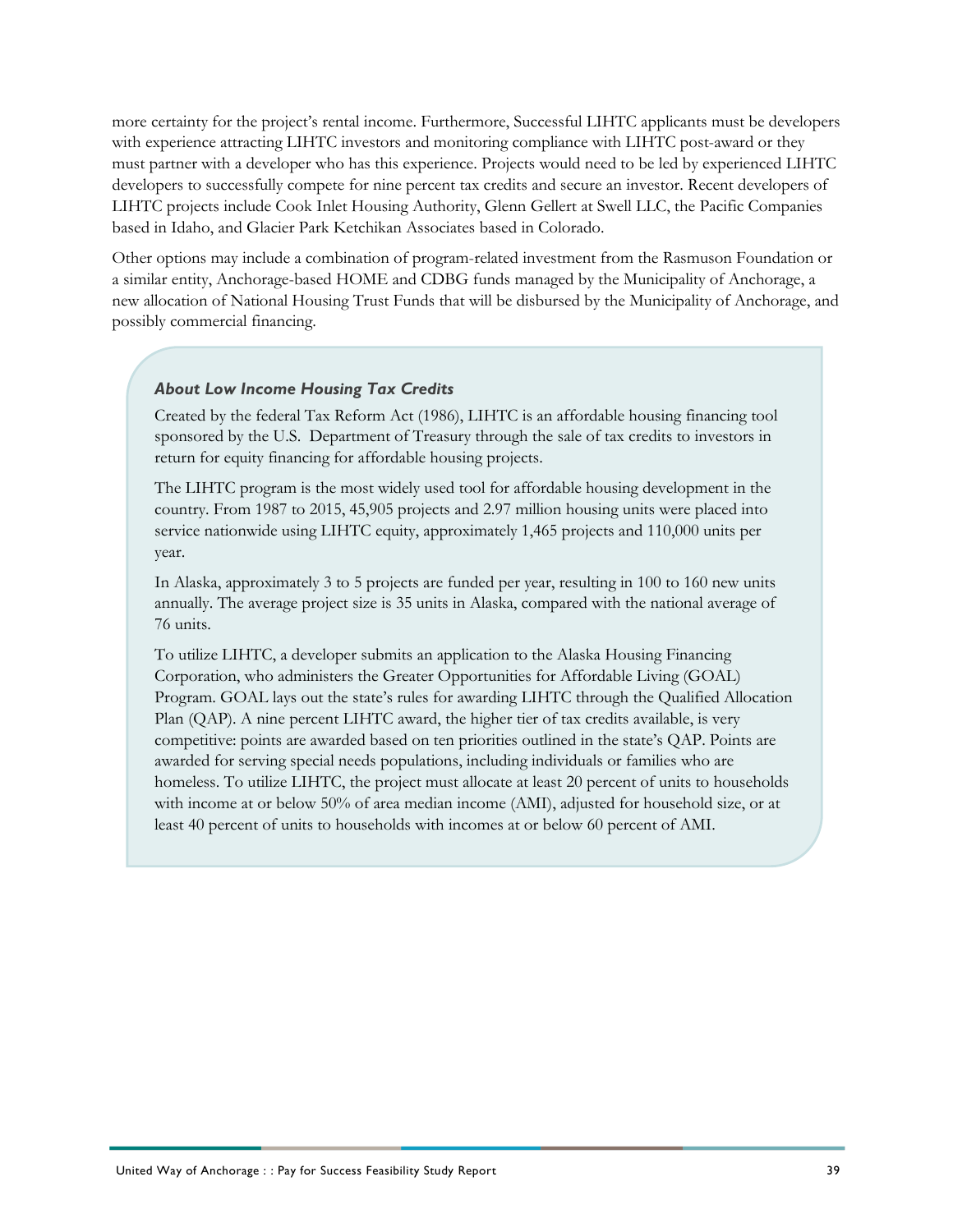# <span id="page-43-0"></span>Appendices

Appendix A: Permanent Supportive Housing Case Studies Appendix B: Alaska Pay for Success Project Summary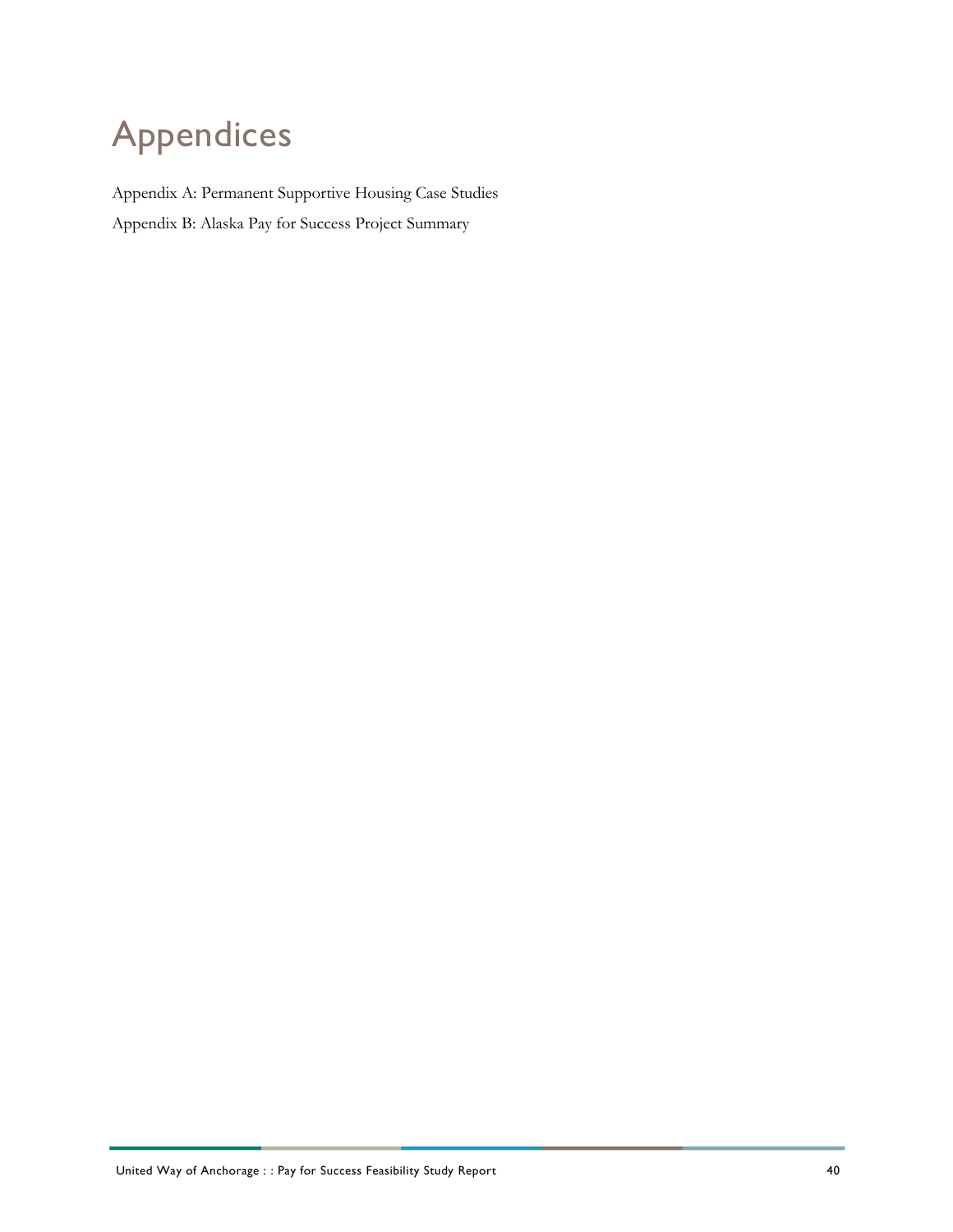# Appendix A: Permanent Supportive Housing Case Studies

The table below shares selected findings from more than 20 case studies of permanent supportive housing. The average change in utilization in jail and inpatient hospitalization days per person per year was used to model the estimated change in utilization for this feasibility study. Blanks in the table indicate either that the particular metric (patient days or jails days) was not measured as part of the study. The full citation follows the table.

<span id="page-44-0"></span>

|                                        |      | <b>Person Per Year</b> | <b>Corrections Utilization:</b><br>Jail or Prison Days Per | <b>Inpatient Utilization:</b><br>Days Per Person Per Year |      |          |                                                                |
|----------------------------------------|------|------------------------|------------------------------------------------------------|-----------------------------------------------------------|------|----------|----------------------------------------------------------------|
| <b>Program Location</b>                | Pre  | Post                   | % Change                                                   | Pre                                                       | Post | % Change | <b>Source</b>                                                  |
| New York, NY (jail days)               | 11.0 | 6.6                    | $-40%$                                                     | 57.3                                                      | 23.0 | $-60%$   | <b>Culhane (2002)</b>                                          |
| New York, NY (prison days)             | 11.2 | 3.0                    | $-73%$                                                     |                                                           |      |          | <b>Culhane (2002)</b>                                          |
| San Francisco, CA                      |      |                        |                                                            |                                                           |      | $-57%$   | Trotz, Bamberger, Antonetty (2004)                             |
| Denver, CO                             |      |                        | $-76%$                                                     | 5.4                                                       | 1.1  |          | Perlman and Parvensky (2006)                                   |
| Portland, ME                           | 6.0  | 2.3                    | $-62%$                                                     |                                                           |      |          | Mondello et al (2007)                                          |
| California                             |      |                        |                                                            | 7.7                                                       | 5.6  |          | Linkins et al (2008)                                           |
| Seattle, WA                            | 6.0  |                        | $-100%$                                                    |                                                           |      |          | Larimer (2009)                                                 |
| Chicago, IL                            |      |                        |                                                            |                                                           |      | $-29%$   | Sadowski et al (2009)                                          |
| <b>Illinois</b>                        | 59.0 | 19.0                   | $-68%$                                                     |                                                           |      | $-83%$   | Heartland Alliance and Mid-America Institute on Poverty (2009) |
| Hennepin County, MN FUSE               |      |                        | $-39%$                                                     |                                                           |      |          | Corporation for Supportive Housing (2011)                      |
| New York FUSE                          |      |                        | $-50%$                                                     |                                                           |      |          | Corporation for Supportive Housing (2011)                      |
| Massachusetts: Home + Healthy for Good | 8.0  | 0.7                    | $-91%$                                                     |                                                           |      |          | Massachusetts Housing & Shelter Alliance (2012)                |
| Massachusetts Bay Pay for Success      | 1.7  | 0.4                    | $-74%$                                                     | 5.5                                                       | 2.0  | $-64%$   | Muyeba, Finn, Brigham (2017)                                   |
| Knoxville, TN                          |      |                        | $-86%$                                                     | 1.0                                                       | 1.0  | 0%       | Knoxville Mayor's Office et al (2012)                          |
| Seattle, WA                            | 14.2 | 8.7                    | $-39%$                                                     | 30.4                                                      | 8.5  | $-72%$   | Srebenic, Connor, Sylla (2013)                                 |
| Los Angeles, CA                        |      |                        |                                                            | 8.6                                                       | 1.4  | $-84%$   | Flaming, Lee, Burns, Sumner (2013)                             |
| Austin, TX                             | 11.9 | 3.8                    | $-68%$                                                     | 1.9                                                       | 1.5  | $-21%$   | <b>ECHO (2014)</b>                                             |
| Portland, OR                           |      |                        |                                                            | 4.8                                                       | 1.9  | $-60%$   | <b>CORE (2014)</b>                                             |
| Charlotte, NC                          |      |                        | $-84%$                                                     | 7.6                                                       | 1.6  | $-79%$   | Thomas et al (2014)                                            |
| San Diego, CA                          | 28.0 | 10.0                   | $-64%$                                                     | 46.0                                                      | 17.0 | $-63%$   | Fermanian Business & Economic Institute (2015)                 |
| <b>AVERAGE CHANGE</b>                  |      |                        | $-68%$                                                     |                                                           |      | $-56%$   |                                                                |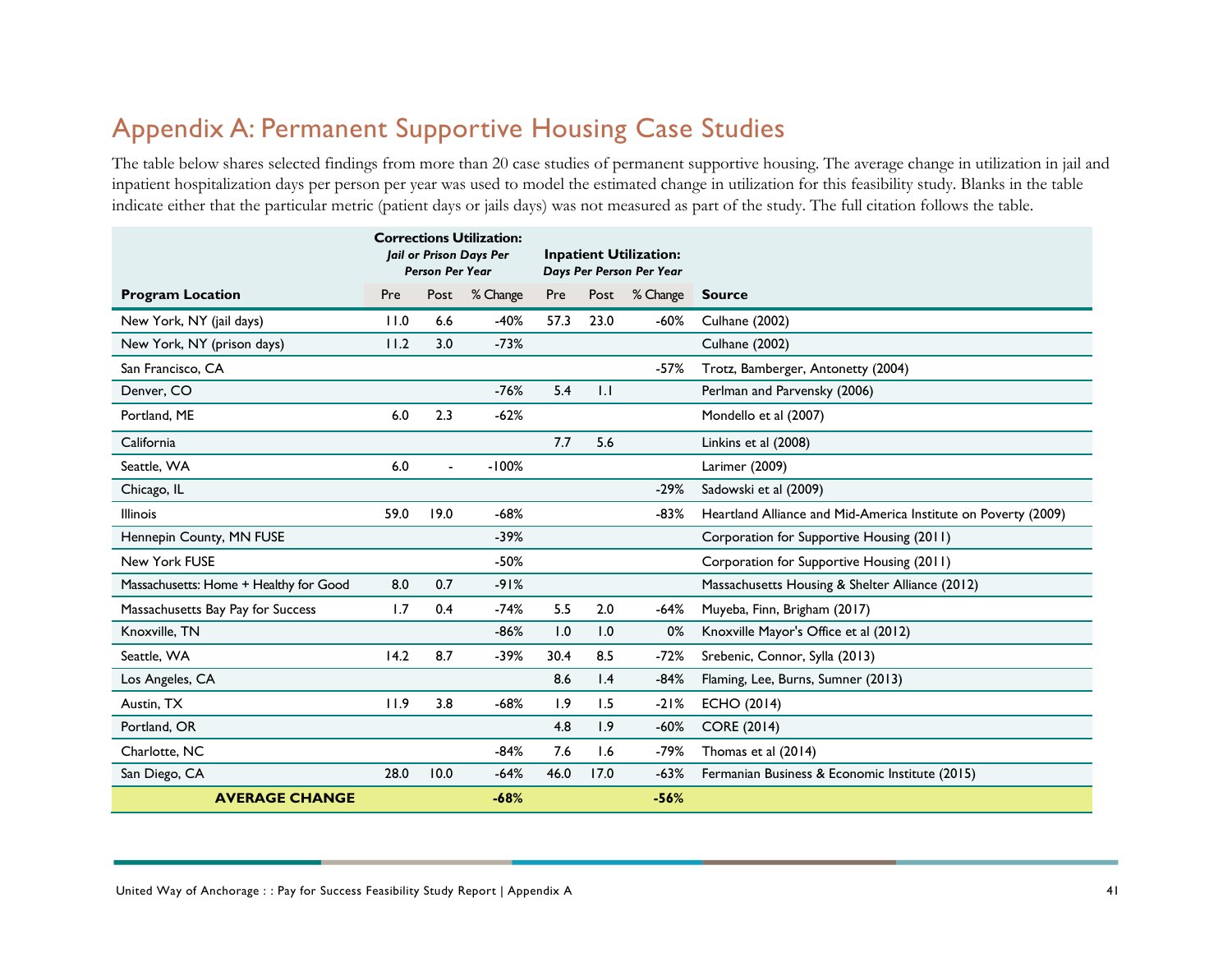### *References*

- Center for Outcomes Research & Education (CORE). "Integrating Housing & Health: Health-Focused Evaluation of Apartments at Bud Clark" (2014).
- Corporation for Supportive Housing. "Ending the Cycle of Homelessness and Criminal Justice Involvement through Supportive Housing" (2011).
- Culhane, Dennis, Stephen Metraux and Trevor Hadley. "Public service reductions associated with placement of homeless persons with severe mental illness in supportive housing." Housing Policy Debate (2002).
- Ending Community Homelessness Coalition (ECHO). "Permanent Supportive Housing (PSH) In Austin, Texas: Successes, Challenges and Future Implications for the City's 2010 Permanent Supportive Housing (PSH) Strategy" (2014).
- Fermanian Business & Economic Institute. "Housing the Most Frequent Users of Public Services among the Homeless" (2015).
- Flaming, Daniel, Susan Lee, Patrick Burns and Gerald Sumner. "Getting Home Outcomes from Housing High Cost Homeless Hospital Patients" (2013).
- Knoxville Mayors' Office, The Knox County Health Department Epidemiology Program and the University of Tennessee College of Social Work. "Comparative Costs and Benefits of Permanent Supportive Housing in Knoxville, Tennessee" (2012).
- Larimer, Mary E., Daniel K. Malone, Michael D. Garner, David C. Atkins, and Bonnie Burlingham. "Health Care and Public Servic e Use and Costs Before and After Provision of Housing for Chronically Homeless Persons With Severe Alcohol Problems." JAMA Network (2009).
- Linkins, Karen, Jennifer J. Brya, and Daniel W. Chandler. "Frequent Users of Healthcare Initiative: Final Evaluation Report." The Lewin Group (August 2008).
- Massachusetts Housing and Shelter Alliance. "Home & Healthy for Good: March 2012 Progress Report." (2012).
- Massachusetts Housing and Shelter Alliance. "Permanent Supportive Housing: A Solution that Works." *Home & Healthy for Good Update* (2016).
- Mondello, Melany, Anne B. Gass, Thomas McLaughlin, and Nancy Shore. "Supportive Housing in Maine: Cost Analysis of Permanent Supportive Pearson, Carol, Gretchen Locke, Ann Elizabeth Montgomery, and Larry Buron. "The Applicability of Housing First Models to People with Serious Mental Illness." Prepared for US Dept of Housing and Urban Development and Office of Policy Development and Research. (July 2007)
- Muyeba, Singumbe, Joe Finn, and Thomas Brigham. "Effects of Social Innovation Financed "Housing First" Programs on Retention, Utilization of Services and Cost-Savings: The Case of the Pay for Success program" (2017)
- Perlman, Jennifer and John Parvensky. "Denver Housing First Collaborative Cost Benefit Analysis and Program Outcomes Report." Denver Housing First Collaborative (December 2006).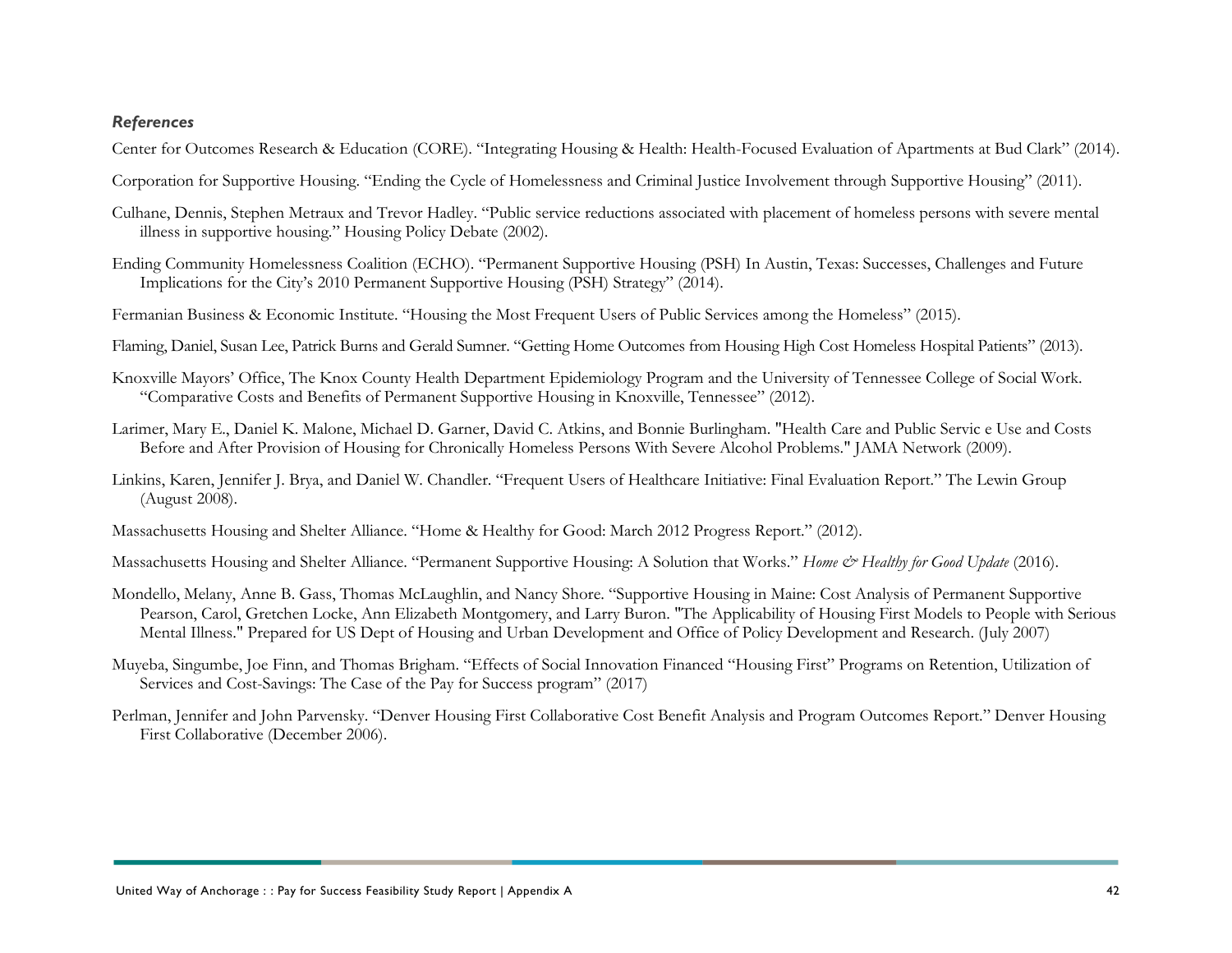# Appendix B: Alaska Pay for Success Project Summary

# HUD-DOJ Pay for Success Permanent Supportive Housing Demonstration Project

### *Overview: What is "Pay for Success"?*

Pay for Success (PFS), also known as **social impact investing**, is a public-private financing model that connects funders, service providers, and governments, or other entities currently experiencing high costs and/or inefficient use of resources, to address a specific population in the community. Examples may include individuals with high rates of recidivism to corrections, patterns of homelessness, use of emergency services, and/or use of high cost medical care. PFS aims to achieve both positive fiscal and social outcomes.

### *How does it work?*

The PFS model is a new way to fund effective interventions that includes a financial incentive for funders to receive a return if outcomes are achieved. It is an emerging model being tested around the country to address and redirect utilization of expensive or crisis-level public services to fund lower-cost, preventive services, in areas such as early education, housing to address homelessness, and recidivism reduction. PFS attracts private funders and impact investors to make investments for a social purpose and receive a return when the intervention produces savings, cost avoidance, or more effective use of funds for the government or other payer.

- **Government** (or another potential payer) identifies a social issue with poor outcomes from existing approaches.
- **Social Investors** like foundations, banks, businesses and others provide up front capital to a social service provider for a specific intervention to achieve identified outcomes.
- **Service Providers** deliver the services and reach or exceed predetermined outcomes for success.
- **Evaluators** measure and monitor outcomes to ensure impact is achieved.
- **Government / Payers** repays private funder's initial investments only if outcomes are achieved.

### *What is the Anchorage and Mat-Su Pay for Success project?*

In 2016, United Way of Anchorage received a jointly-funded grant from HUD and the Department of Justice (DOJ) for a PFS demonstration project to provide permanent supportive housing for individuals who are frequently involved with the corrections system, have a pattern of homelessness, and may be high utilizers of emergency or other public services. The graphic below illustrates the PFS model associated with this grant.

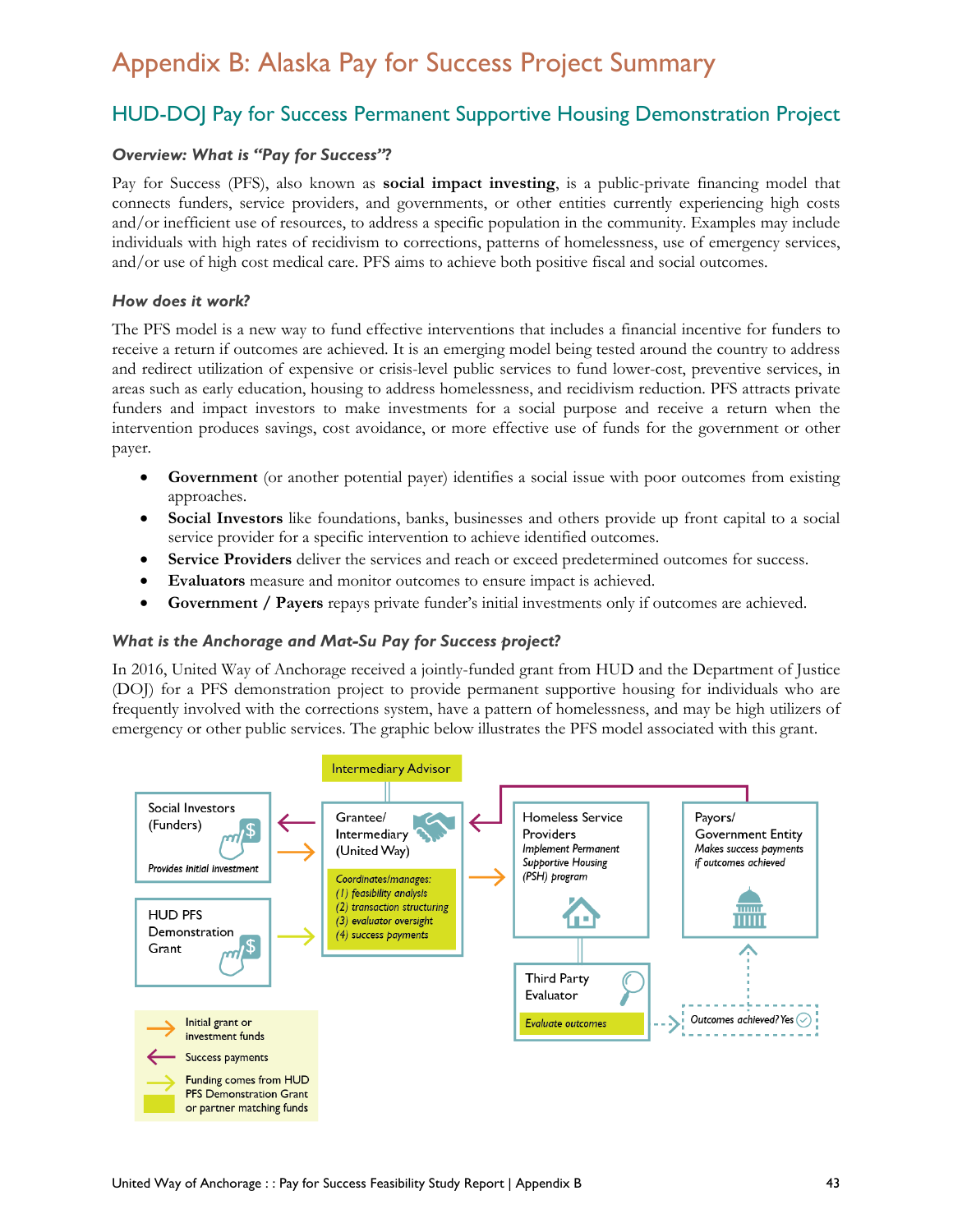### *What's happening now with the Pay for Success grant?*

We are currently in the **Feasibility** phase, collecting and analyzing data about the population to identify potential cost avoidance and improvements in outcomes if permanent supportive housing is made available. Agnew::Beck (A::B) has been contracted to conduct the analysis and prepare the feasibility report.

A::B is collecting and comparing lists of individuals who have in the last 3 years:

- 1) Had multiple Department of Corrections stays
- 2) Have been identified as homeless in a Point in Time count or entered into HMIS
- 3) Have had multiple stays at Anchorage Safety Center, and other data, as available.

Once this list is established, A::B will seek data on emergency service utilization and health care costs and utilization. Individual-level data will only be used to determine the total number of people who may be part of the project's target population, and to determine their service utilization and associated costs. Using an estimate of the target population's size, estimated current costs absent the PSH intervention, estimated cost of implementing the intervention, and estimated cost avoidance if PSH is in place for this population, the analysis will demonstrate whether and how the project would be feasible in Anchorage and Mat-Su. The results of the feasibility analysis will inform the **Transaction Structuring** phase, where participating partners would design the project and negotiate shared success measures that determine if and how investors receive a return.

### *What will happen with the data collected for the PFS Feasibility Study?*

Following the completion of the feasibility analysis, all individual data provided by the participating agencies will be destroyed. Only the aggregated findings from this data will be published in the feasibility report, for the purpose of determining whether a PFS project could likely be successful in Anchorage and Mat Su. Any subsequent data collection about individuals would not occur until the **Implementation** phase, to determine specific individuals' eligibility for participation in the project, and inform the independent evaluation that monitors the success of the project and whether success benchmarks are being met.